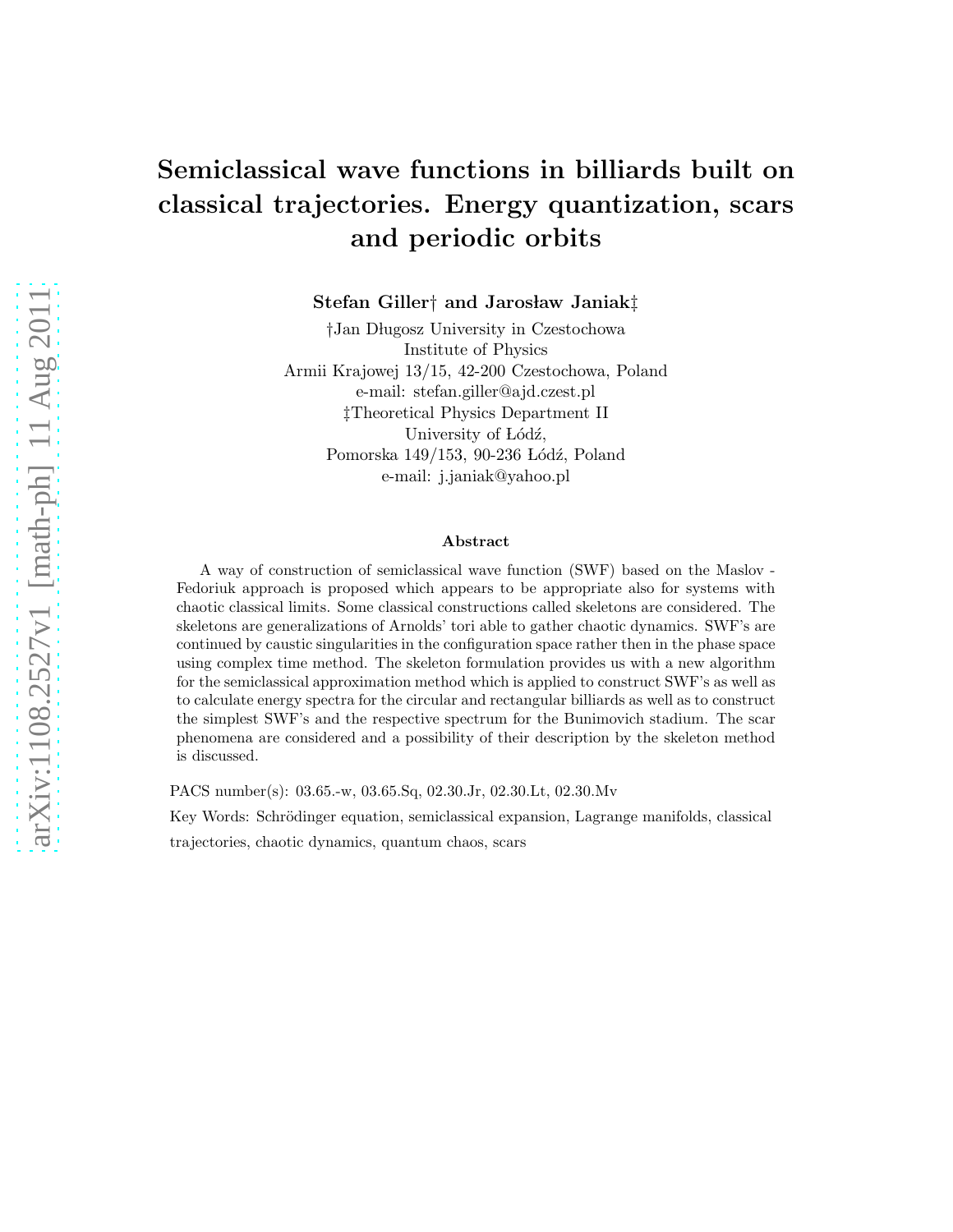### 1 Introduction

The semiclassical approximation is widely used and by this it is the well known method of approximation in quantum physics. There are two basic formulations of the method - the one based on the wave function formulation of quantum mechanics [1, 6] and the other - on the Feynman paths integral [2, 3]. While both the formulations of quantum mechanics are known to be equivalent the general wave function formulation of the semiclassical approximation [6] is considered to be not applicable in higher dimensional quantum problems which classical limits are chaotic.

In fact it is a common convince that the only way to formulate the method in the last cases is the Gutzwiller approach based on the Feynman paths integral [4]. This convince follows from also a common believe that the wave function formalism can be applied only in the cases when the classical limit of the quantum problem is the integrable one i.e. if the classical motion is set on the Arnold tori [5, 7] on which the semiclassical wave functions (SWF) are constructed. As the main argument for such a believe the KAM theorem [5, 7] is invoked which claims that the Arnold tori structure of the classical phase space disappears if classical systems become non-integrable. It is argued that because of that the only phase space finite structure which still survive in chaotic motion of the classical system are periodic orbits which therefore provide us with a skeleton on which the Gutzwiller formula is built.

However one can criticise the point of view that the existence of the Arnold tori structure of the phase space is necessary for a possibility to construct the semiclassical wave function, i.e. that Arnold's tori provide us with a unique support for such a construction. Such a definite conclusion does certainly not follow from the original local approach of Maslov and Fedoriuk to construct SWF's [6].

On the other hand while the results provided by the Gutzwiller method are very rich and appreciated, particularly when energy spectra of the chaotic systems are considered (see for example [8]), the method itself does not allow us for constructing and discussing properties of the wave functions involved in the problems considered. In fact the wave functions are found in such cases by different methods mostly numerically. It is just due to such numerical calculations of the wave functions [9, 10] that a phenomenon of scars has been discovered [14] which existence in the wave function patterns is still waiting for its full explanation [16, 19, 15] (see also other papers cited in [16]).

Billiards while a non-analytic motion area are well known however as examples of the nonintegrable two dimensional systems except the known cases of the elliptical and rectangular billiards. They are widely considered as a simple field of experimental [17, 18] as well as theoretical [20, 21, 22, 23] (and papers cited there) and computational investigations [9, 11, 12, 13] allowing to apply many different methods (see Sarnak's lecture [24] and [25] of the same author for an extensive review of the respective theoretical methods covering also billiards manifolds).

In this paper we are going to develop the SWF formalism which can be applied at least in principle to non-integrable cases of the two dimensional motions in billiards and which can be easily extended to higher dimensions.

Essentially our approach is initially very close to the one of Maslov and Fedoriuk [6]. The main difference between them is in a treatment of crossing the singular points of the SWF's set on caustics. Namely, instead of making the canonical phase space variable transformations accompanied by the Fourier transformations of the SWF's to move through the caustic points we apply the analytical continuation on the complex time plane to both the SWF's and the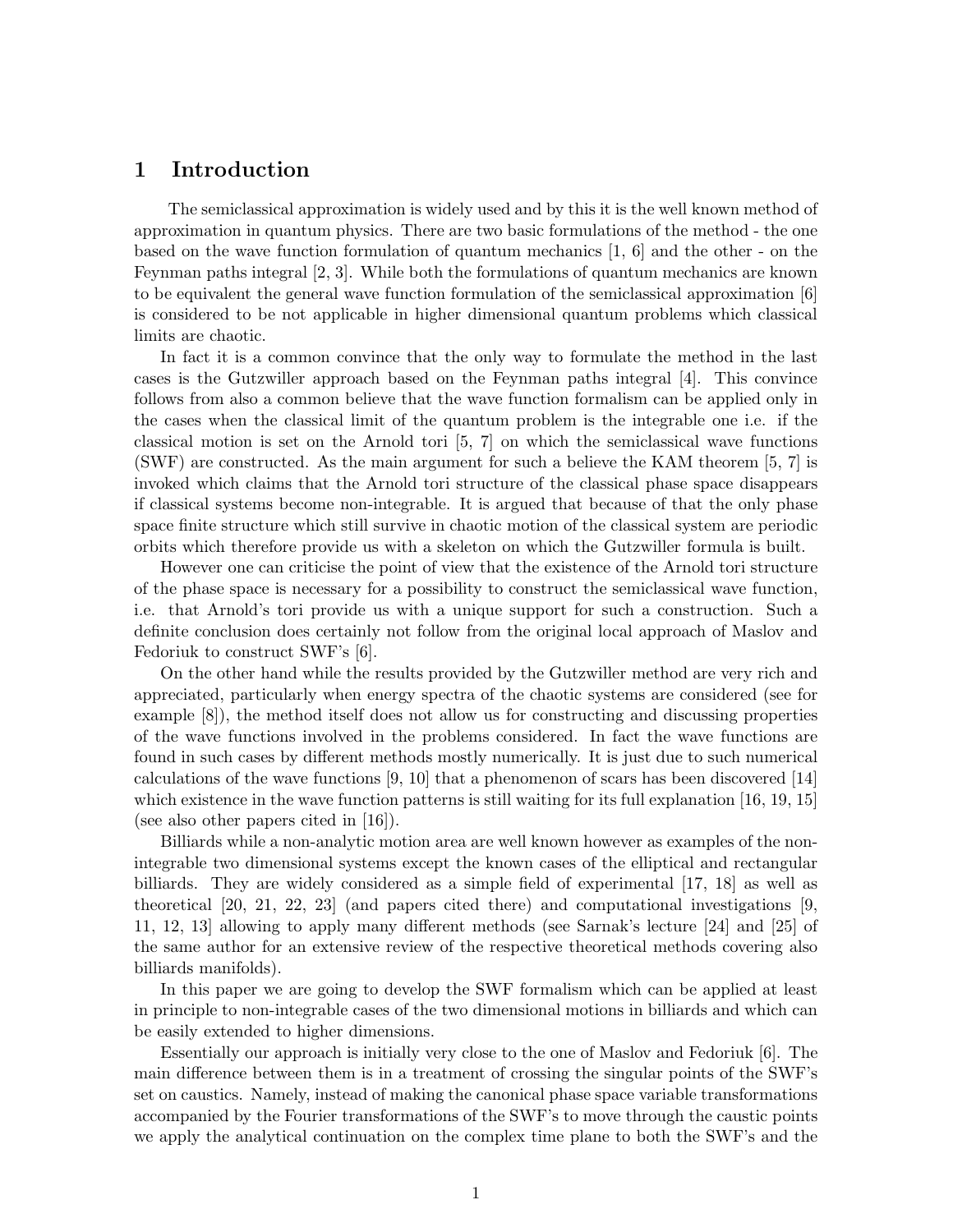classical trajectories. This greatly simplifies the corresponding procedure in comparison with the Maslov and Fedoriuk treatment. It is the exceptional role played by the time variable in the semiclassical limit of the Schrödinger equation which permits us for such simplification. Because of this the SWF can be considered as depending effectively on the time variable only while the remaining variables plays the role of spectators.

Therefore the SWF's are first constructed locally on so called bundles of rays to satisfy vanishing boundary conditions. Next they are matching to get a global semiclassical solution. This is done however with the help of an earlier constructed set of reversible in time closed connected ray bundles called bundle skeleton which play a role of Arnold's tori except that a number of ray bundles in the skeleton can be infinite.

This is just the notion of the ray bundles which allows us to catch a possible chaotic motion in the billiards not to resign from considerations of a set of trajectories on which SWF's can be defined while the bundle skeleton idea allows us to close the matching procedure of SWF's constructed locally.

The paper is organized as follows.

In the next section the Maslov - Fedoriuk method of the semiclassical wave function construction is reminded and discussed.

In sec.3 the semiclassical wave function is considered as the classical objects which time evolution is described by the classical equations of motion.

In sec.4 the construction of global SWF's in billiards is given.

In sec.5 the circular billiards is considered to demonstrate how the method works in the case of the presence of caustic.

In sec.6 the rectangular billiards is considered as the case deprived of a caustic.

In sec.7 our method is applied to the Bunimovich stadium to show its usefulness in describing the so called bounces ball modes.

In sec.8 we discuss a possibility to describe by the skeleton idea the scar phenomenon considering such a scar formed around the horizontal periodic orbit in the Bunimovich stadium.

In sec.9 the results of the paper are summarized and some limitations of the method are discussed.

There are four appendixes attached to the paper which justify the main assumptions used in the construction of the global SWF's on skeletons.

# 2 Semiclassical wave function expansion for  $n-D$  stationary Schrödinger equation

Consider the *n*-dimensional stationary Schrödinger equation:

$$
\Delta\Psi(\mathbf{r}) + \lambda^2 \frac{2m}{\hbar^2} (E - V(\mathbf{r})) \Psi(\mathbf{r}) = 0
$$
\n(1)

with a potential  $V(\mathbf{r}), \ \mathbf{r} \in R_n$  confining a point particle with a mass m and containing a formal dimensionless parameter  $\lambda > 0$ . For a convenience we shall put further  $\hbar = 1$  and  $m = 1$ . The Schrödinger equation is recovered by putting  $\lambda = 1$  in (1).

We would like to construct a solution to Eq.(1) using the idea of Maslov *et al* [6] and considering the wave function  $\Psi(\mathbf{r})$  as defined on families of classical trajectories a dynamic of which is given by the classical Hamiltonian  $H = \frac{1}{2}\mathbf{p}^2 + V(\mathbf{r})$  and which carry an energy  $E_0$  all.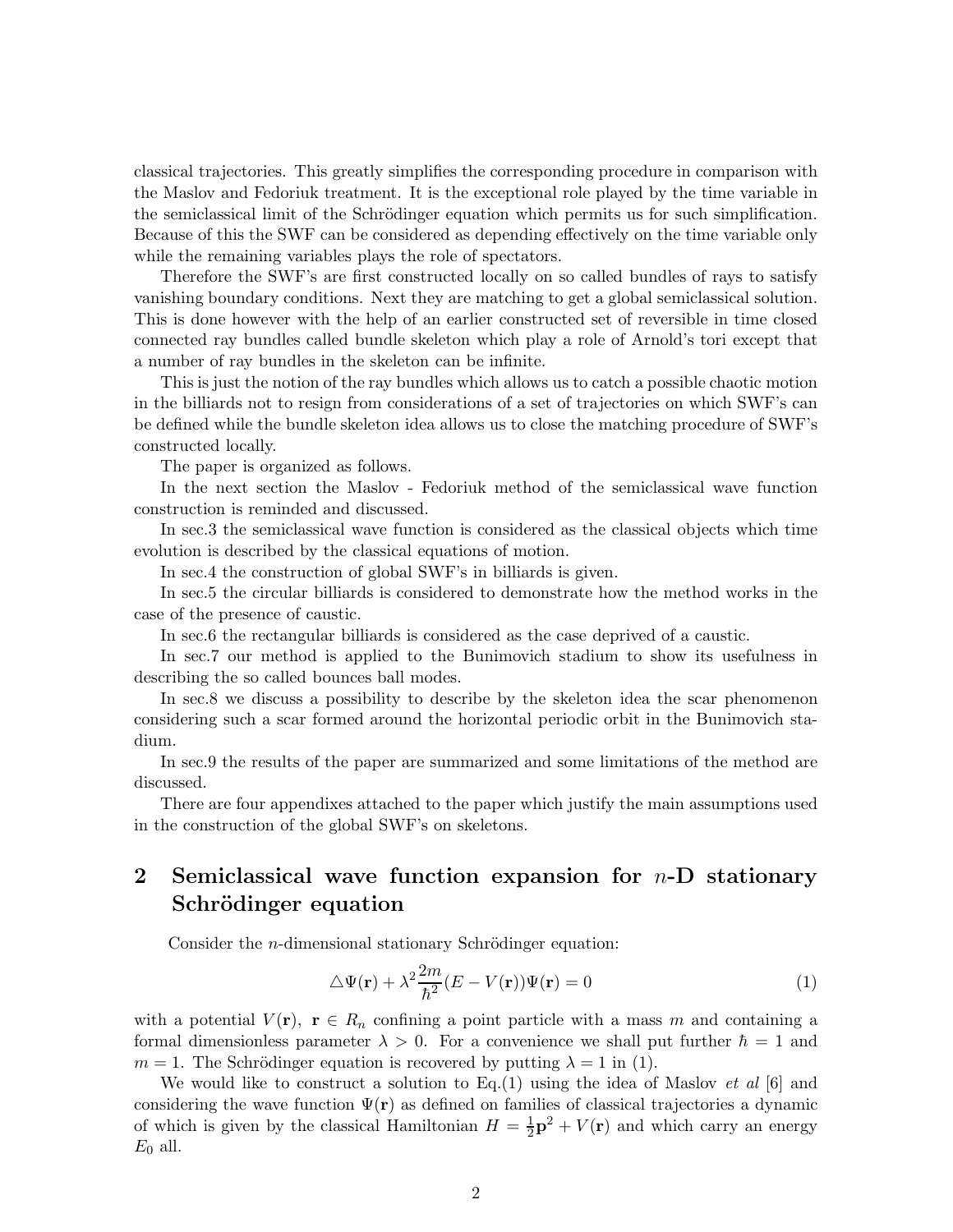Such families are constructed locally in the following way. In  $R_n$  we choose a  $n-1$ -D hypersurface  $\Sigma_{n-1}$  on which the initial momenta  $\mathbf{p}(\mathbf{r}_0)$ ,  $\mathbf{r}_0 \in \Sigma_{n-1}$ , will be defined so that the pair  $(\mathbf{r}_0, \mathbf{p}(\mathbf{r}_0))$ ,  $\mathbf{r}_0 \in \Sigma_{n-1}$  will serve as initial data for the trajectory  $\mathbf{r}(t) = \mathbf{f}(\mathbf{r}_0, \mathbf{p}(\mathbf{r}_0); t)$ . Then the transformation:  $\mathbf{r} \to (t, \mathbf{r}_0) \to (t, s_1, ..., s_{n-1}), \mathbf{r} \equiv (x_1, ..., x_n), \mathbf{r}_0 \equiv (x_{0,1}(s_1, ..., s_{n-1}), ...,$  $x_{0,n}(s_1, ..., s_{n-1}), ((s_1, ..., s_{n-1})$  parameterize the hypersurface  $\Sigma_{n-1}$ ) is one-to-one up to a caustic surface  $C_{n-1}$  on which the Jacobean  $({\bf f}(r_0, {\bf p}(r_0);t) \equiv {\bf f}(t, s_1, ..., s_{n-1}))$ :

$$
J(t, s_1, ..., s_{n-1}) = \left| \frac{\partial \bar{f}_i}{\partial t}, \frac{\partial \bar{f}_i}{\partial s_j} \right| \tag{2}
$$

vanishes.

A *n*-dimensional domain  $\Lambda_n$  of 2*n*-dimensional phase space  $R_{2n}$  made in this way by the hypersurface  $\Sigma_{n-1}$  and trajectories emerging from it is known as the Lagrange manifold [5].

Therefore in the variables  $t, s_1, ..., s_{n-1}$  the new wave function  $\chi(t, s_1, ..., s_{n-1})$  satisfies the following relation with the previous one:

$$
|\chi(t,s_1,...,s_{n-1})|^2 = |\Psi(\bar{\mathbf{f}}(t,s_1,...,s_{n-1})|^2 | J(t,s_1,...,s_{n-1})|
$$
\n(3)

The particle momentum **p** on the trajectories  $\mathbf{r}(t) = \mathbf{\bar{f}}(t, s_1, ..., s_{n-1})$  satisfies of course the equation:

$$
\frac{\partial \overline{\mathbf{f}}(t, s_1, ..., s_{n-1})}{\partial t} = \mathbf{p}(\overline{\mathbf{f}}(t, s_1, ..., s_{n-1}))
$$
\n(4)

defining also the Jacobean evolution. Namely:

$$
\frac{\partial}{\partial t} \frac{\partial \bar{f}_i(t, s_1, ..., s_{n-1})}{\partial t} = \sum_{j=1}^n \frac{\partial p_i}{\partial x_j} \frac{\partial \bar{f}_j(t, s_1, ..., s_{n-1})}{\partial t}
$$

$$
\frac{\partial}{\partial t} \frac{\partial \bar{f}_i(t, s_1, ..., s_{n-1})}{\partial s_l} = \sum_{j=1}^n \frac{\partial p_i}{\partial x_j} \frac{\partial \bar{f}_j(t, s_1, ..., s_{n-1})}{\partial s_l}
$$

$$
l = 1, ..., n-1
$$
(5)

so that

$$
\frac{\partial J(t, s_1, ..., s_{n-1})}{\partial t} = J(t, s_1, ..., s_{n-1}) \nabla \mathbf{p}(\bar{\mathbf{f}}(t, s_1, ..., s_{n-1}))
$$
(6)

The above equation is just the Liouville theorem with the solution:

$$
J(t, s_1, ..., s_{n-1}) = J(s_1, ..., s_{n-1})e^{\int_0^t \nabla \mathbf{p}(\bar{\mathbf{f}}(t', s_1, ..., s_{n-1}))dt'}
$$
(7)

where  $J(s_1, ..., s_{n-1})$  is the value of the Jacobean on the hypersurface  $\Sigma_{n-1}$ .

It is well known from the classical Hamiltonian mechanics [5] that the action integral:

$$
S(\mathbf{r}, \mathbf{r}_0) = \int_{\mathbf{r}_0}^{\mathbf{r}} \mathbf{p}(\mathbf{r}') d\mathbf{r}'
$$
 (8)

taken on the Lagrange manifold  $\Lambda_n$  is a point function of r and r<sub>0</sub>. Therefore taking r<sub>0</sub> as a definite fixed point of the hypersurface  $\Sigma_{n-1}$  and denoting by  $S(\mathbf{r})$  the action function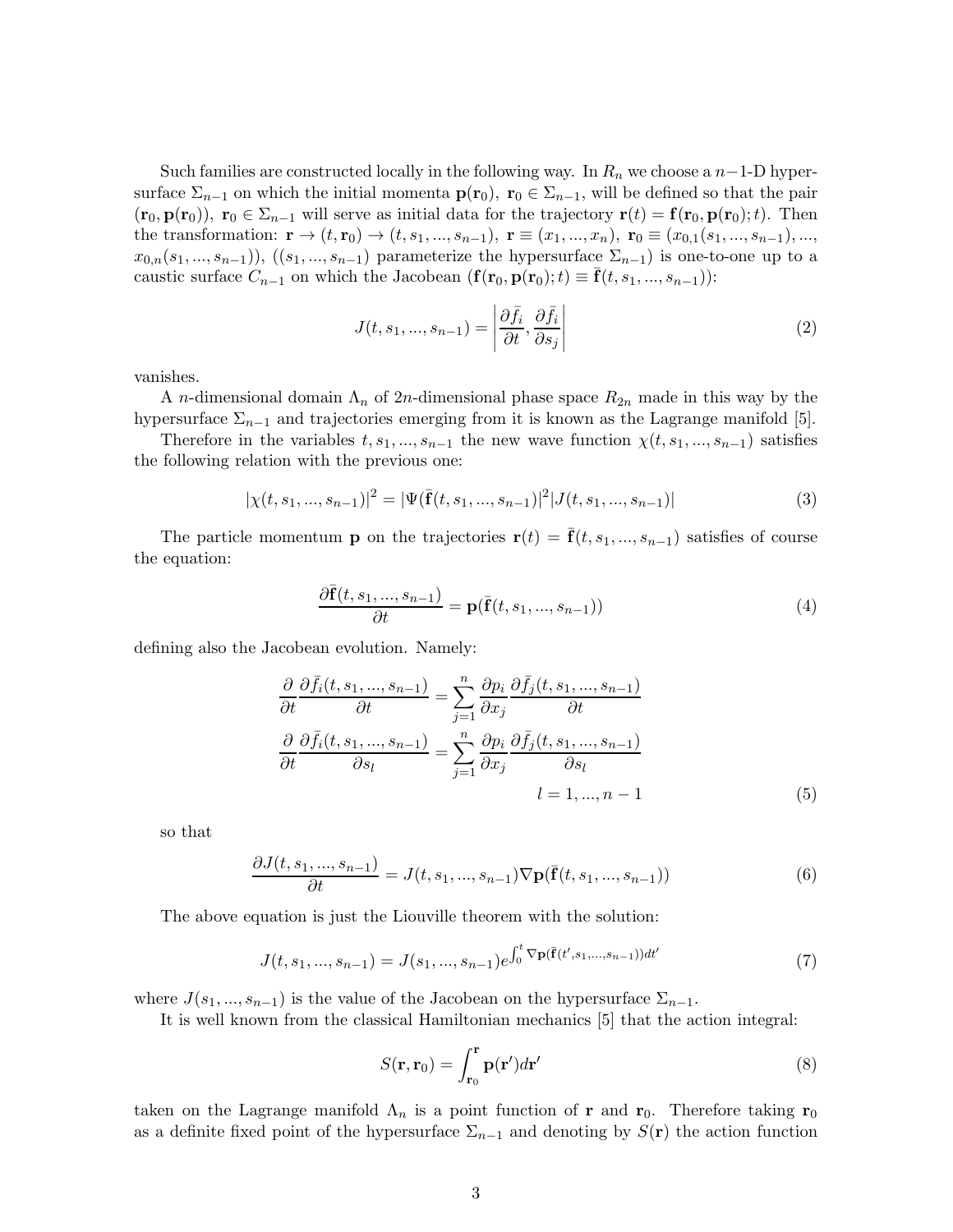corresponding to this case we can complete a definition of the wave function  $\chi(t, s_1, ..., s_{n-1})$ by the following equation:

$$
\Psi^{\sigma}(\bar{\mathbf{f}}(t,s_1,...,s_{n-1})) = J^{-\frac{1}{2}}(t,s_1,...,s_{n-1}))e^{\sigma\lambda iS(\bar{\mathbf{f}}(t,s_1,...,s_{n-1})}\chi^{\sigma}(t,s_1,...,s_{n-1})
$$
\n(9)

where  $\sigma = \pm$  is a signature of  $\Psi^{\sigma}(\mathbf{r})$ .

Therefore the quantities involved in the above definitions satisfy the following equations:

$$
\mathbf{p}(\mathbf{r}) = \nabla S(\mathbf{r})
$$

$$
\frac{1}{2}\mathbf{p}^2(\mathbf{r}) + V(\mathbf{r}) - E_0 = 0
$$

$$
\Delta(J^{-\frac{1}{2}}\chi^{\sigma}(\mathbf{r})) + \sigma 2i\lambda J^{-\frac{1}{2}}(\mathbf{r})\nabla\chi^{\sigma}(\mathbf{r}) \cdot \mathbf{p}(\mathbf{r}) + 2\lambda^2(E - E_0)J^{-\frac{1}{2}}(\mathbf{r})\chi^{\sigma}(\mathbf{r}) = 0
$$

$$
\mathbf{r} = \bar{\mathbf{f}}(t, s_1, ..., s_{n-1})
$$
(10)

By the variables  $t, s_1, ..., s_{n-1}$  the third of the last equations can be rewritten in the following form:

$$
\sigma 2i\lambda \frac{\partial \chi^{\sigma}(t, s_1, ..., s_{n-1}, \lambda)}{\partial t} + J^{\frac{1}{2}} \Delta \left( J^{-\frac{1}{2}} \chi^{\sigma}(t, s_1, ..., s_{n-1}, \lambda) \right) + \lambda^2 (E - E_0) \chi^{\sigma}(t, s_1, ..., s_{n-1}, \lambda) = 0 \tag{11}
$$

where a dependence of  $\chi^{\sigma}(t, s_1, ..., s_{n-1}, \lambda)$  on  $\lambda$  was shown explicitly.

The Eq.(11) describes the time evolution of  $\chi^{\sigma}(t, s_1, ..., s_{n-1}, \lambda)$  along trajectories starting on the hypersurface  $\Sigma_{n-1}$  if its "initial" values on this surface, i.e.  $\chi^{\sigma}(0, s_1, ..., s_{n-1}, \lambda) \equiv$  $\chi^{\sigma}(s_1, ..., s_{n-1}, \lambda)$  are given.

We are going to consider the equation (11) in the semiclassical limit  $\lambda \to +\infty$  looking for its solutions in the form of the following asymptotic series:

$$
E - E_0 = \sum_{k \ge 1} E_k \lambda^{-k-1}
$$
  

$$
\chi^{\sigma}(t, s_1, ..., s_{n-1}, \lambda) = \sum_{k \ge 0} \chi_k^{\sigma}(t, s_1, ..., s_{n-1}) \lambda^{-k}
$$
  

$$
\chi^{\sigma}(s_1, ..., s_{n-1}, \lambda) = \sum_{k \ge 0} \chi_k^{\sigma}(s_1, ..., s_{n-1}) \lambda^{-k}
$$
(12)

Putting  $\lambda = 1$  in (1), (9) and (12) we get approximate semiclassical solutions to the energy eigenvalue problem of the Schrödinger equation.

It is to be noticed that for the selfconsistency reasons the semiclassical series for the energy parameter in (12) starts from the second power of  $\lambda^{-1}$ , i.e. this ensures the proper hierarchy of steps in the algorithm of semiclassical calculations by which the higher order terms of the series in (12) are determined by the lower order ones.

It should be noticed also that despite the fact that  $E_0$  enters the classical equation of motion (10) it is still quantum, i.e. its value depends on  $\hbar$  which is considered to have the definite numerical value, i.e.  $\hbar$  is not a parameter. In particular the series (12) represent the inverse power hierarchy in the formal parameter  $\lambda$ , i.e. not in powers of  $\hbar$ , between subsequent terms.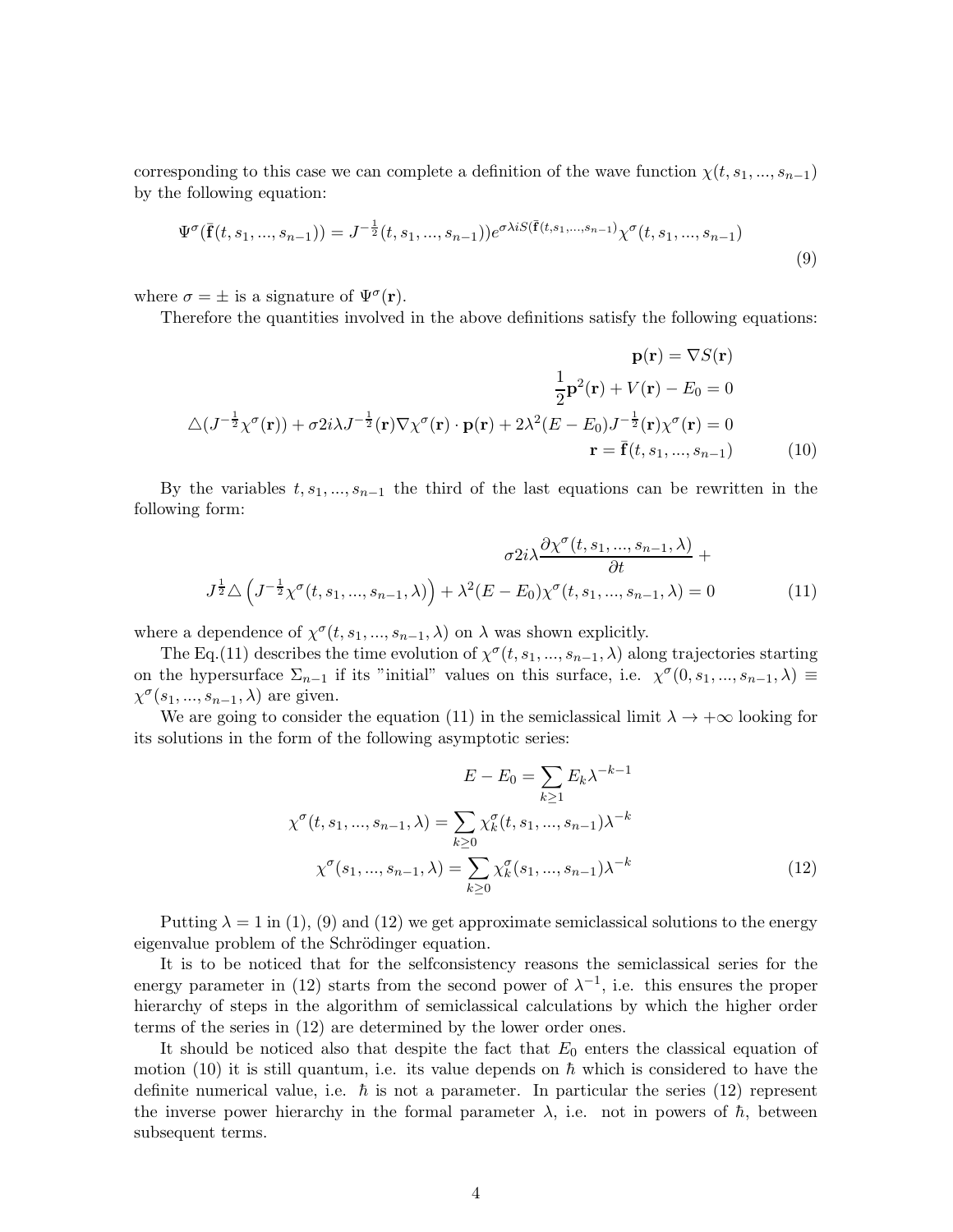Moreover  $E_0$  if quantized can depend on  $\lambda$ . However, whatever is this dependence the semiclassical series of the difference  $E - E_0$  must be given by (12).

Needless to say the introducing  $\lambda$  makes a treatment of the Schrödinger equation equivalent of course to considering it in the limit  $\hbar \to 0$ , i.e. semiclassically, clearly however separating the role of  $\hbar$  as a parameter from its role defining the microscale of quantum phenomena.

Substituting (12) into (11) we get:

$$
\frac{\partial \chi_0^{\sigma}(t, s_1, ..., s_{n-1})}{\partial t} = 0
$$

$$
\frac{\partial \chi_{k+1}^{\sigma}(t, s_1, ..., s_{n-1})}{\partial t} = \frac{\frac{\partial \chi_{k+1}^{\sigma}(t, s_1, ..., s_{n-1})}{\partial t}}{k} = \frac{\frac{\partial i}{\partial s} \left( J^{\frac{1}{2}} \triangle \left( J^{-\frac{1}{2}} \chi_k^{\sigma}(t, s_1, ..., s_{n-1}) \right) + 2 \sum_{l=0}^{k} E_{k-l+1} \chi_l^{\sigma}(t, s_1, ..., s_{n-1}) \right)}{k} = 0, 1, 2, ..., \tag{13}
$$

with the obvious solutions:

$$
\chi_0^{\sigma}(t, s_1, ..., s_{n-1}) \equiv \chi_0^{\sigma}(s_1, ..., s_{n-1})
$$

$$
\chi_{k+1}^{\sigma}(t, s_1, ..., s_{n-1}) = \chi_{k+1}^{\sigma}(s_1, ..., s_{n-1}) + \frac{\sigma i}{2} \int_0^t \left( J^{\frac{1}{2}} \triangle \left( J^{-\frac{1}{2}} \chi_k^{\sigma}(t', s_1, ..., s_{n-1}) \right) + 2 \sum_{l=0}^k E_{k-l+1} \chi_l^{\sigma}(t', s_1, ..., s_{n-1}) \right) dt'
$$

$$
k = 0, 1, 2, ..., \qquad (14)
$$

# 3 Semiclassical wave function expansion elements as classical objects

The recurrent system of equations (13) can be considered also from the classical point of view as defining the time evolutions of  $\chi^{\sigma}_k(t, s_1, ..., s_{n-1}), k = 0, 1, 2, ...,$  along the classical trajectories  $\mathbf{r}(t) = \mathbf{f}(t, s_1, ..., s_{n-1})$ . Namely, for each given initial point  $\mathbf{r}_0(s_1, ..., s_{n-1})$  and a given trajectory emerging from it let d denotes a distance measured along the trajectory from the point  $\mathbf{r}_0(s_1, ..., s_{n-1})$  to the point  $(x_1, ..., x_n)$  lying on this trajectory. The set  $(d, s_1, ..., s_{n-1})$  can be used as the new coordinates instead of  $(x_1, ..., x_n)$ . Their mutual relations are given by:

$$
d = \bar{d}(t, s_1, ..., s_{n-1}) = \int_0^t \left| \frac{\partial \bar{\mathbf{f}}(t', s_1, ..., s_{n-1})}{\partial t'} \right| dt'
$$
(15)

and

$$
\mathbf{r} = (x_1, ..., x_n) = \overline{\mathbf{f}}(\overline{t}(d, s_1, ..., s_{n-1}), s_1, ..., s_{n-1}) \equiv \mathbf{g}(d, s_1, ..., s_{n-1})
$$
(16)

where  $t = \overline{t}(d, s_1, ..., s_{n-1})$  is the solution of  $d = \overline{d}(t, s_1, ..., s_{n-1})$  with respect to t.

Considered on the Lagrange manifold  $\Lambda_n$  the system is then governed by the Hamiltonian:

$$
\bar{H}_{\Lambda_n} = \frac{1}{2} \frac{p_d^2}{\left| \frac{\partial \mathbf{g}(d, s_1, \dots, s_{n-1})}{\partial d} \right|^2} + \bar{V}(d, s_1, \dots, s_{n-1})
$$
\n(17)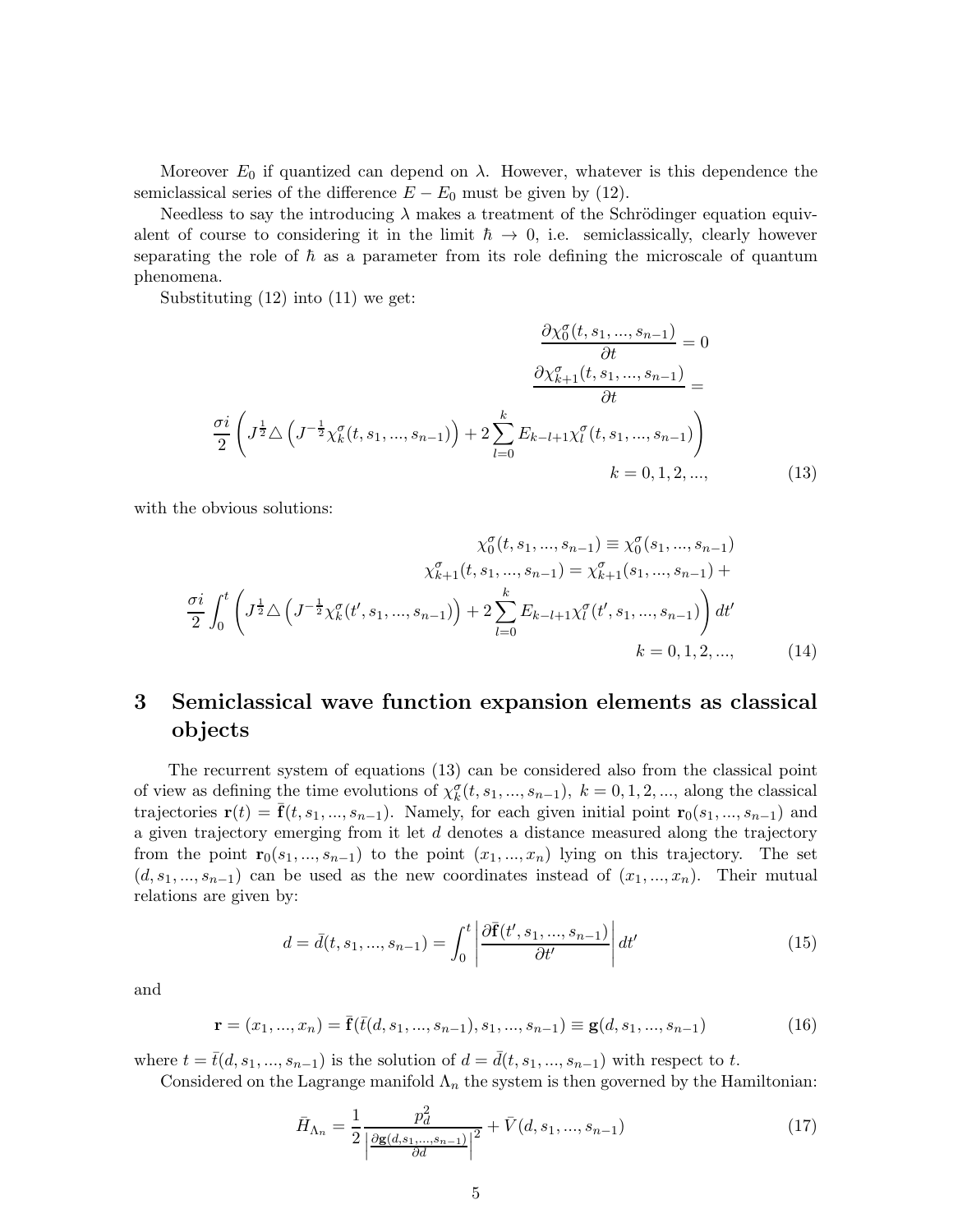where  $\bar{V}(d, s_1, ..., s_{n-1}) \equiv V(\bar{\mathbf{f}}(\bar{t}(d, s_1, ..., s_{n-1}), s_1, ..., s_{n-1}))$  and  $p_d$  is the momentum conjugated with d.

The corresponding classical equation of motion for  $\chi^{\sigma}(t, s_1, ..., s_{n-1}, \lambda)$  on the manifold  $\Lambda_n$  is therefore:

$$
\frac{d\chi^{\sigma}(t,s_{1},...,s_{n-1},\lambda)}{dt} = \{\chi^{\sigma},\bar{H}_{\Lambda_{n}}\} + \frac{\partial\chi^{\sigma}(t,s_{1},...,s_{n-1},\lambda)}{\partial t} = \frac{\partial\chi^{\sigma}(t,s_{1},...,s_{n-1},\lambda)}{\partial t}
$$
(18)

since  $\chi^{\sigma}(t, s_1, ..., s_{n-1}, \lambda)$  being independent of d commutes with the hamiltonian  $\bar{H}_{\Lambda_n}$ .

Therefore, from (12) and (13) we get on the Lagrange manifold  $\Lambda_n$ :

$$
\frac{d\chi_{b+1}^{\sigma}(t,s_{1},...,s_{n-1})}{dt} = \frac{\sigma i}{2}J^{\frac{1}{2}}\Delta\left(J^{-\frac{1}{2}}\chi_{k}^{\sigma}(t,s_{1},...,s_{n-1})\right) + \sigma i\sum_{l=0}^{k}E_{k-l+1}\chi_{l}^{\sigma}(t,s_{1},...,s_{n-1})
$$
\n
$$
k = 0, 1, 2, ..., \qquad (19)
$$

Of course (14) provides the solution to the equations (19).

To conclude  $\chi_0^{\sigma}(t, s_1, ..., s_{n-1})$  is constant on the Lagrange manifold  $\Lambda_n$  according to (14) being obviously independent also of d.

It is to be noticed that defining on  $\Sigma_{n-1}$  another Lagrange manifold  $\Lambda'_n$  by choosing a different set of trajectories we obtain also another SWF defined on this new Lagrange manifold, i.e. different from the one defined on  $\Lambda_n$ . This is why the corresponding  $\chi_0^{\sigma}(t, s_1, ..., s_{n-1})$ cannot be considered as the global integral of motion, i.e. in the whole phace space  $R_{2n}$  of the Hamiltonian  $H$  - each particular SWF is defined only on a particular Lagrange manifold  $\Lambda_n$  corresponding to it.

For future applications it is worth to note that if (11) is obviously invariant on a reparametrization of the hypersurface  $\Sigma_{n-1}$  it is also invariant on the following change of variables:

$$
t \to \tau(s_1, ..., s_{n-1}) - t
$$
  
\n
$$
s_k \to h_k(s_1, ..., s_{n-1})
$$
  
\n
$$
k = 1, ..., n - 1
$$
 (20)

if it is accompanied simultaneously by the transformations:

$$
\chi^{\sigma}(t, s_1, ..., s_{n-1}, \lambda) \to
$$
  
\n
$$
\chi^{\sigma}(t, s_1, ..., s_{n-1}, \lambda) \equiv J_1^{-\frac{1}{2}}(h_1^{-1}(s_1, ..., s_{n-1}), ..., h_{n-1}^{-1}(s_1, ..., s_{n-1})) \times
$$
  
\n
$$
\chi^{\sigma}(\tau(s_1, ..., s_{n-1}) - t, h_1^{-1}(s_1, ..., s_{n-1}), ..., h_{n-1}^{-1}(s_1, ..., s_{n-1}), \lambda)
$$
\n(21)

where  $J_1(s_1, ..., s_{n-1})$  is the Jacobean of the transformation (20).

#### 4 Semiclassical wave functions in the billiards

Let us apply the above formalism to construct continuous semiclassical wave functions inside billiards  $B$  (Fig.1) vanishing on its boundary. Such a construction will be done in several steps the first one consisting of some geometrical preliminaries describing a notion of a skeleton, i.e. the closed set of families of trajectories which forms a base on which SWF's are constructed.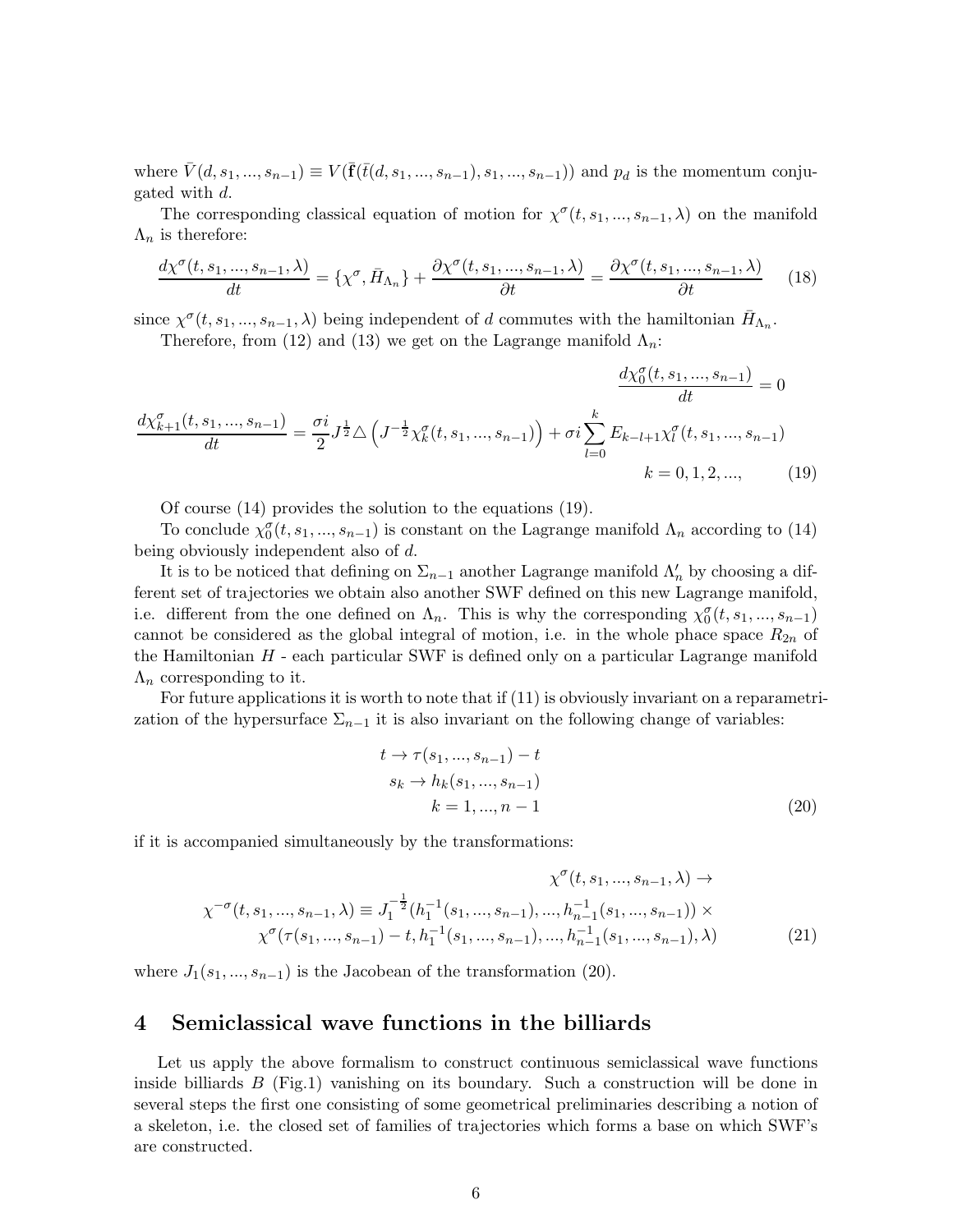

Figure 1: An arbitrary billiards

#### 4.1 Ray bundles and bundle skeletons

We shall assume that the billiards is classical, i.e. its boundary  $\partial B$  is a closed curve independent of  $\lambda$  and given by  $\mathbf{r} = \mathbf{r}_0(s) = [x_0(s), y_0(s)]$  where s is a distance of a boundary point  $\mathbf{r}_0(s)$  measured clockwise along ∂B from some other point A of ∂B chosen arbitrary, i.e.  $s(A) = 0$ . Both  $x_0(s)$  and  $y_0(s)$  are continues. The curve however consists of a finite number  $q, q \geq 1$  of smooth arcs  $A_1, ..., A_q$  with respective length  $L_1, ..., L_q$ , so that the derivatives  $x'_0(s)$  and  $y'_0(s)$  are discontinuous in a finite number of points on the segment  $0 \le s \le L$ where  $L = L_1 + \cdots + L_q$  is the total length of  $\partial B$ . Both  $x_0(s)$  and  $y_0(s)$  are of course periodic with the period equal to  $L$ . We shall identify the point  $A$  with the point beginning the arc  $A_1$ .

Next we define a bundle of rays as a family of trajectories in the following way.

Let  $A_k(u, l)$ ,  $L_1 + \cdots + L_{k-1} \le u \le L_1 + \cdots + L_k$ ,  $0 < l \le L_k$ , be an open connected piece of the arc  $A_k$  beginning at  $s = u$  and having a length l.

Let further  $\mathbf{r}_k(s,t;u,l)$ ,  $u < s < u + l$ ,  $0 \le t$ , be a family of trajectories given by angles  $\gamma_k(s; u, l)$ ,  $0 \leq \gamma_k(s; u, l) \leq 2\pi$ , at which the trajectories escape from  $A_k(u, l)$ . The angles  $\gamma(s; u, l)$  are smooth functions of s and are measured with respect to the x-axis while the tangential vectors  $\mathbf{t}(s) = \left[\frac{dx_0(s)}{ds}, \frac{dy_0(s)}{ds}\right] = \left[\cos \beta(s), \sin \beta(s)\right]$  are inclined to the x-axis at angles  $\beta(s)$  (Fig.1). The latter angle can be discontinuous at the points where  $x'_0(s)$ and  $y'_0(s)$  are discontinuous. Then the angle  $\alpha_k(s; u, l) = \gamma_k(s; u, l) - \beta_k(s)$  is made by the classical ball momentum  $p(s; u, l)$  on the trajectory with the tangent vector  $\mathbf{t}(s)$ , i.e.  $\mathbf{p}(s; u, l) \cdot \mathbf{t}(s) = p \cos \alpha_k(s; u, l)$ . It is assumed that  $0 < \alpha_k(s; u, l) < \pi$ .

The classical time evolution of the family  $r_k(s, t; u, l)$ ,  $u < s < u + l$ , is therefore the following

$$
\mathbf{r}_k(s,t;u,l) = \mathbf{r}_0(s) + \mathbf{p}(s;u,l)t, \qquad \mathbf{r}_0(s) \in A_k \tag{22}
$$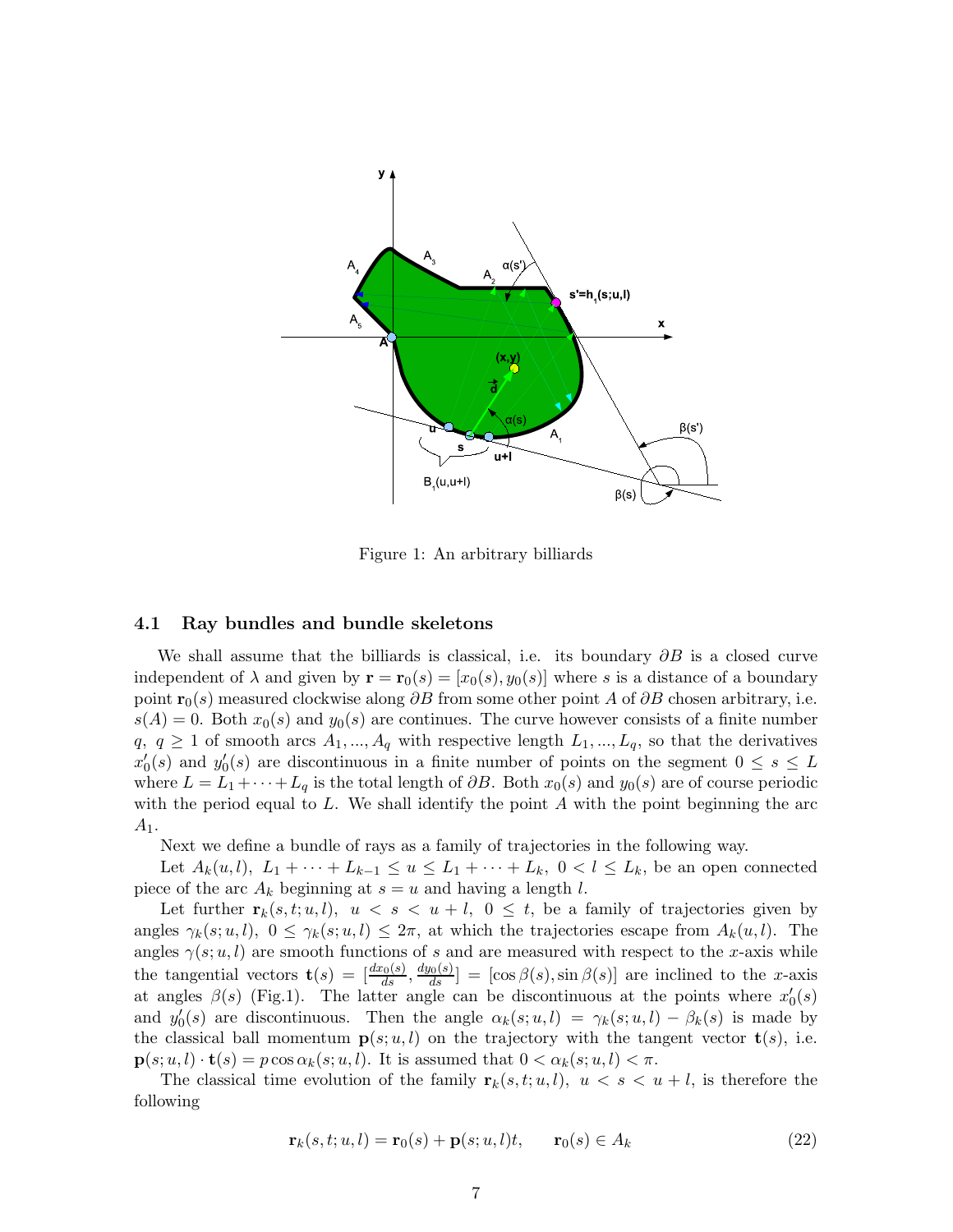where  $\mathbf{p}(s; u, l) = [p \cos \gamma_k(s; u, l), p \sin \gamma_k(s; u, l)]$  satisfies the classical equations of motions (10), i.e.  $\mathbf{p}^2(s; u, l) = 2E_0$  (again we put  $m = 1$  for the billiard ball mass).

The trajectories (22) define of course the change of variables  $(x, y) \rightarrow (t, s)$ , in vicinity of  $A_k(u, l)$ , i.e.  $x = f_k(t, s; u, l)$ ,  $y = g_k(t, s; u, l)$  with the Jacobean:

$$
\tilde{J}_k(t,s;u,l) = p^2 \gamma'_k(s;u,l)t - p\left|\mathbf{t}(s)\right| \sin \alpha_k(s;u,l) = p^2 \gamma'_k(s;u,l)t - p\sin \alpha_k(s;u,l)
$$
\n(23)

since  $|\mathbf{t}(s)| = 1$ .

The family of trajectories defined in the above way will be called a bundle of rays emerging from the segment  $A_k(u, l)$  of  $A_k$  and will be denoted by  $B_k(u, l)$  while the trajectory itself will be called rays.

Since each ray of the bundle  $B_k(u, l)$  after some time  $\tau_k(s; u, l)$ ,  $\mathbf{r}_0(s) \in A_k(u, l)$ , (different for different rays) achieves another point of the boundary  $\partial B$  it means that the bundle  $B_k(u, l)$ maps the segment  $A_k(u, l)$  into another piece  $BA_k(u, l)$  of the boundary  $\partial B$ . In general it is assumed that this map of  $A_k(u, l)$  into  $BA_k(u, l)$  provided by the transformation (22) is one-to-one except the caustic points of  $BA_k(u, l)$  in which  $J_K(\tau_k(s; u, l), h_k(s; u, l); u, l)$ 0,  $\mathbf{r}_0(h_k(s; u, l)) \in BA_k(u, l)$ . Here  $h_k(s; u, l)$ ,  $\mathbf{r}_0(s) \in A_k(u, l)$ , realizes explicitly this map. The caustic points will be assumed to be isolated singular points of the map  $A_k(u, l) \rightarrow$  $BA_k(u, l)$ . Typically they need a special care if they are.

By  $DB_k(u, l)$  will be denoted a domain of the billiards B covered by rays of the bundle  $B_k(u, l)$  emerging from  $A_k(u, l)$  and ending at  $B_k(u, l)$ . The domain  $DB_k(u, l)$  is locally a Lagrangian manifold on which each loop integral  $\oint \mathbf{p} \cdot d\mathbf{r}$  vanishes.

Assume further the boundary  $\partial B$  to be a mirror-like, i.e. reflecting the incoming rays according to the reflection principle of the geometrical optics and let  $A_{k'}(u',l')$  be a piece of another arc  $A_{k'}$  of  $\partial B$  such that  $A_{k'}(u', l') \cap BA_k(u, l) \neq \emptyset$  on which another bundle of rays  $B_{k'}(u', l') = \{ \mathbf{r}_{k'}(s, t; u', l') : u' < s < u' + l', 0 \leq t \}$  is defined.

If on the segment  $A_{k'}(u',l') \cap BA_k(u,l)$  the ray bundle  $B_{k'}(u',l')$  coincides with the reflected one we call the ray bundle  $B_{k'}(u', l')$  a reflection of the bundle  $B_k(u, l)$  on the segment mentioned.

The reflection operation over the bundle  $B_k(u, l)$  will be denoted by  $\Pi$  so that  $\Pi B_k(u, l)$ denotes the set of all rays arising by the reflection of the bundle  $B_k(u, l)$  of  $\partial B$ .

Consider now a family of the disjoint ray bundles  $\mathbf{B} = \bigcup B_k(u, l), B_k(u, l) \cap B_{k'}(u', l') = \emptyset$ if  $B_k(u, l) \neq B_{k'}(u', l').$ 

The family **B** will be called closed under reflection  $\Pi$  on the boundary  $\partial B$  if the following two conditions are satisfied for each bundle  $B_k(u, l) \in \mathbf{B}$ :

$$
\Pi B_k(u, l) = \bigcup_{j=1}^n B_j(u_j, l_j) \cap \Pi B_k(u, l), \qquad B_j(u_j, l_j) \in A_{i_j}, \ j = 1, ..., n
$$
  

$$
B_k(u, l) = \bigcup_{i=1}^m \Pi B_i(u_i, l_i) \cap B_k(u, l), \qquad B_i(u_i, l_i) \in A_{j_i}, \ i = 1, ..., m
$$
  

$$
\Pi \mathbf{B} = \mathbf{B}
$$
 (24)

A closed family  $\mathbf{B}' = \bigcup B_{k'}(u', l')$  is embedded into a closed family  $\mathbf{B} = \bigcup B_k(u, l)$  if each ray bundle of **B'** is a subset of some ray bundle of **B** and each bundle of **B** contains some bundle of B′ .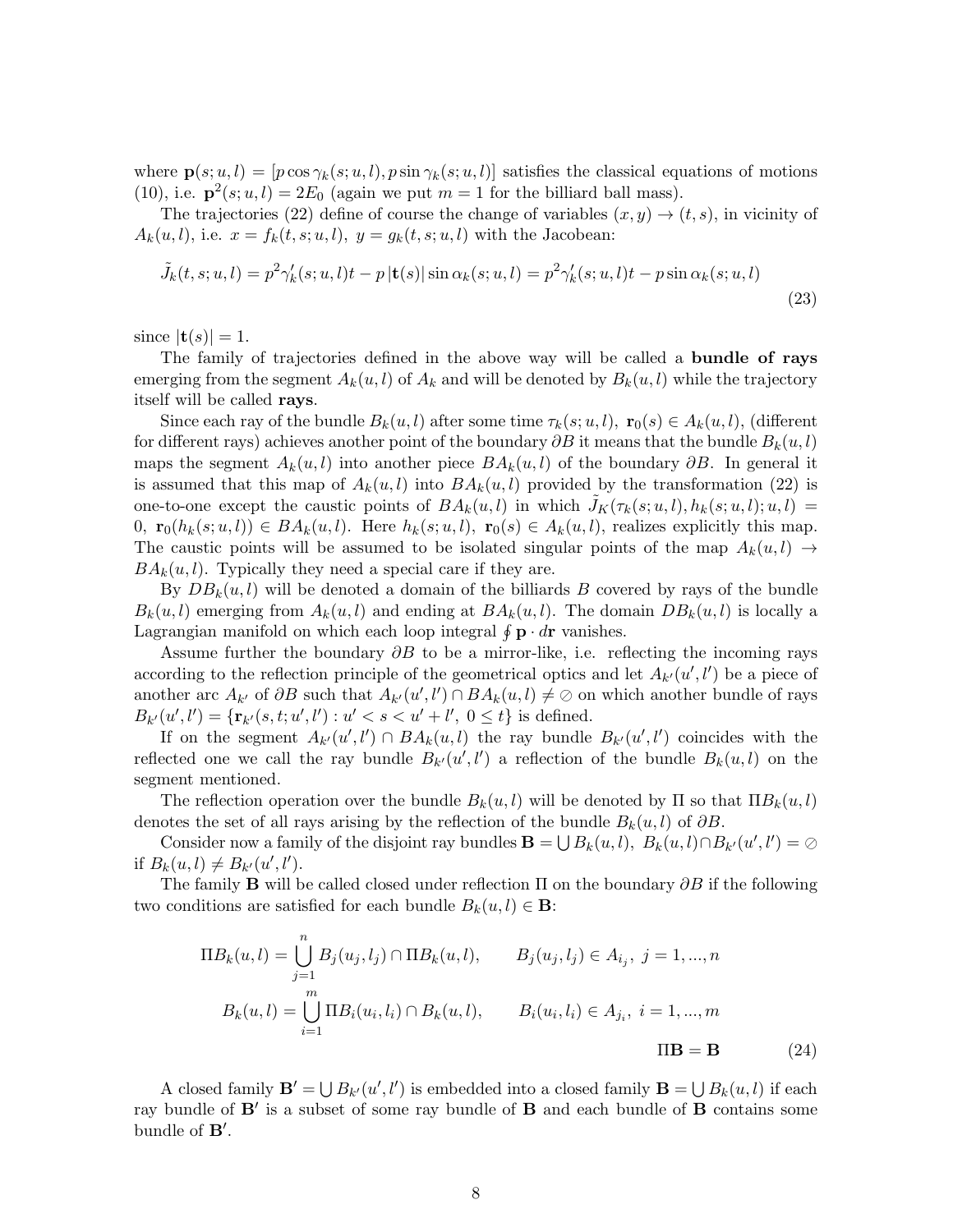A closed bundle family is called connected if it cannot be decomposed into a sum of another two disjoint closed bundle families.

A closed connected bundle family will be called a Lagrange bundle skeleton or simply a skeleton if it cannot be embedded into another closed connected bundle family.

From now on all considered bundle families will be assumed to be skeletons.

A basic property of each ray belonging to a skeleton B is that by its time evolution and bounces on the billiards boundary it will never leave B.

Another basic property of a skeleton B is its completeness, i.e. none bundle can be added to or removed from the skeleton not destroying it.

Let us now reverse in time all trajectories belonging to **B**. This operation leads us again to some skeleton  $\mathbf{B}^{A}$  which will be called associated with **B**.

Bundles of  $\mathbf{B}^A$  are obtained simply from the corresponding bundles of  $\mathbf{B}$ . Namely with each bundle  $B_k(u, l)$  of **B** let us associate a bundle  $B_k^A(u, l)$  which trajectories satisfy the following condition:

$$
\gamma_k^A(s; u, l) = \pi + 2\beta(s) - \gamma_k(s; u, l), \quad u < s < u + l \tag{25}
$$

i.e. these trajectories are just the reflections on  $\partial B$  of the time reversed trajectories defined by  $\gamma_k(s; u, l)$  and belonging to  $B_k(u, l)$ .

The skeleton  $\mathbf{B}^A$  is organized by all bundles  $B_k^A(u, l)$  obtained in the above way.

#### 4.2 SWF's defined on ray bundles of a bundle skeleton

Consider a bundle skeleton **B**. On each of its ray bundle  $B_k(u, l)$  we can now define the following pair of SWF's  $\Psi_k^{\sigma}(t, s; u, l; \lambda)$ ,  $\sigma = \pm$ :

$$
\Psi_k^{\sigma}(t,s;u,l;\lambda) = \tilde{J}_k^{-\frac{1}{2}}(t,s;u,l)e^{\sigma i\lambda(p^2t+p\int_0^s \cos\alpha_k(s;u,l)ds')}\chi_k^{\sigma}(t,s;u,l;\lambda)
$$
\n(26)

where  $p^2 = 2E_0$  and  $\chi^{\sigma}_k(t, s; u, l; \lambda)$ ,  $\sigma = \pm$ , are given by (12) and (14).

Exactly in the same way we can define a pair  $\Psi^{\sigma}_{A;k}(t,s;u,l;\lambda)$ ,  $\sigma = \pm$ , of SWF's on the corresponding associated bundle  $B_k^A(u, l)$ :

$$
\Psi_{A;k}^{\sigma}(t,s;u,l;\lambda) = \tilde{J}_{A;k}^{-\frac{1}{2}}(t,s;u,l)e^{\sigma i\lambda(p^2t-p\int_0^s \cos\alpha_k(s;u,l)ds')} \chi_{A;k}^{\sigma}(t,s;u,l;\lambda)
$$
(27)

It will be also convenient for further considerations to substitute the time variable t by the distance variable  $d = pt$  and consequently to give the trajectories (22), the Jacobean (23) and the wave function (26) the following forms:

$$
\mathbf{r}_k(d, s; u, l) = \mathbf{r}_0(s) + \mathbf{d}(s; u, l)
$$

$$
\mathbf{d}(s; u, l) = \mathbf{p}t = [d\cos\gamma_k(s; u, l), d\sin\gamma_k(s; u, l)]
$$

$$
\mathbf{r}_0(s) \in A_k(u, l)
$$
(28)

and

$$
J_k(d, s; u, l) = \frac{1}{p} \tilde{J}_k(t, s; u, l) = \frac{\partial \gamma_k(s; u, l)}{\partial s} d - \sin \alpha_k(s; u, l)
$$

$$
\mathbf{r}_0(s) \in A_k(u, l)
$$
(29)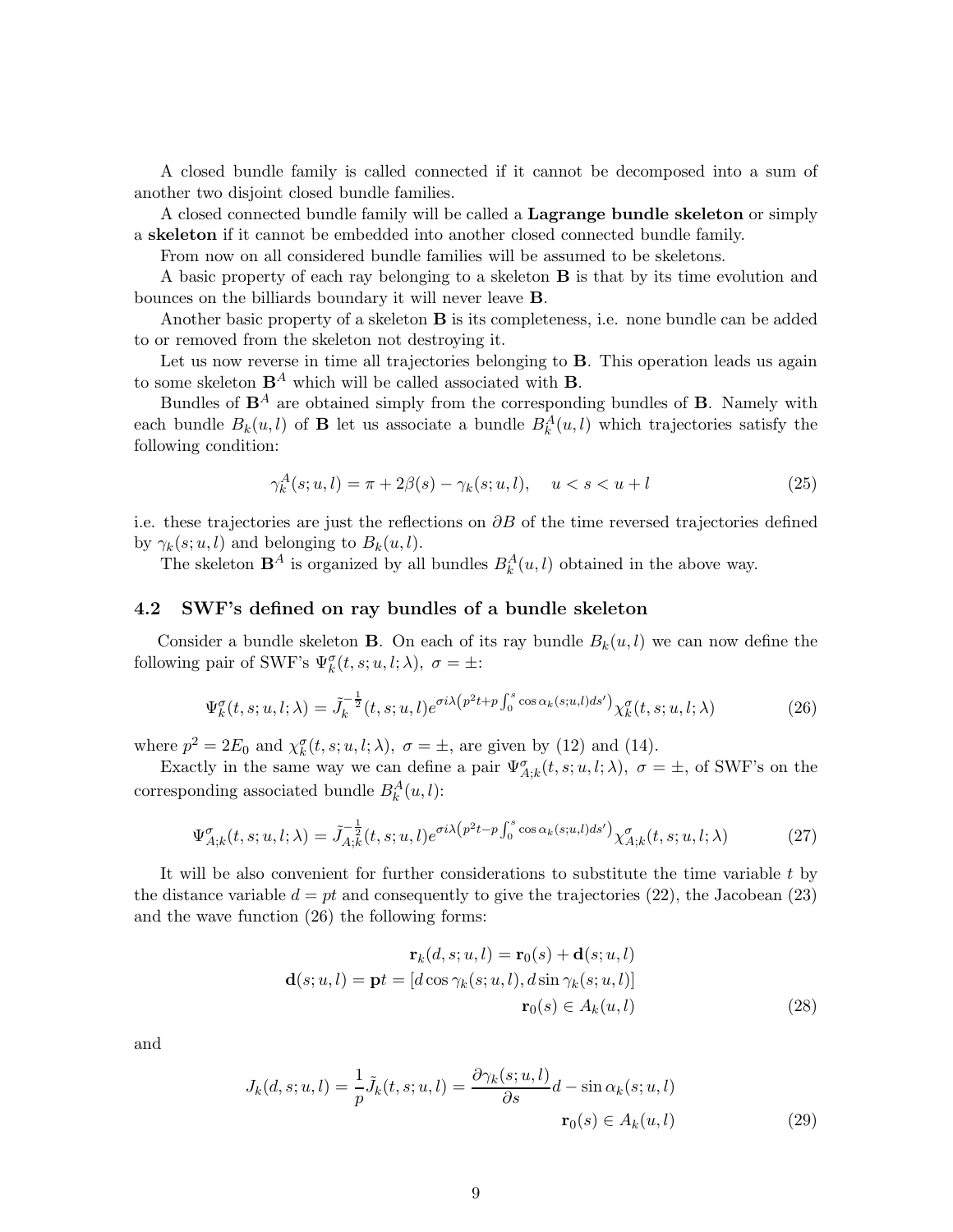and

$$
\Psi_k^{\sigma}(d,s;u,l;\lambda) = J_k^{-\frac{1}{2}}(d,s;u,l)e^{\sigma ik\left(d+\int_0^s \cos\alpha_k(s';u,l)ds'\right)}\overline{\chi}_k^{\sigma}(d,s;u,l;\lambda)
$$
\n
$$
\mathbf{r}_0(s) \in A_k(u,l) \tag{30}
$$

where  $\bar{\chi}_{k}^{\sigma}(d, s; u, l; \lambda) \equiv p \chi_{k}^{\sigma}(\frac{d}{p})$  $\frac{a}{p}, s; u, l; \lambda), \sigma = \pm$ , and  $k = p\lambda$  is the wave number of the billiards ball.

Nevertheless, for simplicity of notations, the bar over  $\bar{\chi}_k^{\sigma}(d, s; u, l; \lambda)$  will be dropped in our further considerations.

By the variable  $d$  the solutions  $(14)$  can be rewritten in the form:

$$
\chi_{k,0}^{\sigma}(d,s;u,l) \equiv \chi_{k,0}^{\sigma}(s;u,l)
$$

$$
\chi_{k,j+1}^{\sigma}(d,s;u,l) = \chi_{k,j+1}^{\sigma}(s;u,l) + \frac{\sigma i}{2p} \int_0^d \left( D_k(a,s;u,l) \chi_{k,j}^{\sigma}(a,s;u,l) + 2 \sum_{m=0}^j E_{j-m+1} \chi_{k,m}^{\sigma}(a,s;u,l) \right) da
$$

$$
j = 0, 1, 2, ..., \qquad (31)
$$

where  $D_k(d, s; u, l) = J_k^{\frac{1}{2}}(d, s; u, l) \cdot \Delta_k(d, s; u, l) \cdot J_k^{-\frac{1}{2}}(d, s; u, l)$  and  $\Delta_k(d, s; u, l)$  is the Laplacean expressed by the variables d and s corresponding to the  $B_k(u, l)$ -bundle.

 $\Psi_k^{\sigma}(d, s; u, l; \lambda), \sigma = \pm$ , are defined initially in the domain  $D_k(u, l)$  of the billiards which boundary  $\partial D_k(u, l)$  contains of course  $A_k(u, l)$ . A pattern of the remaining part of  $\partial D_k(u, l)$ depends on the corresponding caustic  $K_k(u, l) = \{(f_k(K_k(s; u, l), s; u, l), g_k(K_k(s; u, l), s; u, l))\}$  $J_k(K_k(s; u, l), s; u, l) = 0$ ,  $\mathbf{r}_0(s) \in A_k(u, l)$ . It follows from (23) that

$$
K_k(s; u, l) = \frac{\sin \alpha_k(s; u, l)}{\frac{\partial \gamma_k(s; u, l)}{\partial s}}, \qquad \mathbf{r}_0(s) \in A_k(u, l)
$$
\n(32)

and  $K_k(s; u, l)$  can escape to infinity if  $\frac{\partial \gamma_k(s; u, l)}{\partial s} \to 0$ .

If the set  $K_k(u, l) \cap B$  is not empty then it belongs to  $\partial D_k(u, l)$ . The remaining rays of  $B_k(u, l)$  which are not tangent to  $K_k(u, l) \cap B$  end at  $BA_k(u, l)$  and complete in this way the domain  $D_k(u, l)$ .

An important property of the representation (26) is its uniqueness, i.e. for two different bundles defined on the segment  $A_k(u, l)$  this representation provides us with two different pairs of  $\Psi_k^{\sigma}(d,s;u,l;\lambda)$ ,  $\sigma = \pm$ . This conclusion follows from the fact that for  $\lambda$  sufficiently large the SWF's are determined only by exponentials and the latter are different at the same points  $(x, y)$  for different bundles.

# 4.3 Propagation of  $\Psi^{\sigma}_k(d,s;u,l;\lambda)$  through a skeleton

 $\Psi_k^{\sigma}(d, s; u, l; \lambda), \sigma = \pm$ , being defined in  $D_k(u, l) \in B_k(u, l)$  can be continued on the whole skeleton by accepting two rules the solutions have to satisfy.

A need for the first rule to be formulated arises when the solutions propagate by the caustic where they are singular. These are branch points singularities on the d-plane of the type  $(d - d_c(s))^{-\frac{1}{2}}$  where  $J_k(d_c(s), s; u, l) = 0$ . These points have to be avoided somehow when continuing the solutions along the rays of  $B_k(u, l)$ . Relying on the results of App.B we accept the rule of avoiding these points clockwise by  $\Psi^+_k(d, s; u, l; \lambda)$  and above them and anticlockwise by  $\Psi_k^-(d, s; u, l; \lambda)$  and below them.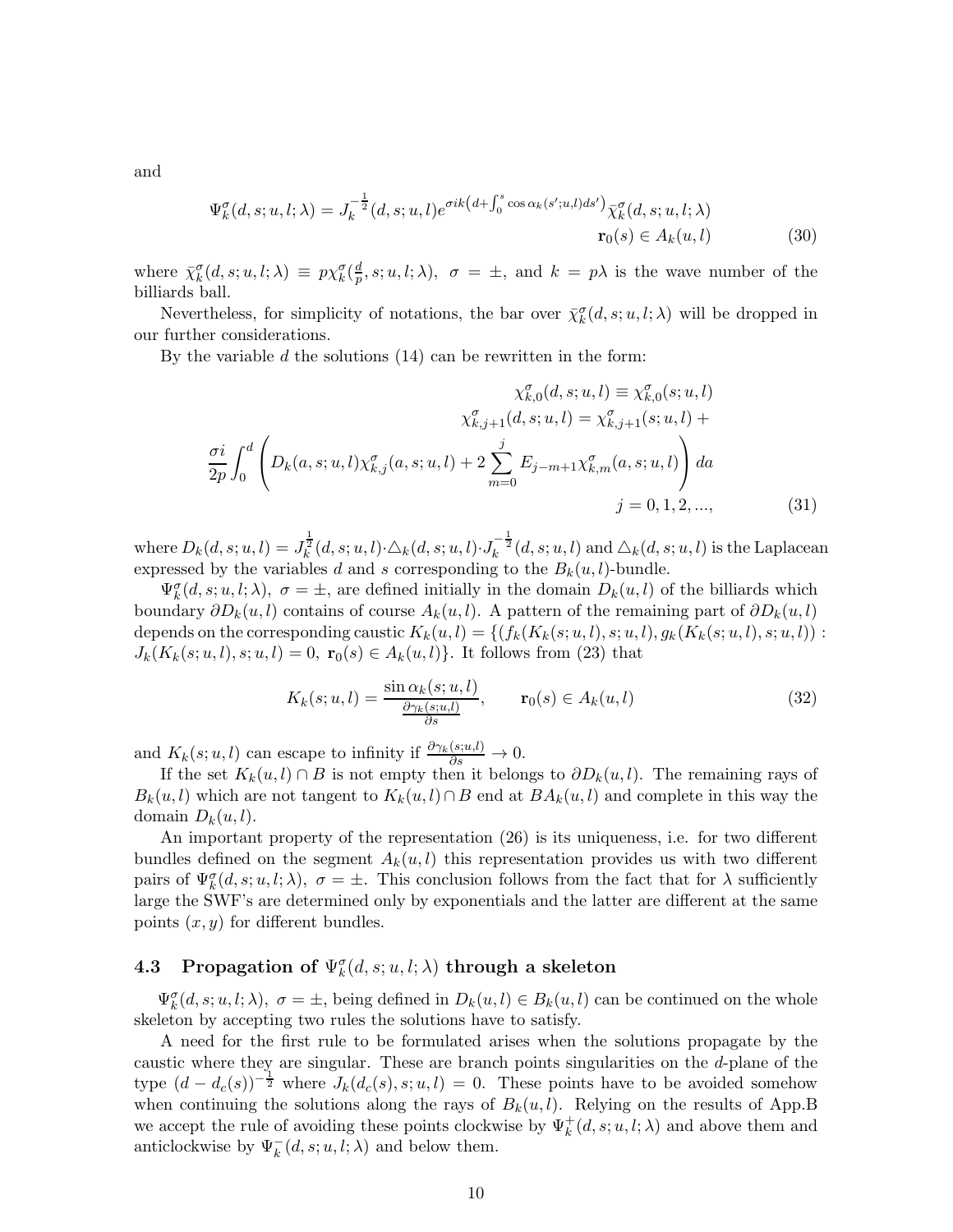The second rule has to be given to describe bouncings of  $\Psi_k^{\sigma}(d, s; u, l; \lambda)$ ,  $\sigma = \pm$ , by the billiards boundary.

Let  $B_{k'}(u',l')$  be a reflection of the bundle  $B_k(u,l)$  i.e.  $B_{k'}(u',l') \subset \Pi B_k(u,l)$ . Continuations of  $\Psi_k^{\sigma}(d, s; u, l; \lambda), \sigma = \pm$ , onto  $B_{k'}(u', l')$  is given by the following formula:

$$
\Psi_{k}^{\sigma, cont}(d, s; u', l'; \lambda) = -\eta_{\sigma} J_{k'}^{-\frac{1}{2}}(d, s; u', l') \times
$$
\n
$$
e^{\sigma i \lambda p (d - \int_{u'}^s \cos \alpha_{k'}(s'; u', l') ds' + \delta_{k}(u, l))} \chi_{k}^{\sigma, cont}(d, s; u', l'; \lambda)
$$
\n
$$
\delta_{k}(u, l) = D(h_{k}^{-1}(s; u, l); u, l) + \int_{u'}^{s} \cos \alpha_{k'}(s'; u', l') ds' - \int_{u}^{h_{k}^{-1}(s; u, l)} \cos \alpha_{k}(s'; u, l) ds'
$$
\n
$$
\chi_{k}^{\sigma, cont}(0, s; u', l'; \lambda) = \left| \frac{\partial h_{k}(s'; u, l)}{\partial s'} \right|_{s'=h_{k}^{-1}(s; u, l)}^{-\frac{1}{2}} \chi_{k}^{\sigma}(D(h_{k}^{-1}(s; u, l); u, l), h_{k}^{-1}(s; u, l); u, l; \lambda)
$$
\n
$$
\mathbf{r}_{0}(s) = \mathbf{r}_{0}(h_{k}^{-1}(s; u, l)) + \mathbf{D}(h_{k}^{-1}(s; u, l); u, l) \tag{33}
$$

The factor  $\eta_{\sigma}$  in (33) depends on whether there was a caustic point on the way of continuations of  $\Psi_k^{\sigma}(d, s; u, l; \lambda)$  in which case  $\eta_{\sigma} = \sigma i$  but  $\eta_{\sigma} \equiv 1$  in the opposite case.

 $D(s; u, l) = |\mathbf{D}(s; u, l)|$  denotes the distance between the points  $\mathbf{r}_0(h_k(s; u, l))$  and  $\mathbf{r}_0(s)$ of the boundary  $\partial B$ .

It is to be noticed that  $\delta_k(u, l)$  is s-independent (see App.C).

 $\chi_k^{\sigma, cont}(d, s; u', l'; \lambda)$  is defined by (31) with the initial values given by the corresponding k semiclassical series of  $\chi_k^{\sigma, cont}$  $\kappa_k^{\sigma, cont}(0, s; u', l'; \lambda)$  as given by (33). Due to the chain property of the formulae (31) such a definition of  $\chi_k^{\sigma, cont}$  $\chi_k^{\sigma,cont}(d, s; u', l'; \lambda)$  ensures that  $\chi_k^{\sigma}(d, s; u, l; \lambda)$  can be considered as a continuous function of  $d$  on the skeleton as  $d$  changes along rays arising by subsequent reflections of the one starting from the bundle  $B_k(u, l)$ .

Another property of the definition (33) is that close to the arc  $A_{k'}$  there is a domain in which both the SWF's  $\Psi_k^{\sigma, cont}(d', s'; u', l'; \lambda)$  and  $\Psi_k^{\sigma}(d, s; u, l; \lambda)$  are defined so that the superposition:

$$
\Psi_k^{\sigma,sup}(x,y,\lambda) \equiv \Psi_k^{\sigma,cont}(d',s';u',l';\lambda) + \Psi_k^{\sigma}(d,s;u,l;\lambda)
$$
  
\n
$$
x = x_0(s) + d\cos\alpha_k(s;u,l) = x_0(s') + d'\cos\alpha_{k'}(s';u',l')
$$
  
\n
$$
y = y_0(s) + d\sin\alpha_k(s;u,l) = y_0(s') + d'\sin\alpha_{k'}(s';u',l')
$$
\n(34)

can be done.

It follows easily from (33) that on the arc  $A_{k'}$ , i.e. for  $d' = 0$  this superposition vanishes.

#### 4.4 SWF's vanishing on the billiards boundary

Another obvious property of  $\Psi_k^{\sigma}(d, s; u, l; \lambda)$ ,  $\sigma = \pm$ , is that they cannot vanish on  $A_k(u, l)$ unless  $\chi_k^{\sigma}(d, s; u, l; \lambda)$  vanish there identically. Therefore a wave function  $\Psi_k^{as; \sigma}(x, y; u, l; \lambda)$ vanishing on  $A_k(u, l)$  should be represented in the semiclassical limit by a linear combination of at least two SWF's of the form (26). The superposition (34) is an important example of such a combination. It is shown however in App.A on a more general level of considerations that the proper linear combinations have to be the following:

$$
\Psi_k^{as;\sigma}(x, y; u, l; \lambda) = \Psi_k^{\sigma}(d_1, s_1; u, l; \lambda) + \Psi_{A;k}^{-\sigma}(d_2, s_2; u, l; \lambda) =
$$
\n
$$
J_k^{-\frac{1}{2}}(d_1, s_1; u, l)e^{i\sigma k\left(d_1 + \int_0^{s_1} \cos \alpha_k(s'; u, l)ds'\right)} \chi_k^{\sigma}(d_1, s_1; u, l; \lambda) +
$$
\n
$$
J_{A;k}^{-\frac{1}{2}}(d_2, s_2; u, l)e^{-i\sigma k\left(d_2 - \int_0^{s_2} \cos \alpha_k(s'; u, l)ds'\right)} \chi_{A;k}^{-\sigma}(d_2, s_2; u, l; \lambda)
$$
\n(35)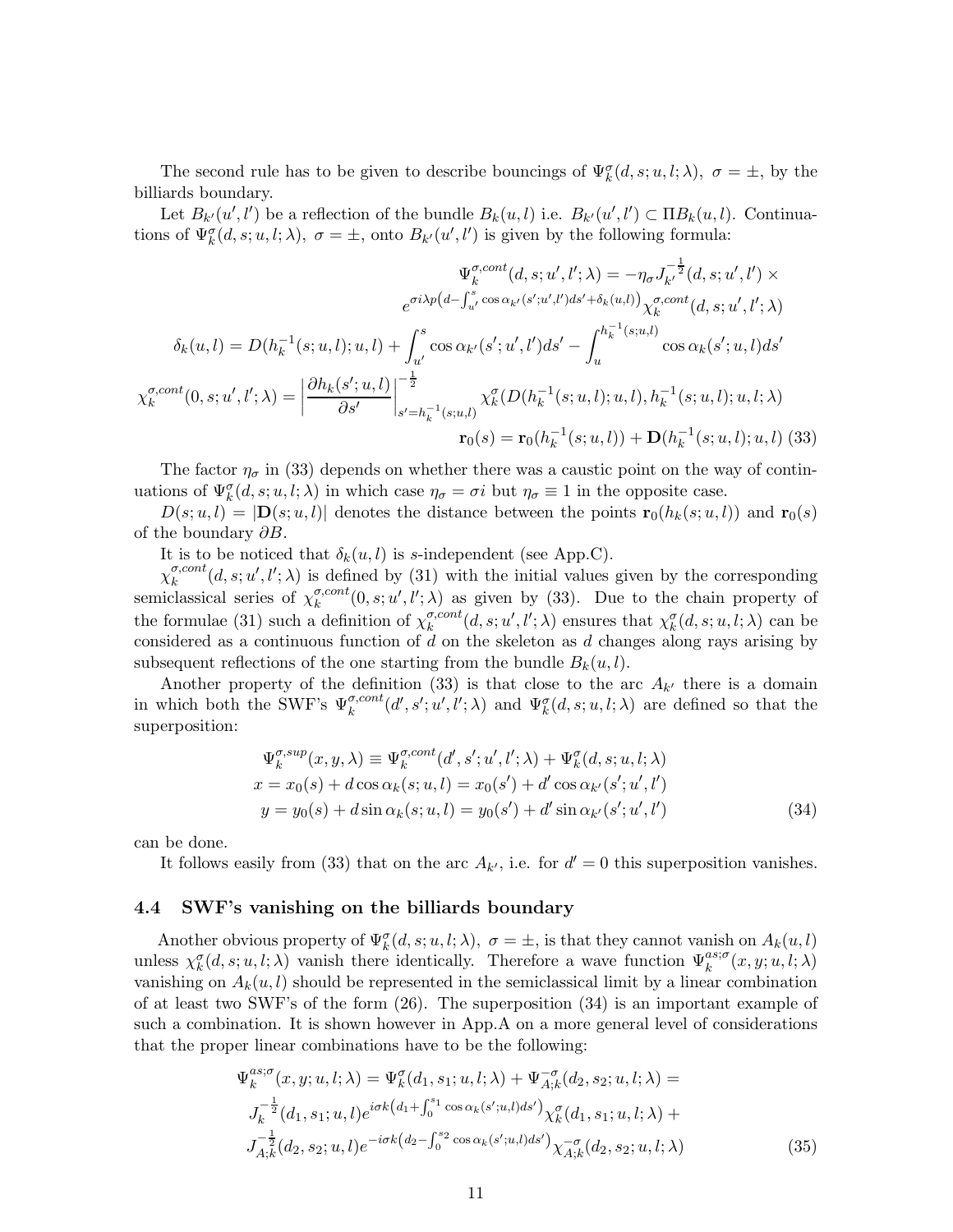with the following boundary conditions:

$$
\chi_k^{\sigma}(0, s; u, l; \lambda) + \chi_{A;k}^{-\sigma}(0, s; u, l; \lambda) = 0 \qquad \mathbf{r}_0(s) \in A_k(u, l)
$$
\n(36)

while the point  $(x, y)$  is the cross point of the respective trajectories belonging to different bundles, i.e.

$$
\mathbf{r} \equiv [x, y] = \mathbf{r}_k(d_1, s_1; u, l) = \mathbf{r}_0(s_1) + \mathbf{d}_1(s_1; u, l) =
$$
  
\n
$$
\mathbf{r}_{A;k}(d_2, s_2; u, l) = \mathbf{r}_0(s_2) + \mathbf{d}_2(s_2; u, l)
$$
  
\n
$$
\mathbf{r}_k(d, s; u, l) \in B_k(u, l), \quad \mathbf{r}_{A;k}(d, s; u, l) \in B_k^A(u, l)
$$
\n(37)

The vanishing superposition (35) if defined on the bundle  $B_{k'}(u',l')$  suggests that  $\Psi^{-\sigma}_{A \cdot k}$  $\overline{A}_{A;k'}^{\sigma}(d,s;u',l';\lambda)$  should be related somehow to the SWF  $\Psi_{k}^{\sigma}(d,h_k^{-1}(s;u,l);u,l);u,l;\lambda)$  defined on the bundle  $B_k(u, l)$  which the previous one is a reflection. In the next section this relation is established as a condition matching both the solutions.

#### 4.5 Matching solutions defined on two different bundles of a skeleton

Let now  $\Psi_k^{as;\sigma}(x,y;u,l;\lambda)$ 's be defined in the above way on the corresponding bundles of **B** and  $\mathbf{B}^A$ . Suppose that the corresponding SWF's  $\Psi_k^{\sigma}(d, s; u, l; \lambda)$ ,  $\sigma = \pm$ , and  $\Psi_k^{A;\sigma}$  $k^{A;\sigma}(d,s;u,l;\lambda), \sigma = \pm$ , which construct them can be continued along the respective bundles on which they are defined. Note that the domains  $D_k(u, l)$  and  $D_k^A(u, l)$  where these SWF's are initially defined are then extended to  $DB_k(u, l)$  and  $DB_k^A(u, l)$  respectively. We are then faced with the problem of matching the continued solutions with the others defined on the same skeletons **B** and  $\mathbf{B}^{A}$ .

Anticipating the results of App.B such a matching should be done as follows.

Let  $B_k(u, l)$  be a reflection of the bundles  $B_{k_1}(u_1, l_1), B_{k_2}(u_2, l_2), \ldots, B_{k_n}(u_n, l_n)$  satisfying (24). Let  $\Psi_{k_1}^{\sigma}(d, s; u_1, l_1; \lambda), \Psi_{k_2}^{\sigma}(d, s; u_2, l_2; \lambda), \ldots, \Psi_{k_n}^{\sigma}(d, s; u_n, l_n; \lambda)$  be defined and continued on the respective bundles  $B_{k_1}(u_1, l_1)$ ,  $B_{k_2}(u_2, l_2)$ ,  $\ldots$ ,  $B_{k_n}(u_n, l_n)$ . Let further  $\Psi_{A;k}^{-\sigma}(d,s;u,l;\lambda)$  be defined on the bundle  $B_k^A(u,l)$  while  $\Psi_k^{\sigma}(d,s;u,l;\lambda)$  on the bundle  $B_k(u,l)$ being both related by the boundary condition (36).

Then we make the following identification:

$$
\Psi_{A;k}^{-\sigma}(d, h(s; u_j, l_j); u, l; \lambda) = \Psi_{k_j}^{\sigma}(D(s; u_j, l_j) - d, s; u_j, l_j; \lambda)
$$

$$
\mathbf{r}_0(h(s; u_j, l_j)) \in A_k(u, l) \cap BL(u_j, l_j)
$$

$$
\mathbf{r}_0(s) \in L(u_j, l_j)
$$

$$
\mathbf{r}_0(h(s; u_j, l_j)) = \mathbf{r}_0(s) + \mathbf{D}(s; u_j, l_j), \quad j = 1, \dots n
$$
(38)

Rewritten in terms of the  $\chi$ -coefficients eq.(38) gives:

$$
\chi_{A;k}^{-\sigma}(d, h(s; u_j, l_j); u, l; \lambda) =
$$

$$
\eta_{\sigma}e^{\sigma i \lambda p \delta(u_j, l_j)} \left| \frac{\partial h(s; u_j, l_j)}{\partial s} \right|^{-\frac{1}{2}} \chi_{k_j}^{\sigma}(D(s; u_j, l_j) - d, s; u_j, l_j; \lambda)
$$

$$
\delta(u_j, l_j) = D(s; u_j, l_j) + \int_{u_j}^{s} \cos \alpha_{k_j}(s'; u_j, l_j) ds' - \int_{u}^{h(s; u_j, l_j)} \cos \alpha_{k}(s'; u, l) ds'
$$

$$
\mathbf{r}_0(h(s; u_j, l_j)) \in A_k(u, l) \cap BL(u_j, l_j)
$$

$$
\mathbf{r}_0(s) \in L(u_j, l_j)
$$

$$
\mathbf{r}_0(h(s; u_j, l_j)) = \mathbf{r}_0(s) + \mathbf{D}(s; u_j, l_j), \quad j = 1, \dots n \tag{39}
$$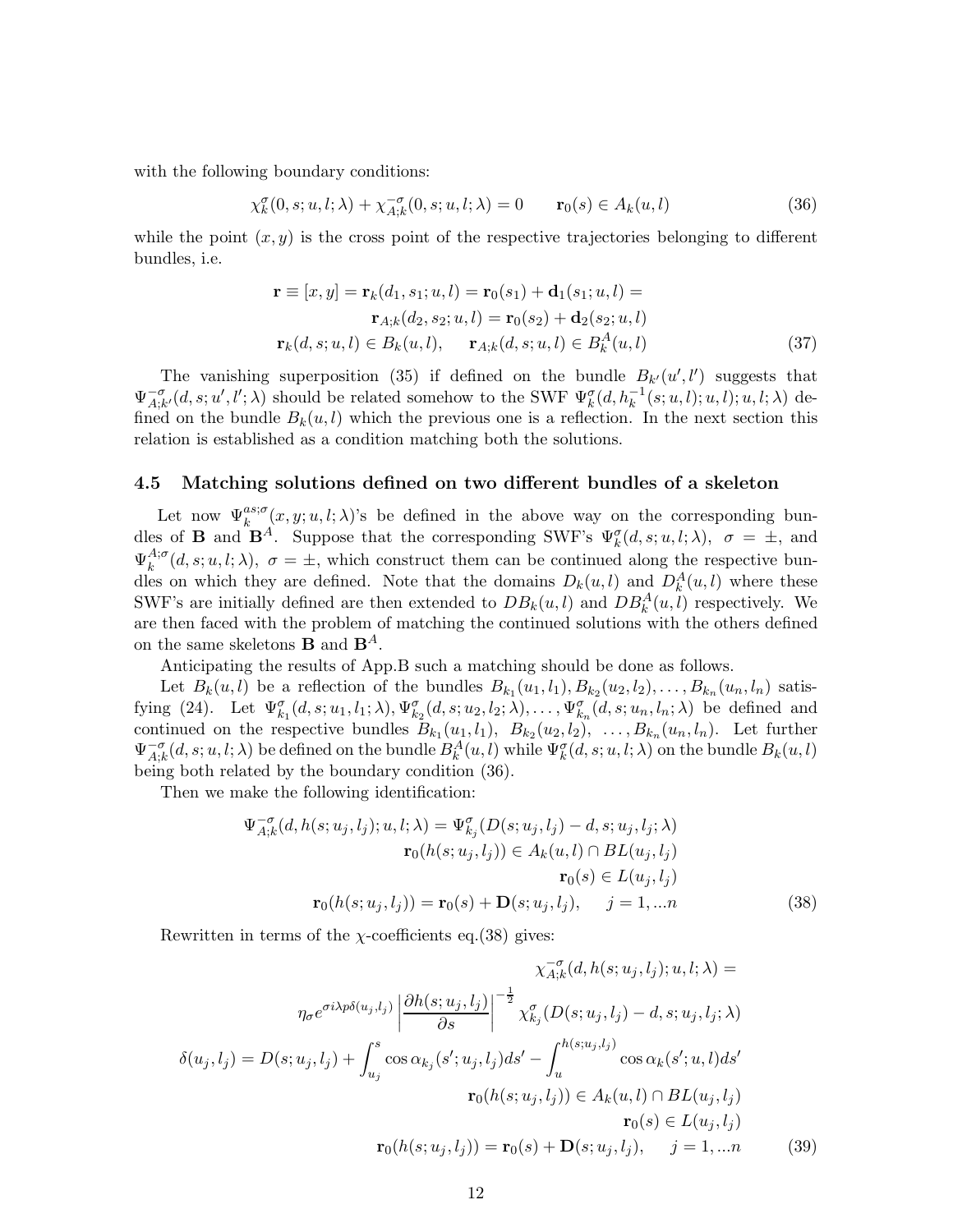As previously  $\delta(u_i, l_i)$  in the above formula is s-independent (see App.C). Due to that and due to the properties (20) and (21) the rhs of (39) satisfies (11) as it should.

Putting  $d = 0$  in (39) and taking into account (36) we get:

$$
\chi_k^{\sigma}(0, h(s; u_j, l_j); u, l; \lambda) = -\chi_{A;k}^{-\sigma}(0, h(s; u_j, l_j); u, l; \lambda) =
$$

$$
-\eta_{\sigma} e^{\sigma i \lambda p \delta(u_j, l_j)} \left| \frac{\partial h(s; u_j, l_j)}{\partial s} \right|^{-\frac{1}{2}} \chi_{k_j}^{\sigma}(D(s; u_j, l_j), s; u_j, l_j; \lambda) =
$$

$$
-\eta_{\sigma} e^{\sigma i \lambda p \delta(u_j, l_j)} \chi_{k_j}^{\sigma, cont}(0, h(s; u_j, l_j); u, l; \lambda)
$$

$$
\mathbf{r}_0(h(s; u_j, l_j)) \in A_k(u, l) \cap BL(u_j, l_j)
$$

$$
\mathbf{r}_0(s) \in L(u_j, l_j)
$$

$$
\mathbf{r}_0(h(s; u_j, l_j)) = \mathbf{r}_0(s) + \mathbf{D}(s; u_j, l_j), \quad j = 1, \dots n
$$
(40)

Comparing (40) with (33) it is easily seen that  $\Psi_{k}^{\sigma}(d, s; u, l; \lambda)$  has to coincide with  $\Psi_{k}^{\sigma,cont}$  $_{k_{j}}^{\sigma, cont}(d,s;u,l;\lambda).$ 

#### 4.6 SWF's defined on a bundle skeleton

Let  $\mathbf{r} = (x, y)$  be a fixed point of the billiards. Let  $D(x, y)$  denote a set of all  $D(u, l)$ ,  $B(u, l) \in \mathbf{B}$  which contain this point and  $D_A(x, y)$  the respective set of  $D^A(u, l)$ ,  $B^A(u, l) \in$  $\mathbf{B}^{A}$ . Let further  $DB(x, y)$  denote a set of all  $DB(u, l)$ ,  $B(u, l) \in \mathbf{B}$  which contain the point  $(x, y)$  and  $DB^A(x, y)$  the respective set of  $DB^A(u, l)$ ,  $B^A(u, l) \in \mathbf{B}^A$ .

SWF's  $\Psi_{\mathbf{B}}^{as;\sigma}(x,y,\lambda)$  vanishing on the billiards boundary can now be defined on **B** and  $\mathbf{B}^A$  as follows:

$$
\Psi_{\mathbf{B}}^{as;\sigma}(x, y, \lambda) =
$$
\n
$$
\sum_{D(u,l) \in D(x,y)} \Psi^{\sigma}(d(u,l), s(u,l); u, l; \lambda) + \sum_{D^{A}(u,l) \in D_{A}(x,y)} \Psi_{A}^{-\sigma}(d(u,l), s(u,l); u, l; \lambda) =
$$
\n
$$
\sum_{D^{B}(u,l) \in DB(x,y)} \Psi^{\sigma}(d(u,l), s(u,l); u, l; \lambda) = \sum_{D^{B^{A}}(u,l) \in DB^{A}(x,y)} \Psi_{A}^{-\sigma}(d(u,l), s(u,l); u, l; \lambda)
$$
\n
$$
\mathbf{r} = \mathbf{r}_{0}(s(u,l)) + \mathbf{d}(u,l) \quad (41)
$$

The SWF's  $\Psi^{\sigma}(d,s;u,l;\lambda)$  defined on bundles of **B** and  $\Psi^{\sigma}_A(d,s;u,l;\lambda)$  defined on respective bundles of  $B^A$  are related with each other by the boundary conditions (36) and by matching conditions (38)-(40).

The solutions  $\Psi_{\mathbf{B}}^{as;+}(x, y, \lambda)$  and  $\Psi_{\mathbf{B}}^{as;-}(x, y, \lambda)$  coincide if and only if  $\mathbf{B} = \mathbf{B}^A$ .

It is clear that the conditions (40) have to determine also the  $\chi$ -factors  $\chi^{\sigma}_k(s; u, l; \lambda)$ for all the bundles  $B_k(u, l)$  which are the "initial" conditions for both  $\chi_k^{\sigma}(d, s; u, l; \lambda)$  and  $\chi^{\sigma}_{A;k}(d,s;u,l;\lambda)$ , i.e.  $\chi^{\sigma}_k(s;u,l;\lambda) \equiv \chi^{\sigma}_k(0,s;u,l;\lambda) \equiv -\chi^{\sigma}_{A;k}(0,s;u,l;\lambda)$ . Nevertheless these conditions cannot be given arbitrarily. Just opposite all  $\chi_k(s; u, l; \lambda)$  have to satisfy (40) in selfconsistent way. It is not easy to predict how this can be realized.

Certainly one has to take into account that  $\chi^{\sigma}_k(s; u, l; \lambda)$  being given at the point  $\mathbf{r}_0(s(u, l))$ of the bundle  $B_k(u, l)$  are distributed along the boundary  $\partial B$  by subsequent reflections of the initial ray  $\mathbf{r} = \mathbf{r}_0(s(u,l)) + \mathbf{d}(u,l)$  which carries on  $\chi_k^{\sigma}(d,s;u,l;\lambda)$  according the formulae (31), (33) and (40). However the ray come back eventually to the segment  $A_k(u, l)$ defining  $\chi^{\sigma}_k(s; u, l; \lambda)$  in some new point  $\mathbf{r}_0(s'(u, l))$  of this segment. Naturally a value of  $\chi_k^{\sigma,cont}$  $\chi_k^{\sigma,cont}(D(u,l), s'(u,l); u', l'; \lambda)$  at this point has to coincide with  $\chi_k^{\sigma}(s'(u,l); u, l; \lambda)$  defined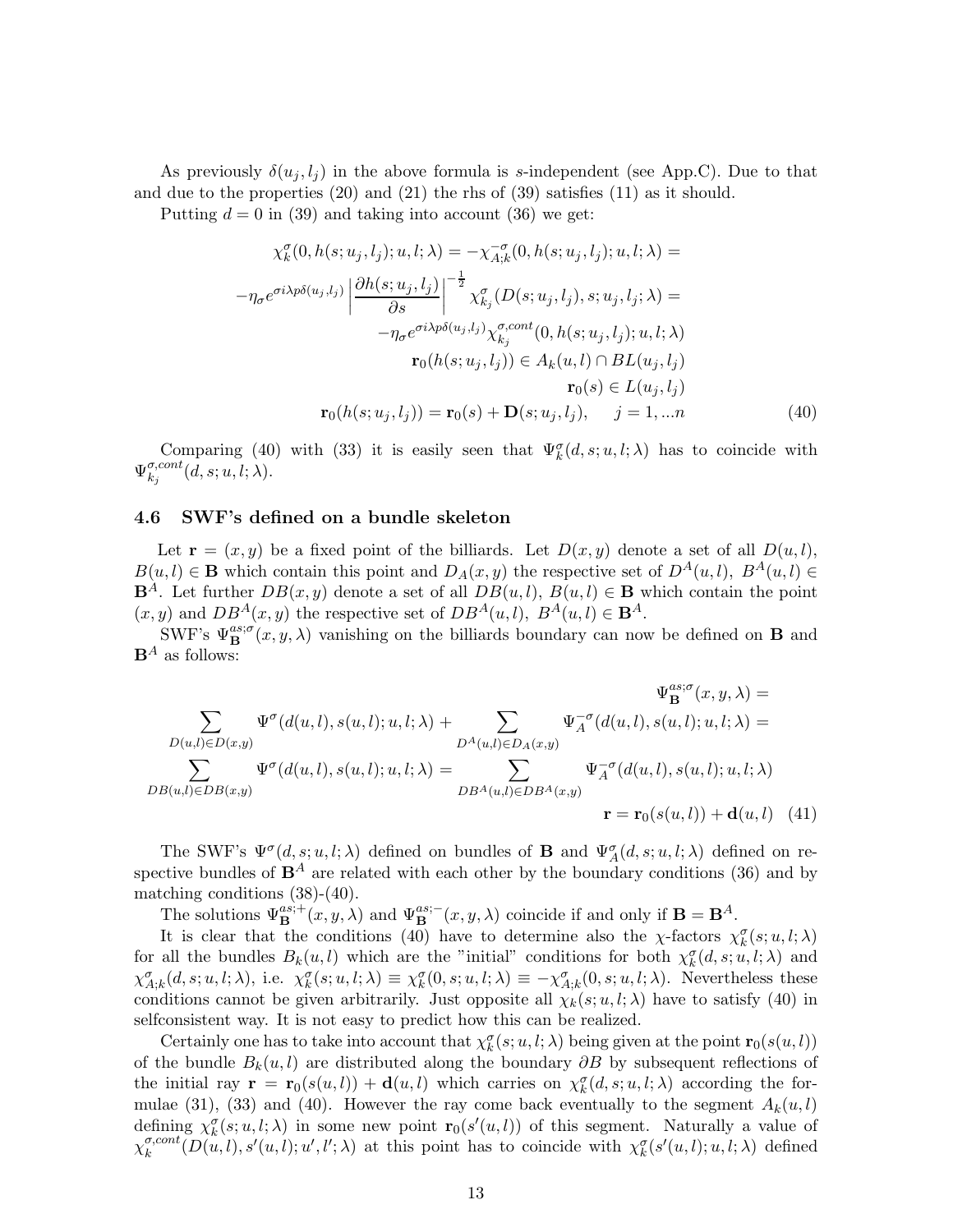already at this point. This is just one of the selfconsistency conditions contained in (40) (see "the last quantization condition" (49) below).

It seems difficult however to find a general systematic way of exploring the system (40) to get solutions satisfying it. Nevertheless one can always think at least minimally trying to guess reasonable solutions to this system. In the next sections we will try to use both the approaches for some particular cases of billiards.

The formulae (39) and (40) defines the conditions which the SWF's  $\chi_k^{\sigma}(d, h(s; u_j, l_j); u, l; \lambda)$ should satisfy when bouncing from the billiards boundary. Nevertheless this condition should be specified additionally with respect to its factors. Namely, taking their large  $\lambda$ -limit we get:

$$
\chi_{k,0}^{\sigma}(h(s; u_j, l_j); u, l) = -\delta \left| \frac{\partial h(s; u_j, l_j)}{\partial s} \right|^{-\frac{1}{2}} e^{\sigma i \lambda p \delta(u_j, l_j)} \chi_{k_j,0}^{\sigma}(s; u_j, l_j) \n\chi_{k,r+1}^{\sigma}(h(s; u_j, l_j); u, l) = -\delta \left| \frac{\partial h(s; u_j, l_j)}{\partial s} \right|^{-\frac{1}{2}} e^{\sigma i \lambda p \delta(u_j, l_j)} \times \n\left( \chi_{k_j,r+1}^{\sigma}(s; u_j, l_j) + \frac{\sigma i}{2p} \int_0^{D(s; u_j, l_j)} \left( J^{\frac{1}{2}} \Delta \left( J^{-\frac{1}{2}} \chi_{k_j,r}^{\sigma}(a, s; u_j, l_j) \right) + \frac{\sigma i}{2p} E_{r-l+1} \chi_{k_j,l}^{\sigma}(a, s; u_j, l_j) \right) da \right) \nr = 0, 1, 2, ..., \n\tag{42}
$$

The above equations should be satisfied on each bundle  $B_k(u, l)$  of the skeleton **B**.

The first of the equations (42) should determine the classical quantities, namely the skeleton **B** and the "classical" energy  $E_0 = \frac{1}{2}$  $\frac{1}{2}p^2$  and by them define the JWKB approximation of the SWF's. Namely:

$$
\Psi_{\mathbf{B}}^{JWKB;\sigma}(x,y,\lambda) = \sum_{DB(u,l) \in D(x,y)} \Psi^{JWKB;\sigma}(d(u,l),s(u,l);u,l) =
$$
  

$$
\sum_{B(u,l) \in D(x,y)} J^{-\frac{1}{2}}(d(u,l),s(u,l))e^{i\lambda p \left(d(u,l) + \int_u^{s(u,l)} \cos \alpha(s';u,l)ds'\right)} \chi_0^{\sigma}(d(u,l),s(u,l);u,l) \quad (43)
$$

The remaining equations determine quantum corrections to the "classical" ones involved in (43).

However it is easy to note that for the selfconsistency of the equations (42) it is necessary for the exponent  $e^{\sigma i\lambda p\delta(u_j,l_j)}$  to be independent of  $\lambda$ , i.e. we have to have on each bundle  $B_k(u, l)$  of **B**:

$$
\lambda p\delta_k(u,l) = \phi_k(u,l)
$$
  

$$
B_k(u,l) \subset \mathbf{B}
$$
 (44)

where  $\delta_k(u, l)$  is given by (33) and  $\phi_k(u, l)$  is a  $\lambda$ -independent constant.

 $D$ 

The equations (44) have to define both the skeleton **B** and the energy  $E_0 = \frac{1}{2}$  $\frac{1}{2}p^2$ .

Taking into account the last conclusions we get the following final set of the recurrent quantization conditions:

$$
\lambda p \delta_k(u,l) = \phi_k(u,l)
$$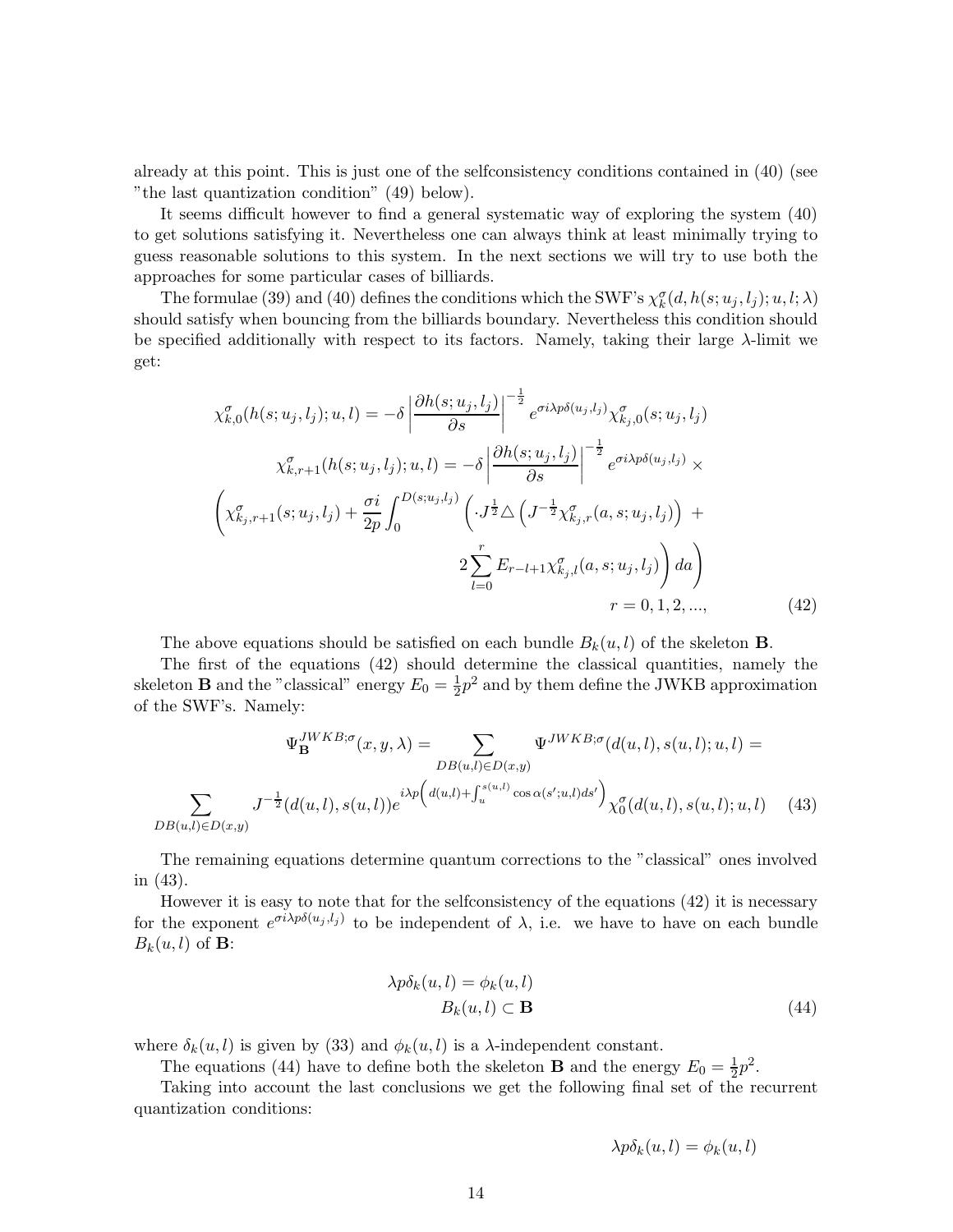$$
\chi_{k,0}^{\sigma}(h(s; u_j, l_j); u, l) = -\delta e^{\sigma i \phi_{k_j}(u_j, l_j)} \left| \frac{\partial h(s; u_j, l_j)}{\partial s} \right|^{-\frac{1}{2}} \chi_{k_j,0}^{\sigma}(s; u_j, l_j)
$$

$$
\chi_{k,r+1}^{\sigma}(h(s; u_j, l_j); u, l) = -\delta e^{\sigma i \phi_{k_j}(u_j, l_j)} \left| \frac{\partial h(s; u_j, l_j)}{\partial s} \right|^{-\frac{1}{2}} \left( \chi_{k_j,r+1}^{\sigma}(s; u_j, l_j) + \frac{\sigma i}{2p} \int_0^{D(s; u_j, l_j)} \left( \cdot J^{\frac{1}{2}} \Delta \left( J^{-\frac{1}{2}} \chi_{k_j,r}^{\sigma}(a, s; u_j, l_j) \right) + 2 \sum_{l=0}^r E_{r-l+1} \chi_{k_j,l}^{\sigma}(a, s; u_j, l_j) \right) da \right)
$$

$$
r = 0, 1, 2, ..., \qquad (45)
$$

together with:

$$
\chi_{k,0}^{\sigma}(d,s;u,l) \equiv \chi_{k,0}^{\sigma}(s;u,l)
$$

$$
\chi_{k,r+1}^{\sigma}(d,s;u,l) = \chi_{k,r+1}^{\sigma}(s;u,l) + \frac{\sigma i}{2p} \int_0^d \left( J^{\frac{1}{2}} \Delta \left( J^{-\frac{1}{2}} \chi_{k,r}^{\sigma}(a,s;u,l) \right) + 2 \sum_{m=0}^r E_{r-l+1} \chi_{k,m}^{\sigma}(a,s;u,l) \right) da
$$

$$
r = 0, 1, 2, ..., \qquad (46)
$$

#### 4.7 Continuity of SWF's built on a skeleton

A skeleton on which SWF  $\Psi^{as}(x, y, \lambda)$  is built in the way described above does not ensure automatically that this SWF will be defined continuously on it. It is certainly continuous inside each bundle of the skeleton but it can appear to be discontinuous if a point  $(x, y)$ crosses bundle boundaries. In general the following circumstances can accompany such a crossing:

- 1. the crossed boundary of  $DB_k(u, l)$  coincides with a boundary of  $DB_{k'}(u + l, l')$  of a neighboring bundle  $B_{k'}(u+l, l')$ ;
- 2. there is no such respective neighboring bundle.

In the first of the above cases the corresponding  $\Psi_k^{\pm}(d,s;u,l;\lambda)$ ,  $(x(d,s),y(d,s)) \in$  $DB_k(u, l)$ , and  $\Psi_{k'}^{\pm}(d, s; u+l, l'; \lambda), (x(d, s), y(d, s)) \in DB_{k'}(u+l, l')$ , defined by (35) have be identified on the common boundary, i.e.

$$
\Psi_k^{\pm}(d,s;u,l;\lambda) = \Psi_{k'}^{\pm}(d,s;u+l,l';\lambda)
$$

$$
(x(d,s),y(d,s)) \in \partial DB_k(u,l) \cap \partial DB_{k'}(u+l,l') \neq \emptyset
$$
(47)

In the second case however the corresponding SWF's  $\Psi_k^{\pm}(d, s; u, l; \lambda)$ ,  $(x(d, s), y(d, s)) \in$  $DB_k(u, l)$  have to vanish on such a boundary of  $DB_k(u, l)$ , i.e.

$$
\Psi_k^{\pm}(d,s;u,l;\lambda) = 0
$$
  

$$
(x(d,s), y(d,s)) \in \partial DB_k(u,l)
$$
 (48)

The last condition though necessary seems to be a little bit arbitrary. However we should remember that our calculations are performed in the semiclassical regime, i.e. in the classically allowed regions (bundles) outside which the semiclassical wave functions cannot exist. Physically this means obviously that outside each bundle a corresponding piece of the wave function represented on the bundle by its respective semiclassical approximation has to vanish exponentially when moving away from the bundle.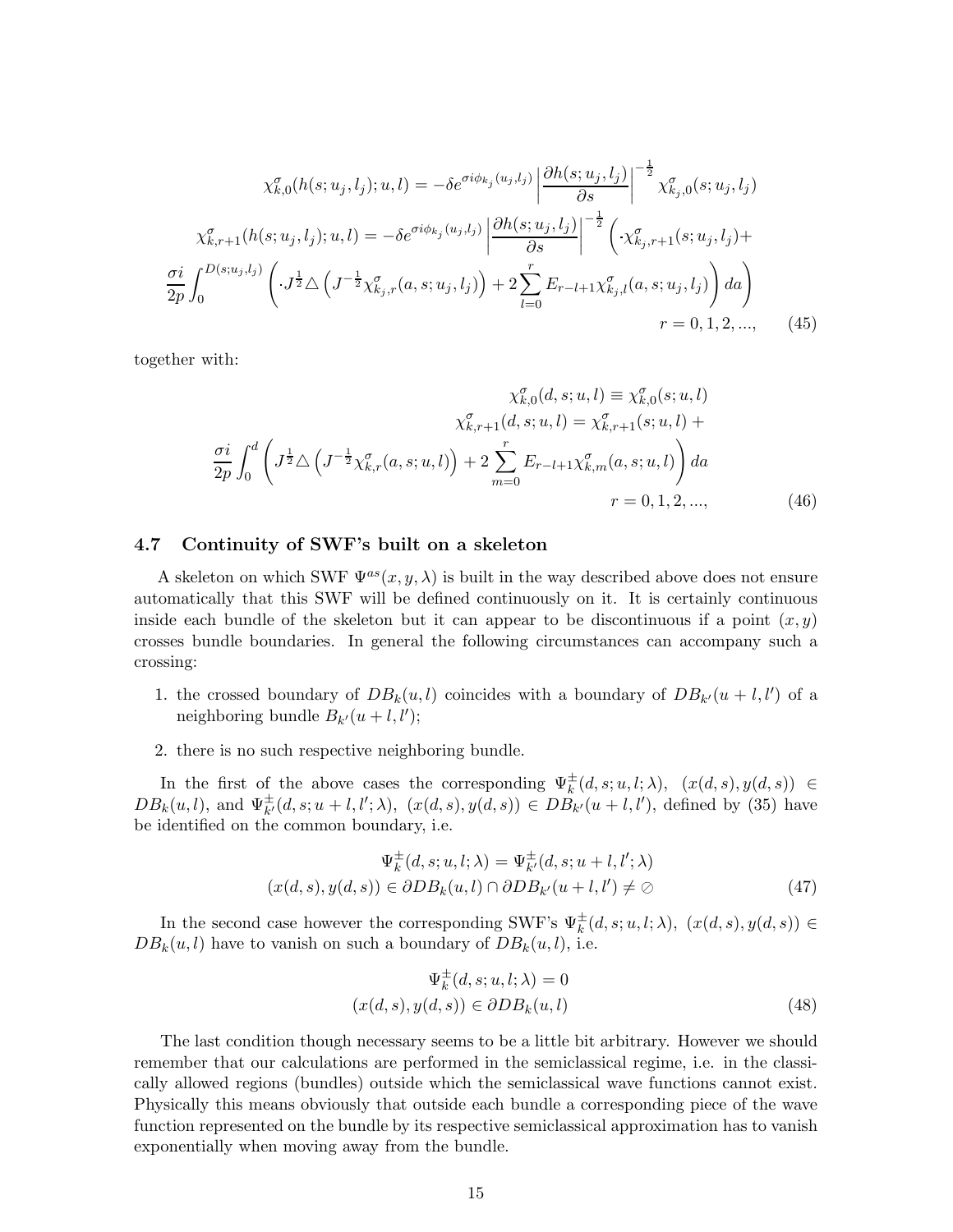It will appear in the next sections that both the possibilities (47) and (48) will be met and will have to be applied to solve the problem of the semiclassical quantization.

By the definition (41) and by the recurrent equations (45)-(46) and by the conditions (47)-(48) we have formulated the quantization procedure which should determine skeletons, the SWF's  $\Psi_{\mathbf{B}}^{as;\sigma}(x,y,\lambda)$  and the corresponding energy levels. In the next two sections we shall apply this procedure to the simplest well known cases of billiards, i.e. to the circular and the rectangular ones.

Let us note finally that if  $\mathbf{B} \neq \mathbf{B}^A$  then energy levels corresponding to the skeleton **B** have to be degenerate. This conclusion follows easily from the form of the quantization conditions (45)-(46) and (47)-(48) showing that the complex conjugations of  $\Psi_{\mathbf{B}}^{as;\sigma}(x, y, \lambda)$  satisfy also these conditions with the same semiclassical energy  $E$ . The two corresponding solutions are of course  $\Psi_{\mathbf{B}}^{as;\pm}(x,y,\lambda)$ .

### 4.8 Finite and infinite bundle structures of skeletons. The last quantization condition

For a given billiards there can be skeletons with a finite number of bundles as well as with an infinite one. The semiclassical quantization procedure described in the previous sections seems to be easily applied to the finite bundle number skeletons. Namely in such a case following a trajectory starting from a bundle  $B_k(u, l)$  we have to approach the same bundle after a finite number of bounces. The corresponding semiclassical wave function propagated by the skeleton has therefore to come back to its initial form achieving again the initial bundle. This condition closes the process of quantization formulated in the previous sections. The respective conditions are of course the following:

$$
(-\delta)^n \exp\left(\sum_{B_k(u,l)\in\mathbf{B}} \phi_k(u,l)\right) = 1
$$
  

$$
\chi_k^{\sigma, cont}(D, s; u, l; \lambda) = \chi_k^{\sigma}(s; u, l; \lambda)
$$
 (49)

where  $n$  is a number of bounces and  $D$  is the total distance passed by the billiards ball along the investigated trajectory.

The cases of skeletons with an infinite number of bundles are much more difficult for investigations. Such skeletons should be typical for chaotic billiards. According to its definition a bundles  $B_k(u, l)$  can bifurcate after the reflection by the billiards boundary into many different subbundles, i.e. parts of other bundles having their beginnings also partly on the arc  $BA_k(u, l)$ . In fact a general behaviour of a skeleton in such chaotic cases should not differ essentially by its chaotic complexity from a chaotic trajectory reminding however rather a gigantic road-knot with infinitely many viaducts spanning the billiards boundary on which the billiards ball moves. It is obvious that if they exist their identification seems to be not an easy task.

Nevertheless the rule (49) can appear to be useful also even in such cases. This is because a ray beginning with a bundle  $B_k(u, l)$  can come back to it even arbitrarily close to its initial starting point on  $A_k(u, l)$  (according to the Poincare theorem) not repeating its way. But this is enough for writing the "last quantization condition" (49) where the sum goes now over all bundles of the skeleton passed by the ray.

In the next sections we shall focus on the finite number cases of bundles in skeletons not avoiding however billiards with chaotic motions such as the Bunimovich one. We shall discuss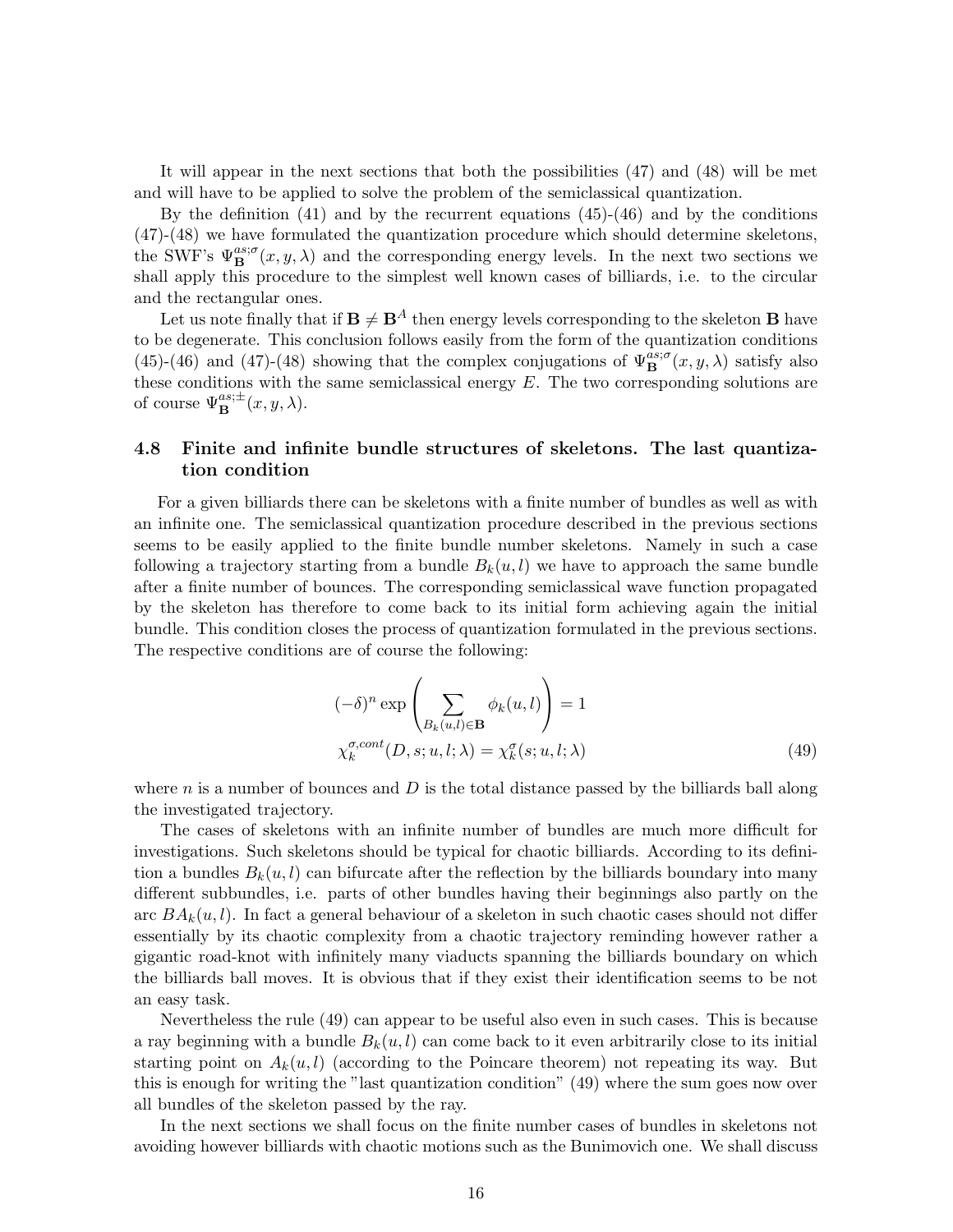

Figure 2: The two bundle  $B(0, 2\pi; \alpha)$  and  $B^A(0, 2\pi; \pi - \alpha)$ ,  $0 < \alpha$ , of the skeleton **B** in the circular billiards

also in sec.8 a possibility of explaining by the skeleton idea phenomena of scars. These are just phenomena which cannot certainly be described by skeletons with finite structures.

### 5 The circular billiards

In this section we would like to apply the procedure of constructing the SWF's on the classical trajectories according to the last section to the circular billiards Fig.2 and to quantize with these rules the energy of the circular billiard ball.

First we have to construct a skeleton B. It follows from the considerations of App.B that any of it contains only a single bundle  $B(0, 2\pi; \alpha)$  defined on the full circle  $L(0, 2\pi)$  rays of which make all the same angle  $\alpha$ ,  $0 < \alpha \leq \frac{1}{2}$  $\frac{1}{2}\pi$ , with the tangents to the circle. Its partner  $\mathbf{B}^A$  contains also a single bundle  $B(0, 2\pi; \pi - \alpha)$  the rays of which make the angle  $\pi - \alpha$  with the tangents to the circle. Therefore in the case  $\alpha = \frac{1}{2}$  $\frac{1}{2}\pi$  both the bundles coincide.

Motions along such rays conserve of course the angular momentum  $p \cos \alpha$  so that both the bundles respect the cylindrical symmetry of the billiards.

For these two bundles the corresponding SWF's are the following (see Fig.2):

$$
\Psi^{\pm}(d,s,\lambda) = (d - \sin \alpha)^{-\frac{1}{2}} e^{\pm i\lambda p(d \pm s \cos \alpha)} \chi^{\pm}(d,s,\lambda)
$$
  

$$
\Psi^{\pm}_A(d,s,\lambda) = (d - \sin \alpha)^{-\frac{1}{2}} e^{\pm i\lambda p(d \mp s \cos \alpha)} \chi^{\pm}_A(d,s,\lambda)
$$
(50)

The above SWF's are defined in the ring  $0 \leq d < \sin \alpha$ ,  $0 \leq s \leq 2\pi$  of the circular billiards.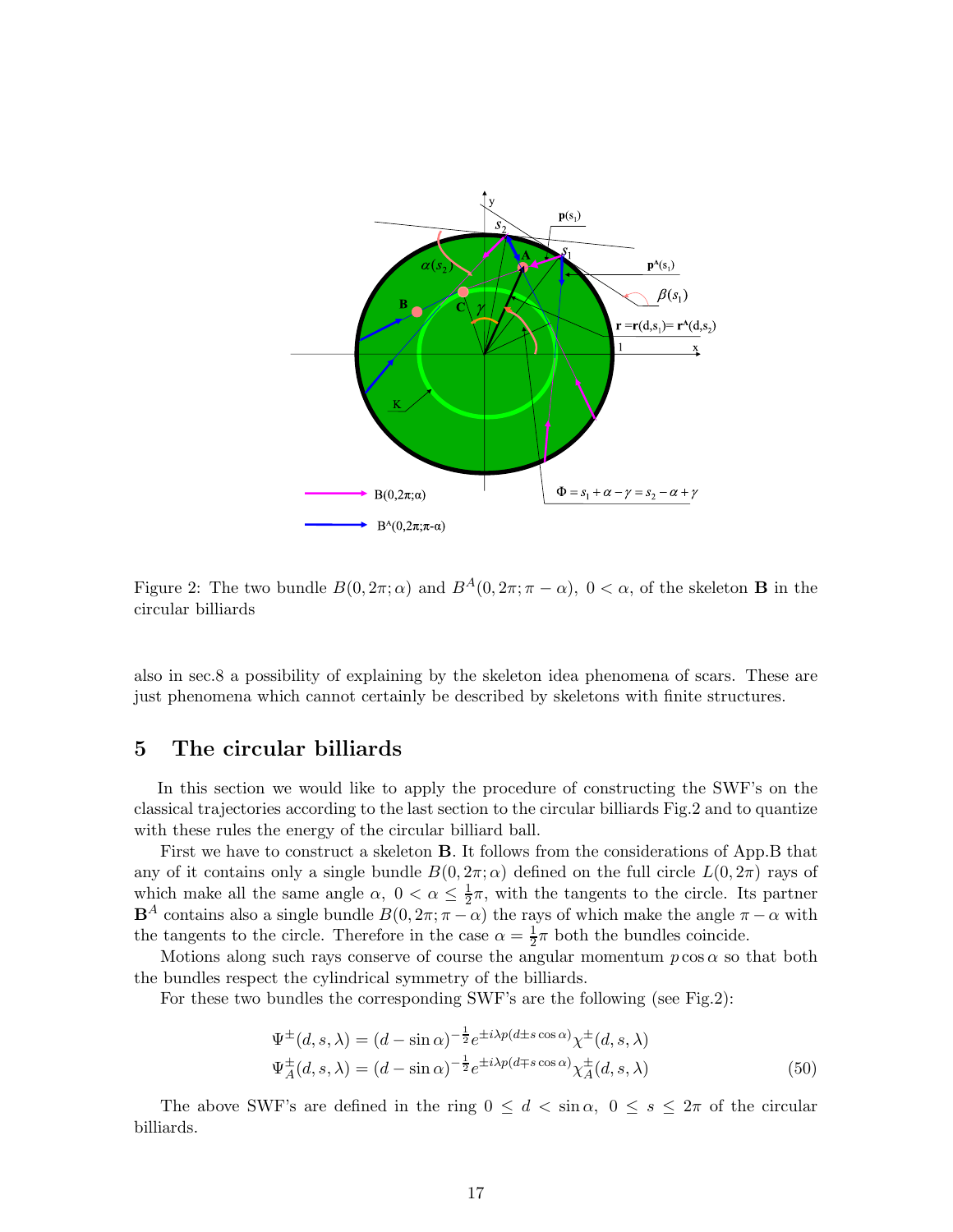Since both the bundles are defined in the ring mentioned the SWF's have to satisfy the following uniqueness conditions:

$$
\Psi^{\pm}(d,s,\lambda) = \Psi^{\pm}(d,s+2\pi,\lambda)
$$
  
\n
$$
\Psi^{\pm}_{A}(d,s,\lambda) = \Psi^{\pm}_{A}(d,s+2\pi,\lambda)
$$
\n(51)

which lead to

$$
\lambda p \cos \alpha = -\lambda p \cos(\pi - \alpha) = m, \qquad m = 0, \pm 1, \pm 2, \dots \tag{52}
$$

and means the angular momentum quantization together with

$$
\chi^{\pm}(d, s + 2\pi, \lambda) = \chi^{\pm}(d, s, \lambda)
$$
  
\n
$$
\chi^{\pm}_A(d, s + 2\pi, \lambda) = \chi^{\pm}_A(d, s, \lambda)
$$
\n(53)

We can demand from the SWF's  $\Psi^{\pm}(d,s,\lambda)$  and  $\Psi^{\pm}_{A}(d,s,\lambda)$  to be eigenfunctions  $\Psi_{\pm m}(d,s,\lambda)$  $(=\Psi^{\pm}(d,s,\lambda))$  and  $\Psi_{A;\pm m}(d,s,\lambda)$   $(=\Psi^{\mp}_A(d,s,\lambda))$  of the respective angular momenta  $\pm m\hbar$ ,  $m = 0, 1, 2, \dots$ , where  $m = \lambda p \cos \alpha$ . Then it follows easily from the forms of the SWF's considered that for the corresponding  $\chi_{\pm m}(d, s, \lambda)$  and  $\chi_{A; \pm m}(d, s, \lambda)$  we have to have:

$$
\frac{\partial \chi_{\pm m}(d,s,\lambda)}{\partial s} = \frac{\partial \chi_{A;\pm m}(d,s,\lambda)}{\partial s} = 0
$$
\n(54)

i.e. both  $\chi_{\pm m}(d, s, \lambda)$  and  $\chi_{A;\pm m}(d, s, \lambda)$  are independent of s and therefore they are constant on the circle boundary, i.e. for  $d = 0$ .

Putting therefore  $\chi_m^{\pm}(0, s, \lambda) \equiv 1$  and assuming further the following boundary conditions:

$$
\chi_{\pm m}(0, s, \lambda) = -\chi_{A; \pm m}(0, s, \lambda) \equiv 1 \tag{55}
$$

we get for the appropriate  $\Psi_{\pm m}^{as}(x, y, \lambda)$  vanishing on the circle boundary and being the angular momentum eigenfunction:

$$
\Psi_{\pm m}^{as}(x, y, \lambda) = \Psi_{\pm m}(d, s_1, \lambda) + \Psi_{A; \pm m}(d, s_2, \lambda)
$$
  
\n
$$
m = 0, 1, 2, ...
$$
  
\n
$$
(x, y) = (\cos s_1, \sin s_1) + d(-\sin(\alpha + s_1), \cos(\alpha + s_1)) =
$$
  
\n
$$
(\cos s_2, \sin s_2) - d(-\sin(-\alpha + s_2), \cos(-\alpha + s_2))
$$
\n(56)

Making further the identification

$$
\Psi_{A;\pm m}(d,s,\lambda) = \Psi_{\pm m}^{cont}(2\sin\alpha - d, s - 2\alpha, \lambda), \quad \sin\alpha > d \ge 0
$$
\n(57)

where  $\Psi_{\pm m}^{cont}(d, s, \lambda)$  denote  $\Psi_{\pm m}(d, s, \lambda)$  continued by the caustic  $r = \cos \alpha$  we get for  $\Psi_{\pm m}^{as}(x, y, \lambda) \equiv \Psi_{\pm m}^{as}(r \cos \Phi, r \sin \Phi, \lambda)$  (see Fig.2):

$$
\Psi_{\pm m}^{as}(r\cos\Phi, r\sin\Phi, \lambda) = \Psi_{\pm m}(d, s, \lambda) + \Psi_{A;\pm m}(d, 2\Phi - s, \lambda) =
$$
  

$$
\Psi_{\pm m}(d, s, \lambda) + \Psi_{\pm m}^{cont}(2\sin\alpha - d, 2\Phi - s - 2\alpha, \lambda) =
$$
  

$$
(\sin\alpha - d)^{-\frac{1}{2}} \left( -ie^{\pm i\lambda pd \pm ims} \chi_{\pm m}(d, s, \lambda) \pm \right.
$$
  

$$
e^{\mp i\lambda p(d-2\sin\alpha)\pm im(2\Phi - s - 2\alpha)} \chi_{\pm m}^{cont}(2\sin\alpha - d, 2\Phi - s - 2\alpha, \lambda) \right) =
$$
  

$$
m = 0, 1, 2, ...
$$
  

$$
d = \sin\alpha - \sqrt{r^2 - \cos^2\alpha}
$$
  

$$
\sin(\Phi - s) = \frac{\sin\alpha}{r} (\sin\alpha - \sqrt{r^2 - \cos^2\alpha})
$$
  

$$
\sin\alpha > d \ge 0
$$
 (58)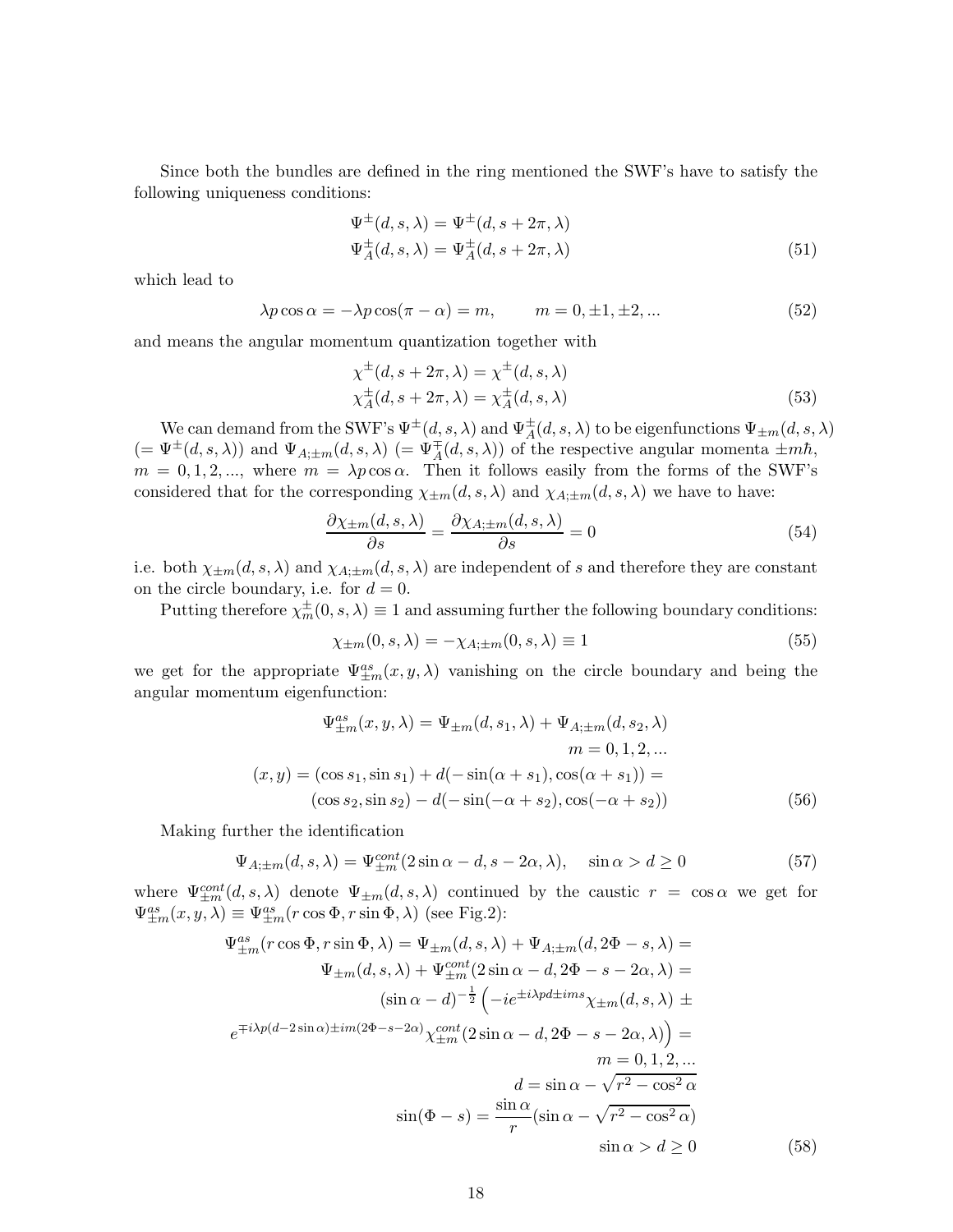The identification conditions (57) give:

$$
\chi_{A;\pm m}(d,s,\lambda) = e^{\pm 2i(\lambda p \sin \alpha - m\alpha - \frac{\pi}{4})} \chi_{\pm m}^{cont}(2 \sin \alpha - d, s - 2\alpha, \lambda)
$$
  
 
$$
\sin \alpha > d \ge 0
$$
 (59)

Applying now (49) and (55) we get:

$$
1 = e^{\pm 2i(\lambda p \sin \alpha - m\alpha + \frac{\pi}{4})}
$$
  

$$
\chi_{\pm m}^{cont}(2 \sin \alpha, s - 2\alpha, \lambda) = \chi_{\pm m}(0, s, \lambda) \equiv 1
$$
 (60)

so that

$$
\int_0^{2\sin\alpha} \left( J^{\frac{1}{2}} \Delta \left( J^{-\frac{1}{2}} \chi_{\pm m;k}(a,s) \right) + 2 \sum_{l=0}^k E_{k-l+1} \chi_{\pm m;l}(a,s) \right) da = 0
$$
  
  $k = 0, 1, ...$  (61)

with

$$
\chi_{\pm m;k+1}(d,s) = \pm \frac{i}{2p} \int_0^d \left( J^{\frac{1}{2}} \triangle \left( J^{-\frac{1}{2}} \chi_{\pm m;k}(a,s) \right) + 2 \sum_{l=0}^k E_{k-l+1} \chi_{\pm m;l}(a,s) \right) da
$$
  

$$
k = 0, 1, 2, \dots \qquad (62)
$$

The integrations in the formulae (61)-(62) go above the singular point  $d = \sin \alpha$  in the d-plane for the plus sign and below this point for the minus one.

A simple conclusion from the quantization conditions (61)-(62) is that:

$$
(\chi_{+m;k}(d,s))^* = \chi_{-m;k}(d,s)
$$
  
  $k = 0, 1, 2, ...$  (63)

so that

$$
\left(\Psi_{+m}^{as}(x,y,\lambda)\right)^{*} = \Psi_{-m}^{as}(x,y,\lambda)
$$
\n(64)

i.e. the semiclassical energies  $E$  in the circular billiards are degenerate with respect to the sign of the angular momentum.

Of course the above conclusions are well known as exact for the circular billiards.

Therefore in the equations  $(61)-(62)$  we can choose only the plus sign in the respective calculations to get:

$$
\lambda \sqrt{2E_{0;mr} - \frac{m^2}{\lambda^2}} - m \arccos \frac{m}{\lambda \sqrt{2E_0}} = r\pi - \frac{\pi}{4}
$$

$$
\cos \alpha_{mr} = \frac{m}{\lambda \sqrt{2E_{0;mr}}}
$$

$$
m = 0, 1, 2, ..., \quad r = 1, 2, ... \tag{65}
$$

for the "classical" energy  $E_0$  and the angle  $\alpha$ .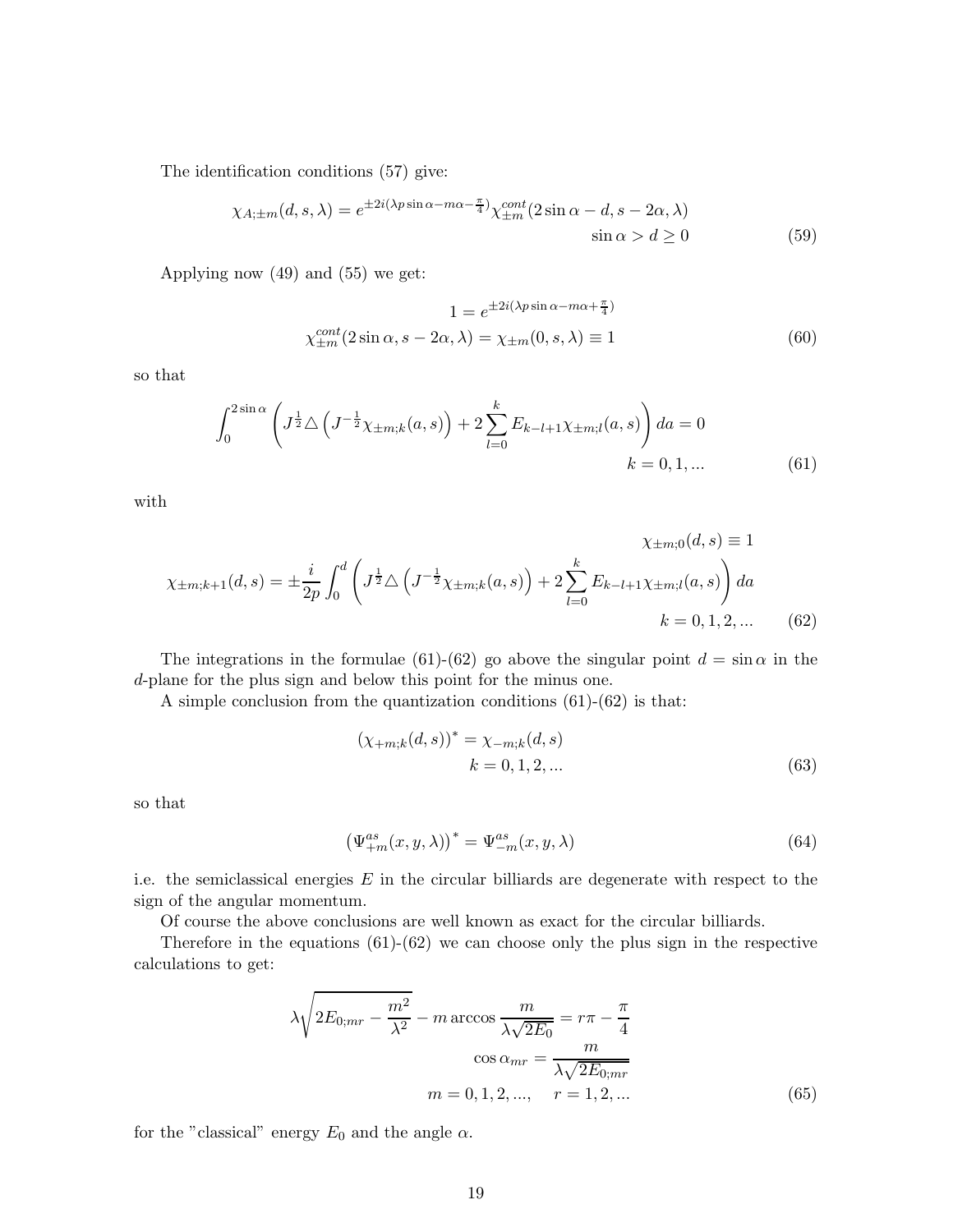It follows from (65) that

$$
E_{0;0r} = \frac{\left(r - \frac{1}{4}\right)^2 \pi^2}{2\lambda^2}
$$
  
\n
$$
E_{0;mr} = \frac{m^2}{2\lambda^2 F^2(\frac{r - \frac{1}{4}}{m}\pi)}
$$
  
\n
$$
\cos \alpha_{mr} = F(\frac{r - \frac{1}{4}}{m}\pi)
$$
  
\n
$$
m = 1, 2, ..., \quad r = 1, 2, ...
$$
\n(66)

where  $F^{-1}(x) = (\sqrt{1-x^2} - x \arccos x)x^{-1}$ ,  $0 < x \le 1$ .

The next to zero order terms of the corresponding semiclassical expansions can be obtained using the results of App.D from which it follows (the formulae (77)-(79)) that the operator  $D(t,s) = J^{\frac{1}{2}} \cdot \Delta \cdot J^{-\frac{1}{2}}$  in (68) is bilinear in  $\frac{\partial}{\partial t}$  and  $\frac{\partial}{\partial s}$  with coefficients completely independent of s and it acts in (68) also on the s-independent quantities. In such cases its action is reduced to (for  $t \to x = pt$ ):

$$
\left[J^{\frac{1}{2}} \cdot \triangle \cdot J^{-\frac{1}{2}}\right]_{red}(x, \frac{\partial}{\partial x}) =
$$
\n
$$
\left(\frac{\cos^2 \alpha}{J^2} + 1\right) \frac{\partial^2}{\partial x^2} + \frac{2 \cos^2 \alpha}{J^3} \frac{\partial}{\partial x} + \frac{5}{4} \frac{\cos^2 \alpha}{J^4} - \frac{1}{4} \frac{1}{J^2}
$$
\n(67)

where  $J = \sin \alpha - x$ .

Taking this into account in the second of the eqs. (61) and putting there  $k = 0$  we get:

$$
E_{1;mr} = -\frac{1}{4\sin\alpha_{mr}} \int_0^{2\sin\alpha_{mr}} \left(J^{\frac{1}{2}} \cdot \triangle \cdot J^{-\frac{1}{2}}\right)_{red} \cdot 1 dx = \frac{1}{8\sin\alpha_{mr}} \left(\frac{5}{6}\cot^2\alpha_{mr} - 1\right) \tag{68}
$$

where the integration in the x-plane went over upper half-circle with the center at  $x = \sin \alpha_{mr}$ in the clockwise direction.

Similarly for  $\chi_{mr;1}(d)$  we get:

$$
\chi_{mr;1}(d) = \frac{i}{2p} \int_0^d \left( \frac{5}{4} \frac{\cos^2 \alpha_{mr}}{J_{mr}^4} - \frac{1}{4} \frac{1}{J_{mr}^2} \right) dx + \frac{i}{p} E_{1;mr} d =
$$

$$
-\frac{i}{2p} \left( \frac{5}{12} \frac{\cos^2 \alpha_{mr}}{J_{mr}^3} - \frac{5}{12} \frac{\cos^2 \alpha_{mr}}{\sin^3 \alpha_{mr}} - \frac{1}{4} \frac{1}{J_{mr}} + \frac{1}{4} \frac{1}{\sin \alpha_{mr}} \right) + \frac{i}{p} E_{1;mr} d \tag{69}
$$

where  $J_{mr} = \sin \alpha_{mr} - d$ .

The higher order terms of the semiclassical expansions for  $E_{mr}(\lambda)$  and  $\chi_{mr}(d, \lambda)$  can be obtain analogously using the recurrent equations (61)-(62).

It is to be noticed that the above calculations form a new algorithm for the semiclassical approximation method.

### 6 The rectangular billiards

Consider now the rectangular billiards shown in Fig.3. This billiards is the canonical example of the energy quantization problem because of its easiness to be solved by the variable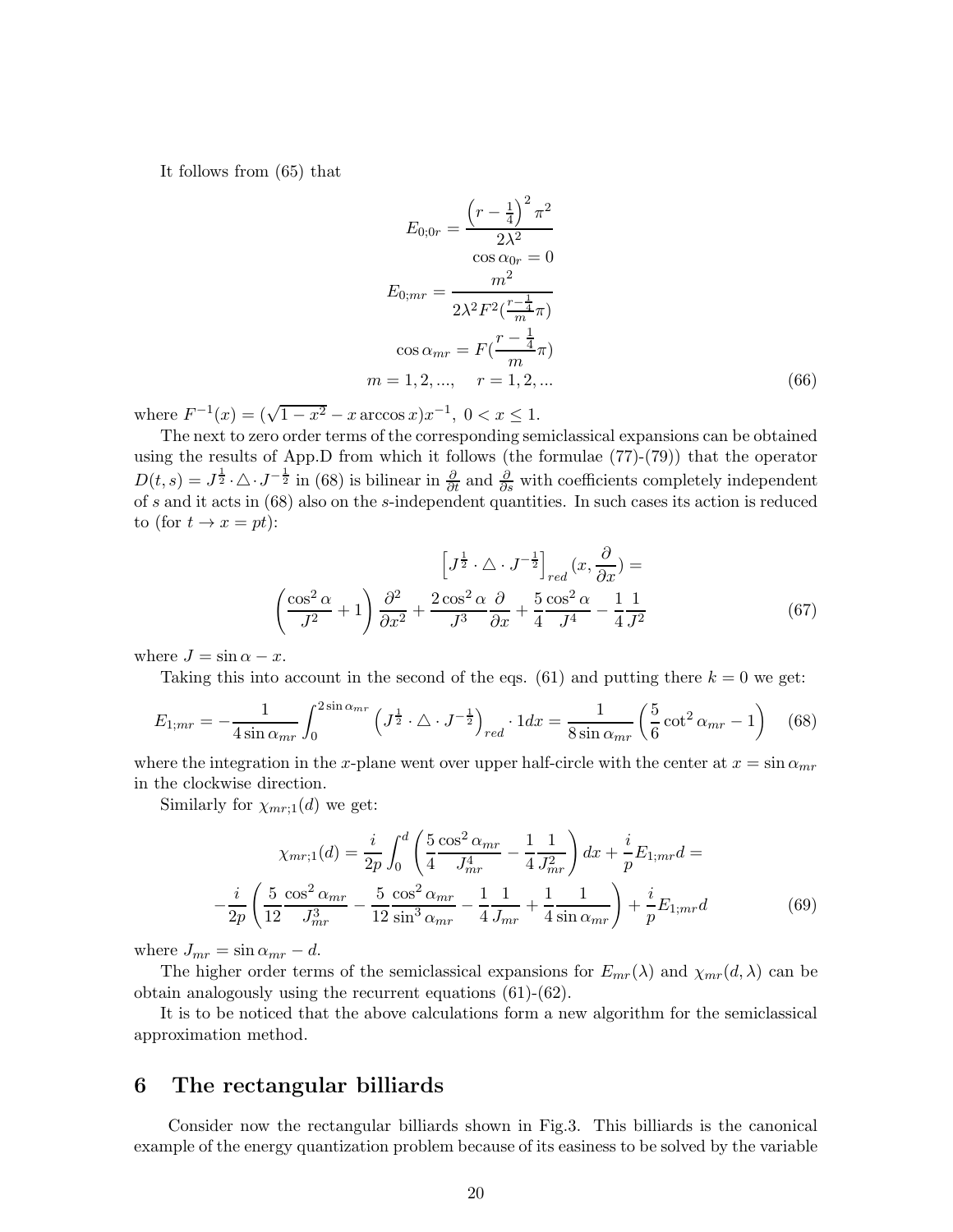

Figure 3: The rectangular billiards with eight ray bundles

separation method. According to Fig.3 the well known solution to the problem is given by the following two equations:

$$
\sin(\lambda p_x a) = 0
$$
  
 
$$
\sin(\lambda p_y b) = 0
$$
 (70)

with  $p_x^2 + p_y^2 = p^2 = 2E$  as the result of the following form of the energy eigenfunction:

$$
\Psi(x,y) = C \sin(\lambda p_x x) \sin(\lambda p_y y) =
$$
  

$$
-\frac{C}{4} \left( e^{\lambda p_x x + \lambda p_y y} + e^{-\lambda p_x x - \lambda p_y y} - e^{\lambda p_x x - \lambda p_y y} - e^{-\lambda p_x x + \lambda p_y y} \right)
$$
(71)

Of course one can always put  $p_x = p \cos \alpha$ ,  $p_y = p \sin \alpha$  where  $\alpha$ ,  $0 < \alpha < \frac{1}{2}\pi$ , is the angle the momentum  $p$  is inclined to the  $x$ -axis.

Let us note that the cases  $\alpha = 0, \frac{1}{2}$  $\frac{1}{2}\pi$  are excluded by the solutions (71).

# 6.1 The cases  $0 < \alpha < \frac{1}{2}\pi$

Let us consider this rectangular billiard example by the method described in the previous sections. Since the absolute values of the momentum components  $p_x, p_y$  are the integrals of the classical motion inside the billiards respecting elastic law of bouncing then all bundles which should be taken into account are defined by a single angle  $\alpha$ ,  $0 < \alpha < \frac{1}{2}\pi$ , which are made by the rays of the bundle  $B_1 = B(0, a; \alpha)$  with the x-axis, see Fig.3.

Choosing the case of the angle  $\alpha$  shown in Fig.3 the remaining seven bundles of the skeleton **B** shown in Fig.3 are  $B_2 = B(0, a; \pi - \alpha)$ ,  $B_3 = B(a, b; \pi - \alpha)$ ,  $B_4 = B(a, b; \pi + \alpha)$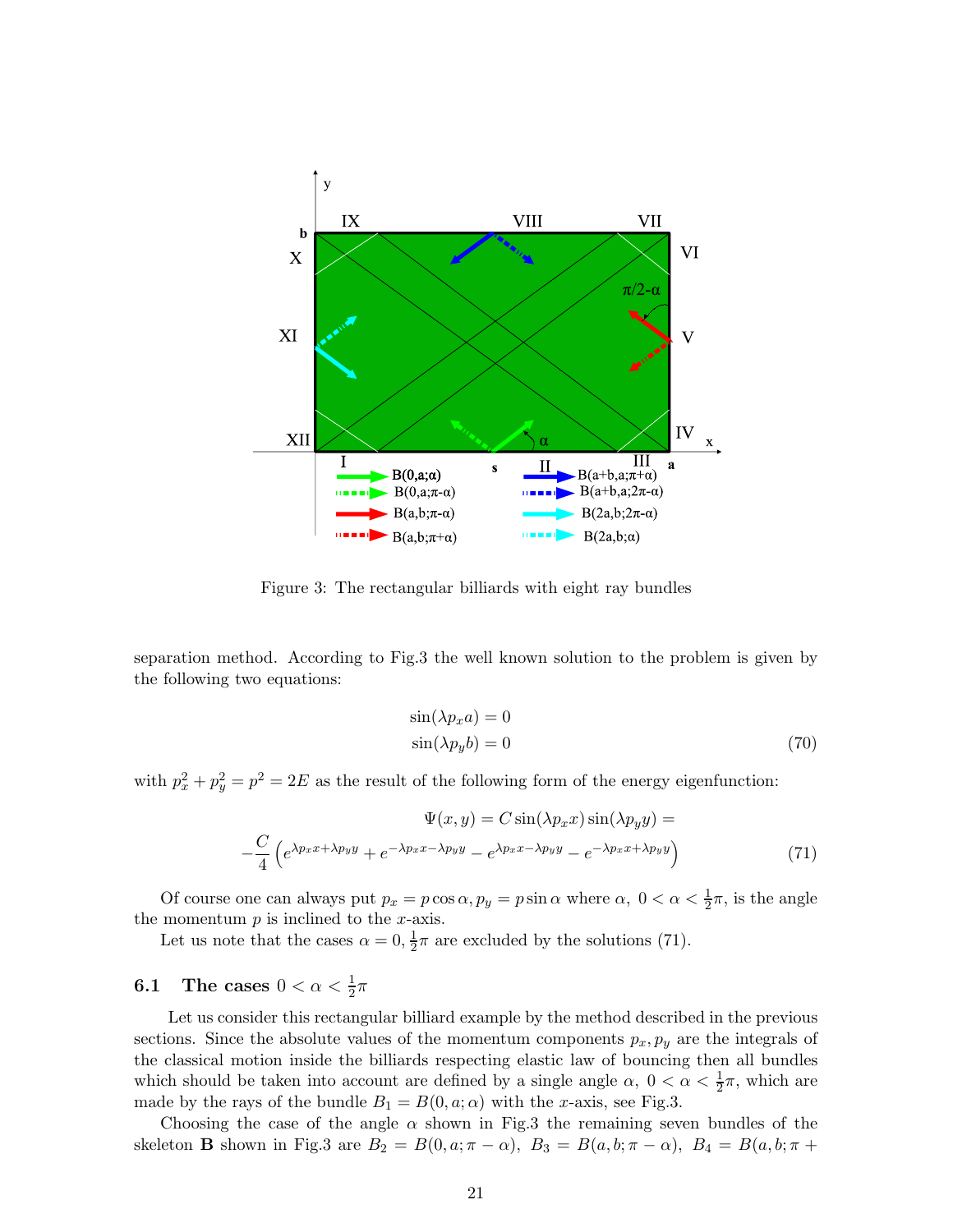$\alpha$ ),  $B_5 = B(a + b, a; \pi + \alpha)$ ,  $B_6 = B(a + b, a; 2\pi - \alpha)$ ,  $B_7 = B(2a + b, b; 2\pi - \alpha)$ ,  $B_8 =$  $B(2a + b, b; \alpha)$ , i.e. the parameter s introduced in sec. 3 is counted anticlockwise starting from the point  $(0,0)$  of Fig.3 (and having negative value if measured clockwise). The bundles  $B_{2k-1}, B_{2k}, k = 1, \ldots, 4$ , are defined on the respective sides  $L_k, k = 1, \ldots, 4$ , of the billiards, i.e. on  $L_1 = L(0, a), L_2 = L(a, b), L_3 = L(a + b, a), L_4 = L(2a + b, b).$ 

The skeleton  $\mathbf{B}^T$  coincides exactly with **B** in the case of the rectangular billiards.

Let us note that a number of bundles in the skeletons is obviously independent of a choice of  $\alpha$ , i.e. it is always equal to eight.

Note also that unlike the circular billiard bundles the rectangular bundles do not have their caustics inside the billiards, but rather in the infinities.

The semiclassical wave function  $\Psi^{as}(x, y)$  constructed according the rules discussed earlier should be the sum at most of the eight SWF's  $\Psi_i^+(d, s, \lambda)$ ,  $i = 1, ..., 8$ , which are constructed on the respective bundles  $B_i$ ,  $i = 1, ..., 8$ , of the skeleton **B**. But as it follows from Fig.4 only four of them interfere in each point of the rectangular billiards, i.e. we have:

$$
\Psi^{as}(x, y) = \sum_{i=1}^{8} \Psi_i^+(d_i, s_i, \lambda) = \sum_{i=1}^{4} \Psi_{k_i}^+(d_i, s_i, \lambda)
$$

$$
x = x_0(s_i) + d_i \cos \alpha(s_i)
$$

$$
y = y_0(s_i) + d_i \sin \alpha(s_i)
$$

$$
i = 1, ..., 4
$$
(72)

where  $\alpha(s_i)$  are the angles the rays in Fig.4 make with the x-axis and  $(x_0(s_i), y_0(s_i))$  are the points of the rectangular boundary from which the rays start. The parameters  $s_i$  as previously measure distances of the boundary points  $(x_0(s_i), y_0(s_i))$  from the point  $(0, 0)$  in anticlockwise direction along the boundary. The corresponding Jamaicans are  $J(t, s_i) = \sqrt{-\sin \alpha(s_i)}$ , i.e. are constant but discontinues. Therefore they will be included into the  $\chi$ -factors contained in the SWF's.

Let us note that  $\Psi^{as}(x, y)$  can be discontinue each time the point  $(x, y)$  crosses the thin black lines in Fig.3. being the boundary of different bundles. Let us enumerate these lines by  $l_i$ ,  $i = 1, ..., 4$ , starting from the line emerging from the point  $(0, 0)$  and continuing anticlockwise.

It is then easy to see that to ensure the continuity of  $\Psi^{as}(x, y)$  in each point in the billiards it is enough to identify the respective χ-coefficients on the respective lines defining them elsewhere in the billiards as continuous functions of  $s$  and  $d$ . We get such a continuity putting:

$$
\chi_1^{\pm}(d, 0, \lambda) = \chi_8^{\pm}(d, 0, \lambda)
$$
  
\n
$$
\chi_3^{\pm}(d, a, \lambda) = \chi_2^{\pm}(d, a, \lambda)
$$
  
\n
$$
\chi_5^{\pm}(d, a + b, \lambda) = \chi_4^{\pm}(d, a + b, \lambda)
$$
  
\n
$$
\chi_7^{\pm}(d, 2a + b, \lambda) = \chi_6^{\pm}(d, 2a + b, \lambda)
$$
\n(73)

Of course  $\Psi^{as}(x, y)$  vanishes on the rectangular boundary, i.e. we have to have:

$$
\Psi^{as}(0, y) = \Psi^{as}(a, y) = \Psi^{as}(x, 0) = \Psi^{as}(x, b) = 0
$$
  
0 < x < a, 0 < y < b (74)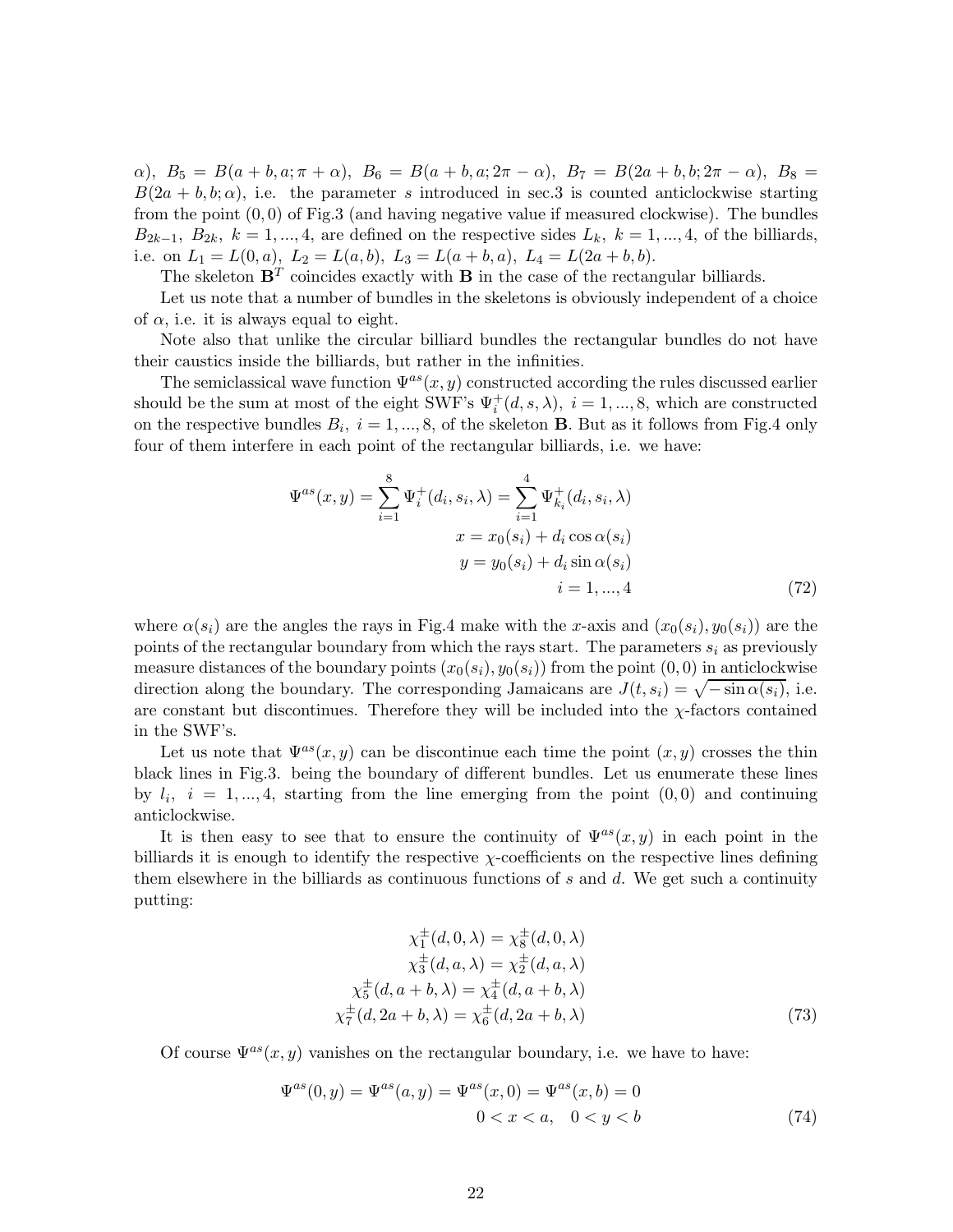

Figure 4: Four solutions  $\Psi_i^+(d_i, s_i)$ ,  $i = 1, ..., 4$ , meeting at the point  $(x, y)$ 

The conditions (74) expressed in terms of the SWF's  $\Psi_i^{\pm}(d, s, \lambda)$ ,  $i = 1, ..., 8$ , take the following detailed forms:

$$
\Psi_{2k-1}^{+}(0, s, \lambda) + \Psi_{2k}^{-}(0, s, \lambda) = 0
$$
  
\n
$$
\Psi_{2k}^{+}(0, s, \lambda) + \Psi_{2k-1}^{-}(0, s, \lambda) = 0
$$
  
\n
$$
s \in L_k, \qquad k = 1, ..., 4
$$
\n(75)

When identifying  $\Psi_i^-(0, s, \lambda)$ ,  $i = 1, ..., 8$ , with the respective  $\Psi_j^+(d_j(s), f_j(s), \lambda)$ ,  $j =$ 1, ..., 8, it should be noticed that for each considered trajectory family there is no caustic inside the rectangular billiards so that each integral  $\int_K p_x dx + p_y dy$  along the close loop  $K$  lying inside the billiards or on its boundary has to vanish. As a consequence of this the identifications we are talking about are then reduced just to the identifications of the corresponding  $\chi$ -factors, i.e the possible phase factors are factored out. Therefore we get successively for the conditions (75) to be satisfied:

1. 
$$
s > 0
$$
,  $\mathbf{r}_0(s) \in I$ ,  $-s \tan \alpha \in XII$ ,  $2a + b - b \cot \alpha - \mathbf{r}_0(s) \in VII$   

$$
\chi_1^-(0, s, \lambda) = \chi_4^+ \left( \frac{b}{\sin \alpha}, 2a + b - b \cot \alpha - s, \lambda \right)
$$

$$
\chi_2^-(0, s, \lambda) = \chi_7^+ \left( \frac{s}{\cos \alpha}, -s \tan \alpha, \lambda \right)
$$
(76)

and hence and from (75)

$$
\chi_1(0, s, \lambda) + \chi_7\left(\frac{s}{\cos \alpha}, -s \tan \alpha, \lambda\right) = 0
$$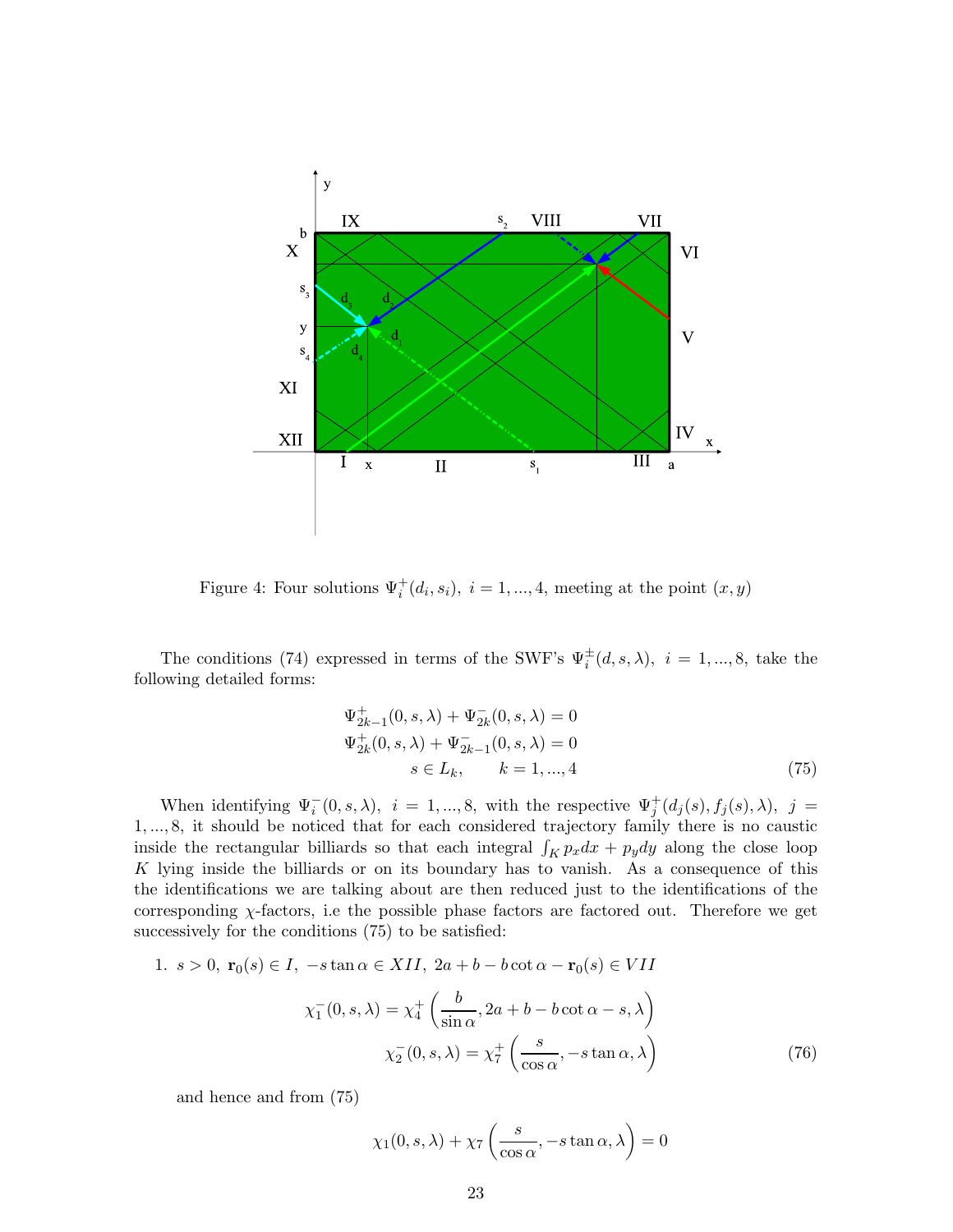$$
\chi_2(0, s, \lambda) + \chi_4\left(\frac{b}{\sin \alpha}, 2a + b - b \cot \alpha - s, \lambda\right) = 0\tag{77}
$$

In the last two equations the plus signs at  $\chi_j^+$ ,  $j = 1, ..., 8$ , have been dropped and this convention will be kept in further equations if not leading to misunderstandings.

2.  $s > 0$ ,  $\mathbf{r}_0(s) \in II$ ,  $-s \tan \alpha \in X + XI$ ,  $a + (a - s) \tan \alpha \in V + VI$ 

$$
\chi_1^-(0, s, \lambda) = \chi_4^+ \left( \frac{a - s}{\cos \alpha}, a + (a - s) \tan \alpha, \lambda \right)
$$

$$
\chi_2^-(0, s, \lambda) = \chi_7^+ \left( \frac{s}{\cos \alpha}, -s \tan \alpha, \lambda \right)
$$
(78)

and hence and from (75)

$$
\chi_1(0, s, \lambda) + \chi_7\left(\frac{s}{\cos \alpha}, -s \tan \alpha, \lambda\right) = 0
$$
  

$$
\chi_2(0, s, \lambda) + \chi_4\left(\frac{a-s}{\cos \alpha}, a + (a-s) \tan \alpha, \lambda\right) = 0
$$
 (79)

3.  $\mathbf{r}_0(s) \in III, s > 0, (-b - s + b \cot \alpha \in IX, a + (a - s) \tan \alpha \in IV$ 

$$
\chi_1^-(0, s, \lambda) = \chi_4^+ \left( \frac{a - s}{\cos \alpha}, a + (a - s) \tan \alpha, \lambda \right)
$$

$$
\chi_2^-(0, s, \lambda) = \chi_6^+ \left( \frac{b}{\sin \alpha}, -b - s + b \cot \alpha, \lambda \right)
$$
(80)

and hence

$$
\chi_1(0, s, \lambda) + \chi_6\left(\frac{b}{\sin \alpha}, -b - s + b \cot \alpha, \lambda\right) = 0
$$
  

$$
\chi_2(0, s, \lambda) + \chi_4\left(\frac{a - s}{\cos \alpha}, a + (a - s) \tan \alpha, \lambda\right) = 0
$$
 (81)

4.  $s > 0$ ,  $\mathbf{r}_0(s) \in IV + V + VI$ ,  $a - (s - a) \cot \alpha \in II + III$ ,  $a + b + (a + b - s) \cot \alpha \in VIII + VIII$ 

$$
\chi_3^-(0, s, \lambda) = \chi_6^+ \left( \frac{a+b-s}{\sin \alpha}, a+b+(a+b-s)\cot \alpha, \lambda \right)
$$

$$
\chi_4^-(0, s, \lambda) = \chi_1^+ \left( \frac{s-a}{\sin \alpha}, a-(s-a)\cot \alpha, \lambda \right)
$$
(82)

and hence

$$
\chi_3(0,s)e^{-i\lambda pa\cos\alpha} + \chi_1\left(\frac{s-a}{\sin\alpha},a-(s-a)\cot\alpha,\lambda\right)e^{i\lambda pa\cos\alpha} = 0
$$
  

$$
\chi_4(0,s,\lambda)e^{-i\lambda pa\cos\alpha} + \chi_6\left(\frac{a+b-s}{\sin\alpha},a+b+(a+b-s)\cot\alpha,\lambda\right)e^{i\lambda pa\cos\alpha} = 0
$$
 (83)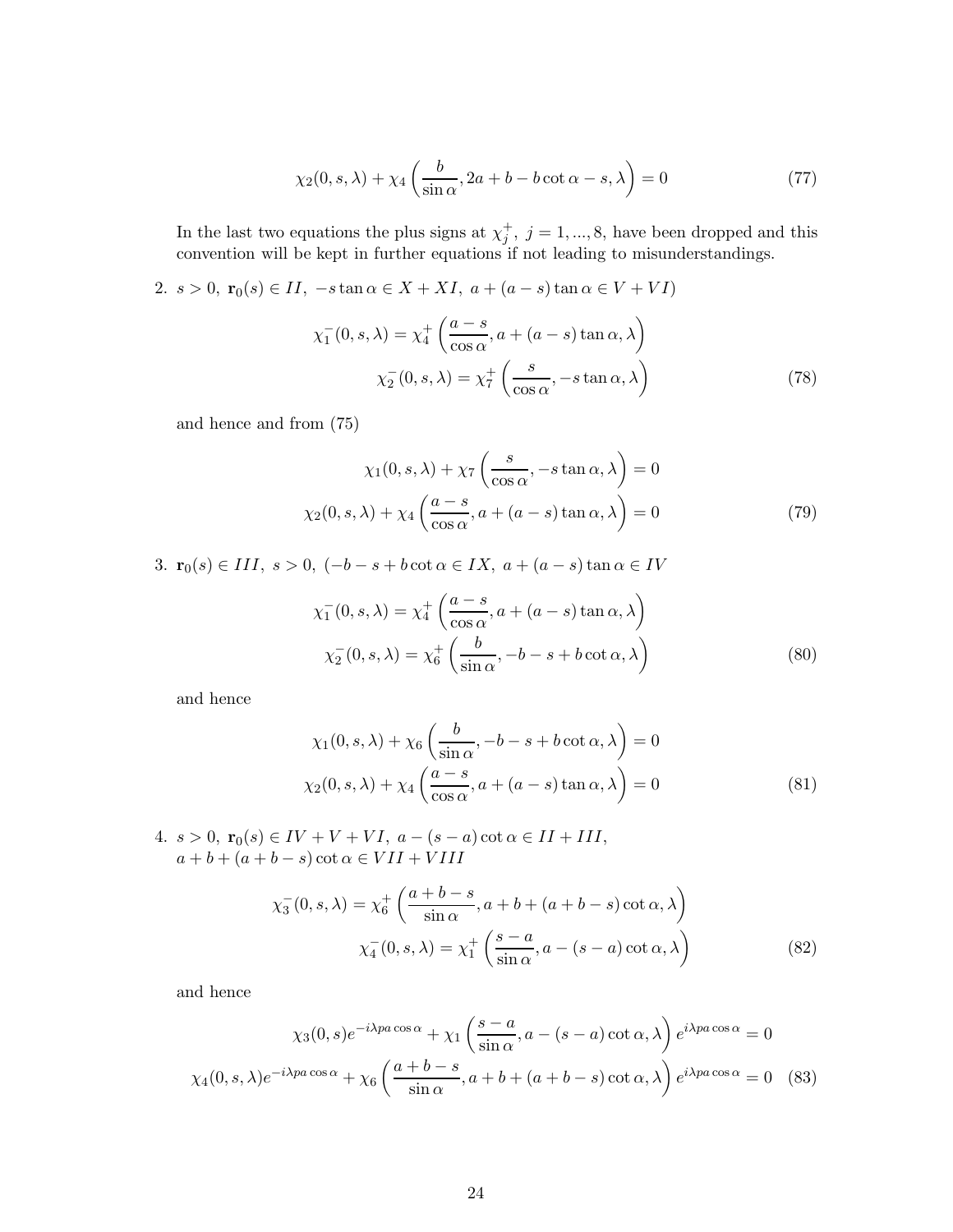5. 
$$
s > 0
$$
,  $\mathbf{r}_0(s) \in VII$ ,  $2a + b - b \cot \alpha - \mathbf{r}_0(s) \in I$ ,  $a + b - (s - a - b) \tan \alpha \in VI$   
\n
$$
\chi_0^-(0, s, \lambda) = \chi_1^+ \left( \frac{b}{\sin \alpha}, 2a + b - b \cot \alpha - s, \lambda \right)
$$
\n
$$
\chi_0^-(0, s, \lambda) = \chi_3^+ \left( \frac{s - a - b}{\cos \alpha}, a + b - (s - a - b) \tan \alpha, \lambda \right)
$$
\n(84)

and hence

$$
\chi_6(0, s, \lambda)e^{-i\lambda p b \sin \alpha} + \chi_1\left(\frac{b}{\sin \alpha}, 2a + b - b \cot \alpha - s, \lambda\right)e^{i\lambda p b \sin \alpha} = 0
$$
  

$$
\chi_5(0, s, \lambda)e^{-i\lambda p b \sin \alpha} + \chi_3\left(\frac{s - a - b}{\cos \alpha}, a + b - (s - a - b) \tan \alpha, \lambda\right)e^{i\lambda p b \sin \alpha} = 0
$$
 (85)

6.  $s < 0$ ,  $\mathbf{r}_0(s) \in VIII$ ,  $-b - (b + s) \tan \alpha \in X + XI + XII$ ,  $a + b - (a + b + s) \tan \alpha \in IV + V$ 

$$
\chi_3^-(0,s) = \chi_1^+ \left( \frac{-b-s}{\cos \alpha}, -b - (b+s) \tan \alpha, \lambda \right)
$$

$$
\chi_4^-(0,s) = \chi_2^+ \left( \frac{a+b+s}{\cos \alpha}, a+b - (a+b+s) \tan \alpha, \lambda \right)
$$
(86)

and hence

$$
\chi_4(0, s, \lambda)e^{-i\lambda p b \sin \alpha} + \chi_1\left(\frac{-b-s}{\cos \alpha}, -b-(b+s)\tan \alpha, \lambda\right)e^{+i\lambda p b \sin \alpha} = 0
$$
  

$$
\chi_3(0, s, \lambda)e^{-i\lambda p b \sin \alpha} + \chi_2\left(\frac{a+b+s}{\cos \alpha}, a+b-(a+b+s)\tan \alpha, \lambda\right)e^{i\lambda p b \sin \alpha} = 0
$$
 (87)

7.  $s < 0$ ,  $\mathbf{r}_0(s) \in IX$ ,  $-b - (b + s) \tan \alpha \in X$ ,  $b \cot \alpha - b - \mathbf{r}_0(s) \in III$ 

$$
\chi_5^-(0, s) = \chi_8^+ \left( \frac{-b - s}{\cos \alpha}, -b - (b + s) \tan \alpha, \lambda \right)
$$

$$
\chi_6^-(0, s) = \chi_2^+ \left( \frac{b}{\sin \alpha}, b \cot \alpha - b - s, \lambda \right)
$$
(88)

and hence

$$
\chi_6(0, s, \lambda)e^{-i\lambda p b \sin \alpha} + \chi_8\left(\frac{-b-s}{\cos \alpha}, -b-(b+s)\tan \alpha, \lambda\right)e^{+i\lambda p b \sin \alpha} = 0
$$

$$
\chi_5(0, s, \lambda)e^{-i\lambda p b \sin \alpha} + \chi_2\left(\frac{b}{\sin \alpha}, b \cot \alpha - b - s, \lambda\right)e^{i\lambda p b \sin \alpha} = 0
$$
(89)

8. 
$$
s < 0
$$
,  $\mathbf{r}_0(s) \in X + XI + XII$ ,  $-s \cot \alpha \in I + II$ ,  
\n $-b - (s + b) \cot \alpha \in VIII + IX$ 

$$
\chi_8^-(0, s, \lambda) = \chi_5^+ \left( \frac{b+s}{\sin \alpha}, -b - (s+b) \cot \alpha, \lambda \right)
$$

$$
\chi_7^-(0, s, \lambda) = \chi_2^+ \left( \frac{-s}{\sin \alpha}, -s \cot \alpha, \lambda \right)
$$
(90)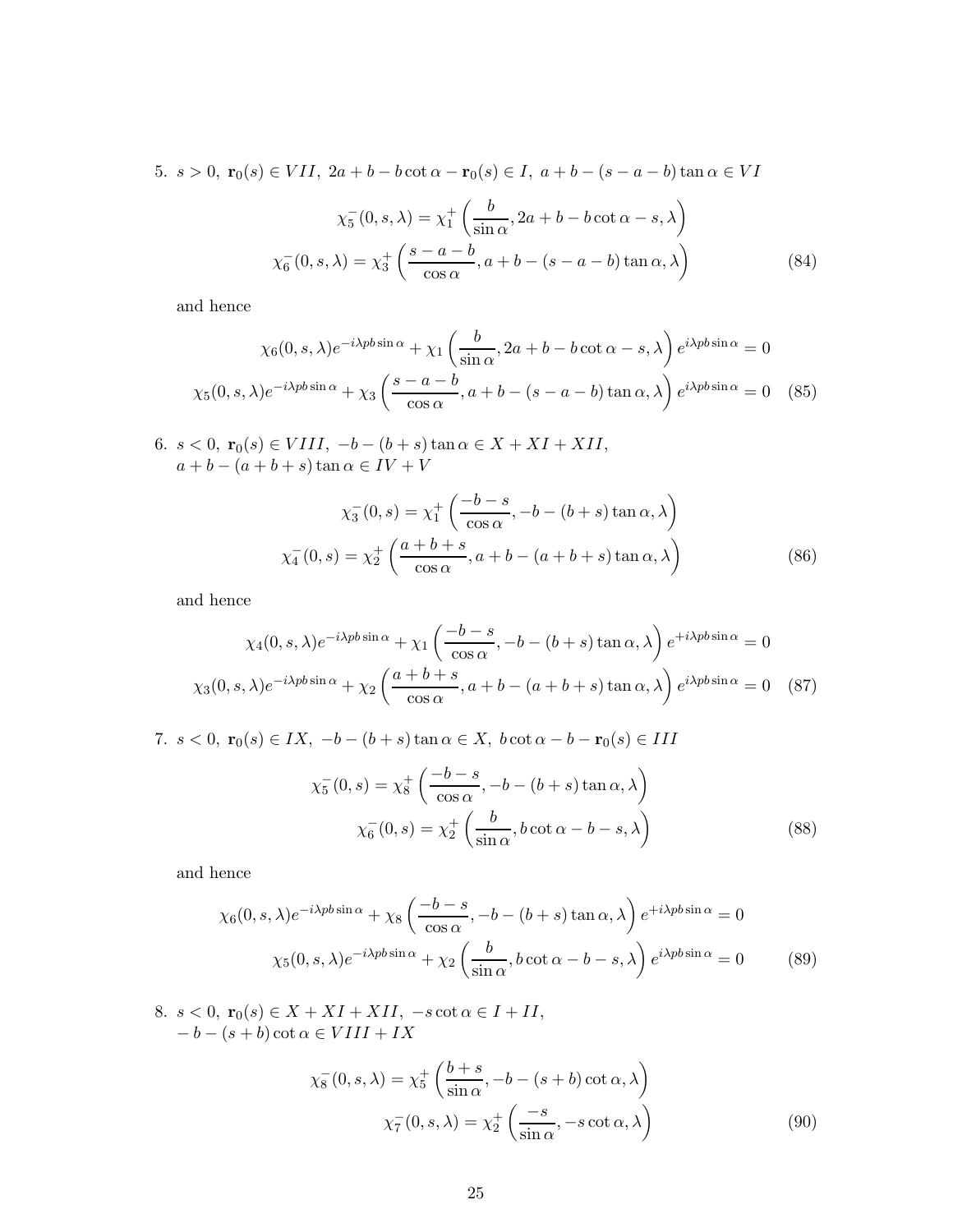

Figure 5: The solution  $\Psi^+(s,t)$  being carried by the successive bundles  $B_8 \to B_6 \to B_1 \to$  $B_3 \rightarrow B_5 \rightarrow B_7 \rightarrow B_1$ 

and hence

$$
\chi_7(0, s, \lambda) + \chi_2\left(\frac{-s}{\sin \alpha}, -s \cot \alpha, \lambda\right) = 0
$$

$$
\chi_8(0, s, \lambda) + \chi_3\left(\frac{b+s}{\sin \alpha}, -b - (s+b) \cot \alpha, \lambda\right) = 0
$$
(91)

Solving the last set of the quantization conditions we should get the solutions for the energy levels and for the corresponding  $\Psi^{as}(x, y)$ .

However the above conditions do not provide us with the solutions for  $\chi_i(0, s, \lambda)$ ,  $i =$ 1, ..., 8, in some algebraic forms. Rather they show how a solution defined on some bundle propagates along its rays to be transformed by bouncing off the rectangular boundary into another bundle and finally after a finite number of such bouncings achieving its mother bundle and repeating this process infinitely.

To get a knowledge what really happens by such bouncings consider for example the green color ray along which the solution  $\Psi^+_8(t, s)$  propagates, shown in Fig.5 emerging from the point s,  $\mathbf{r}_0(s) \in X$ , of the rectangular boundary. This particular ray bounces into the blue-light one and next again into the green one. Taking into account first the conditions  $(85)$  and next  $(81)$  we get:

$$
\chi_1(0, (s+2b)\cot\alpha, \lambda) = -\chi_6\left(\frac{b}{\sin\alpha}, -b - (s+b)\cot\alpha, \lambda\right) =
$$

$$
\chi_8^{cont}\left(\frac{2b+s}{\sin\alpha}, s, \lambda\right) e^{+2i\lambda p b \sin\alpha}, \quad \mathbf{r}_0(s) \in X \tag{92}
$$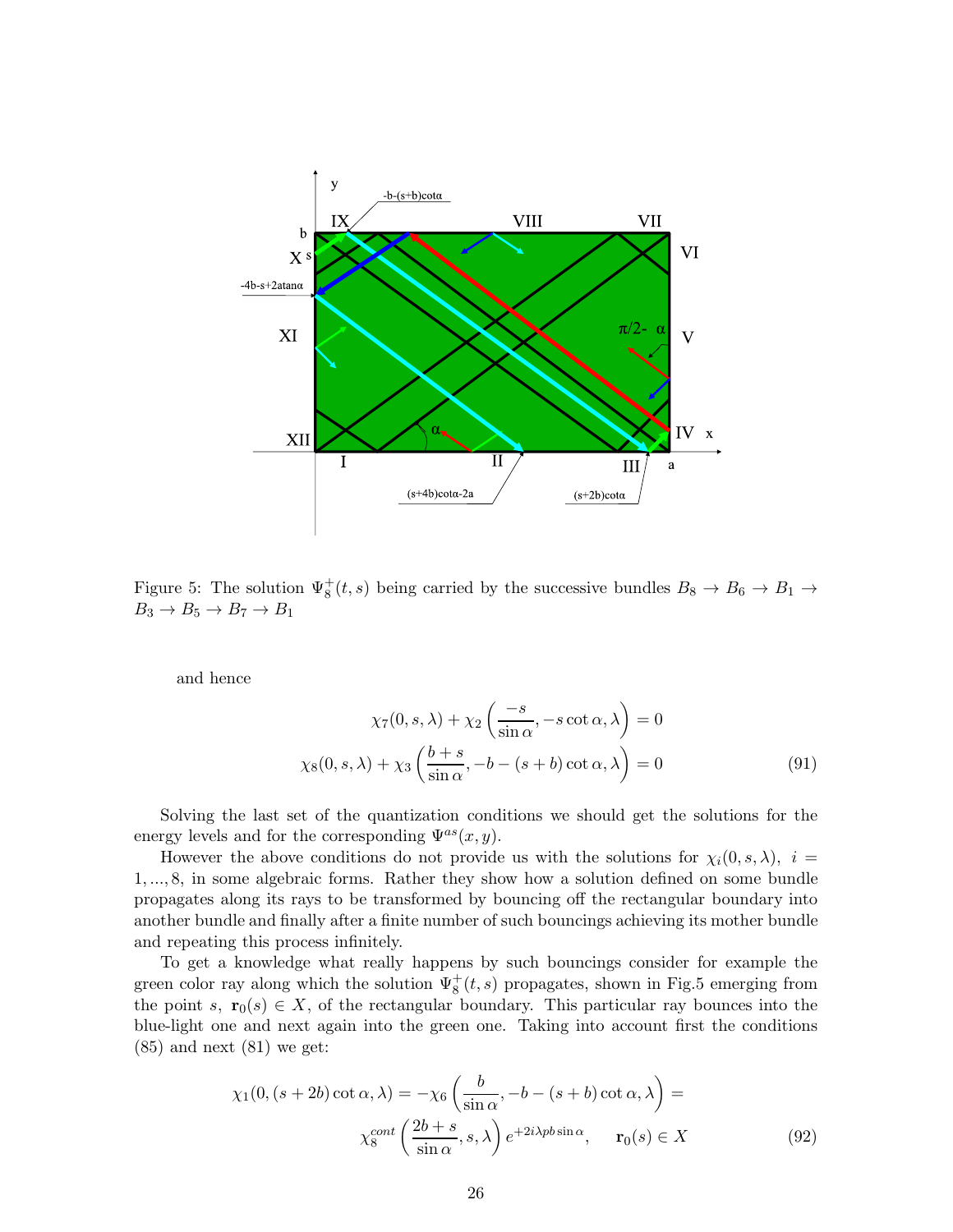and continuing the bounces to achieve the green ray again we get:

$$
\chi_1(0, (s+4b)\cot\alpha - 2a, \lambda) = \chi_8^{cont}(D(s), s, \lambda)e^{4i\lambda p b \sin\alpha + 2i\lambda p a \cos\alpha}, \quad \mathbf{r}_0(s) \in X \tag{93}
$$

where  $D(s)$  is the total distance the green ray has passed from the point s to the point  $(s + 4b) \cot \alpha - 2a$  bouncing multiply from the boundary.

But taking into account the first of the identification (73) and the identification (49) we have to have:

$$
\chi_1(0, (s+2b)\cot\alpha, \lambda) = \chi_8^{cont} \left(\frac{2b+s}{\sin\alpha}, s, \lambda\right)
$$
  

$$
\chi_1(0, (s+4b)\cot\alpha - 2a, \lambda) = \chi_8^{cont} (D(s), s, \lambda)
$$
  

$$
\mathbf{r}_0(s) \in X
$$
 (94)

so that

$$
e^{+2i\lambda p b \sin \alpha} = 1
$$
  

$$
e^{4i\lambda p b \sin \alpha + 2i\lambda p a \cos \alpha} = 1
$$
 (95)

and consequently:

$$
\lambda p b \sin \alpha = m\pi
$$
  
\n
$$
\lambda p a \cos \alpha = n\pi
$$
  
\n
$$
m, n = 1, 2, ...
$$
\n(96)

Taking the limit  $\lambda \to \infty$  in (94) we get:

$$
\chi_{1,0}((s+2b)\cot\alpha) = \chi_{1,0}((s+4b)\cot\alpha - 2a) = \chi_{8,0}(s)
$$
 (97)

If tan  $\alpha = \frac{m}{n}$ n a  $\frac{a}{b}$  is not rational none of the arrival points can be repeated, i.e. the corresponding trajectory is not closed (periodic), and the (infinite) set of such points is dense on the side  $L_1$  of the billiards. Therefore the equations (97) show that  $\chi_{1,0}(s)$  has to be not only a constant of motion but also s-independent since this equation can be written in infinitely many points of  $L_1$  densely distributed on it.

The last conclusion is valid also of course for the remaining  $\chi_{k,0}(s)$ ,  $k = 1, ..., 8$ , and as it can be easily concluded from (14) and App.D all the coefficients  $\chi_k(d, s, \lambda)$ ,  $k = 1, ..., 8$ , are then also constant. Putting therefore  $\chi_1(d, s, \lambda) \equiv 1$  we get by (73) and (75):

$$
\chi_k(d, s, \lambda) \equiv 1, \qquad k = 1, 4, 5, 8\n\chi_k(d, s, \lambda) \equiv -1, \qquad k = 2, 3, 6, 7
$$
\n(98)

Choosing therefore the point  $(x, y)$  of Fig.4 for the SWF (72) we get:

$$
\Psi^{as}(x,y) = \Psi_2^+(d_1, s_1) + \Psi_5^+(d_2, s_2) + \Psi_7^+(d_3, s_3) + \Psi_8^+(d_4, s_4) = \sum_{l=1}^4 (-1)^l e^{i\lambda p^2 t_l + i\lambda p f_l(s_l)}
$$
(99)

where  $t_l$  and  $f_l(s_l)$ ,  $l = 1, ..., 4$  should be calculated from the relations (see Fig.5):

$$
x = x_0(s_l) + pt_l \cos \alpha(s_l)
$$
  
\n
$$
y = y_0(s_l) + pt_l \sin \alpha(s_l)
$$
  
\n
$$
\alpha(s_l) = \alpha, \frac{1}{2}\pi - \alpha
$$
\n(100)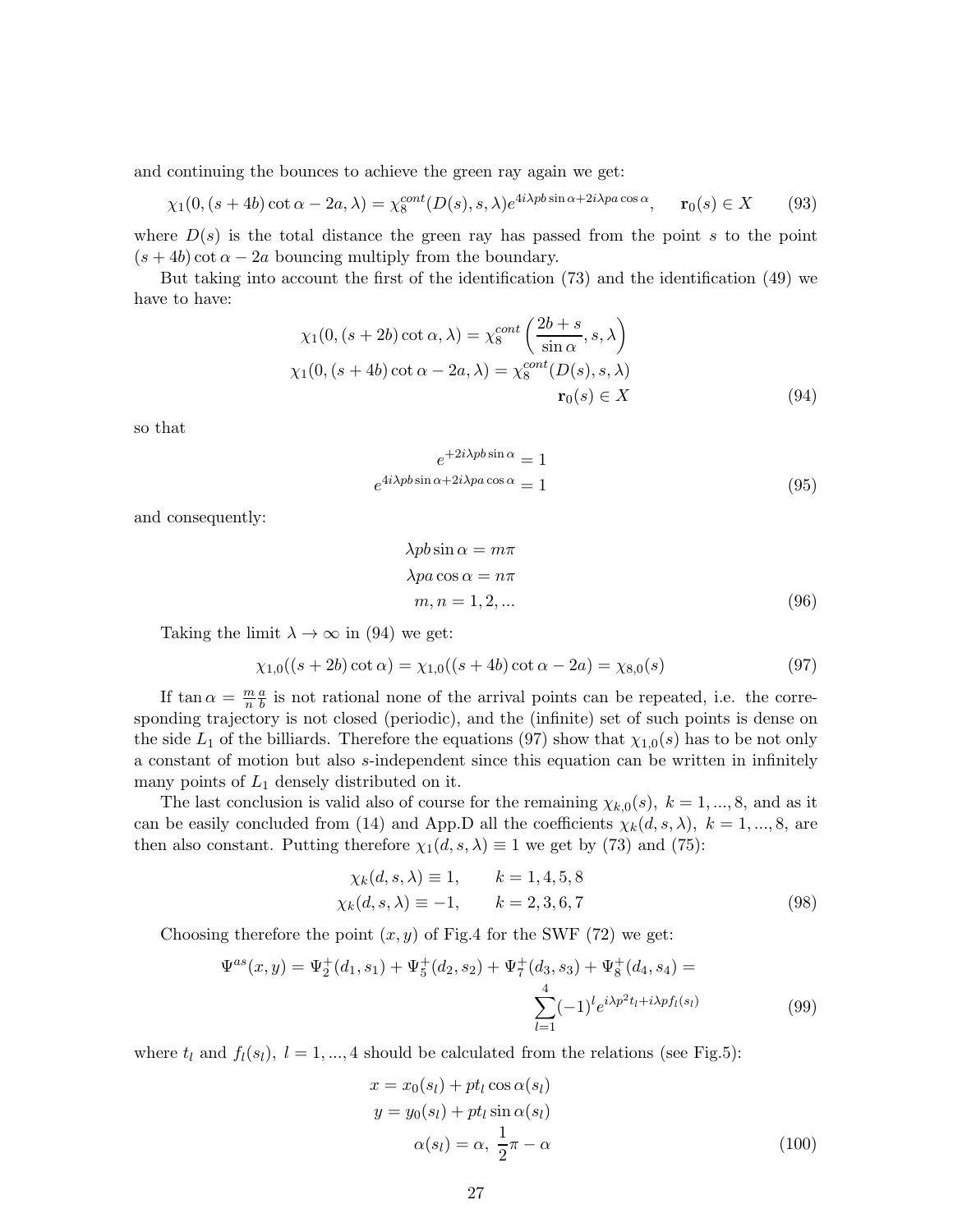However making use of the independence of the phase integral  $\int_{(0,0)}^{(x,y)} p_x dx + p_y dy$  of the integration paths we get for the particular terms in the sum in (99):

$$
e^{i\lambda p^{2}t_{1}+i\lambda pf_{1}(s_{1})} = e^{i\lambda(-p_{x}x+p_{y}y)}
$$

$$
e^{i\lambda p^{2}t_{2}+i\lambda pf_{2}(s_{2})} = e^{i\lambda(-p_{x}x-p_{y}y)}
$$

$$
e^{i\lambda p^{2}t_{3}+i\lambda pf_{3}(s_{3})} = e^{i\lambda(p_{x}x-p_{y}y)}
$$

$$
e^{i\lambda p^{2}t_{4}+i\lambda pf_{4}(s_{4})} = e^{i\lambda(p_{x}x+p_{y}y)}
$$
(101)

and finally:

$$
\Psi^{as}(x,y) = -e^{i\lambda(-p_x x + p_y y)} + e^{i\lambda(-p_x x - p_y y)} - e^{i\lambda(p_x x - p_y y)} + e^{i\lambda(p_x x + p_y y)} = -4\sin(p_x x)\sin(p_y y)
$$
(102)

reproducing in this way the exact result (71).

The cases when  $\tan \alpha = \frac{m}{n}$ a  $\frac{a}{b}$  is rational are possible only if  $\frac{a}{b}$  is rational. For maintaining the results for the irrational  $\frac{a}{b}$  one can argue relying on a continuity of all the investigated quantities considered as functions of a, b, since each point  $(a, b)$  with rational value of  $\frac{a}{b}$  is densely surrounded by the ones for which  $\frac{a}{b}$  is irrational.

#### **6.2** The cases  $\alpha = 0, \frac{1}{2}$  $\frac{1}{2}\pi$  - the bouncing mode skeletons

It is surprising that the cases  $\alpha = 0, \frac{1}{2}$  $\frac{1}{2}\pi$  are not allowed by the representation (71) of the SWF leading to the totally vanishing solutions while there are still the bundle skeletons with these angles on which non vanishing identically SWF's can be constructed. Therefore we should get some new knowledge about the semiclasscical method developed here considering these cases known as the bouncing modes.

Consider the case  $\alpha = \frac{1}{2}$  $\frac{1}{2}\pi$ . The second case will be analogous.

There are two bundles in this case which the skeleton **B** is consisting of. The one  $B_1$  with its rays directed up and starting from the side  $L_1$  and the second  $B_3$  with rays directed down starting from the side  $L_3$  (Fig.6). The skeleton  $\mathbf{B}^A$  is identical with **B**.

For these particular cases of bundles rays for both the bundles will be positioned by the same parameter s measuring a distance of a ray from the y-axis along the corresponding sides  $L_1$  and  $L_3$ . Therefore for the corresponding SWF's we get:

$$
\Psi_1^{\pm}(d,s,\lambda) = e^{\pm i\lambda p d} \chi_1^{\pm}(d,s,\lambda)
$$

$$
\Psi_3^{\pm}(b-d,s,\lambda) = e^{\pm i\lambda p(b-d)} \chi_3^{\pm}(b-d,s,\lambda)
$$

$$
0 \le d \le b, \quad 0 < s < a
$$
 (103)

For the SWF  $\Psi^{as}(x, y, \lambda)$  we have:

$$
\Psi^{as}(x, y, \lambda) = \Psi_1^+(d, s, \lambda) + \Psi_3^+(b - d, s, \lambda) = \Psi_1^-(b - d, s, \lambda) + \Psi_3^-(d, s, \lambda)
$$
  
(x, y) = (s, d) (104)

together with the following identifications:

$$
\Psi_3^{\pm}(b-d,s,\lambda) = \Psi_1^{\mp}(d,s,\lambda)
$$
  
\n
$$
\Psi_1^+(0,s,\lambda) = -\Psi_1^-(0,s,\lambda)
$$
  
\n
$$
\Psi_3^+(0,s,\lambda) = -\Psi_3^-(0,s,\lambda)
$$
\n(105)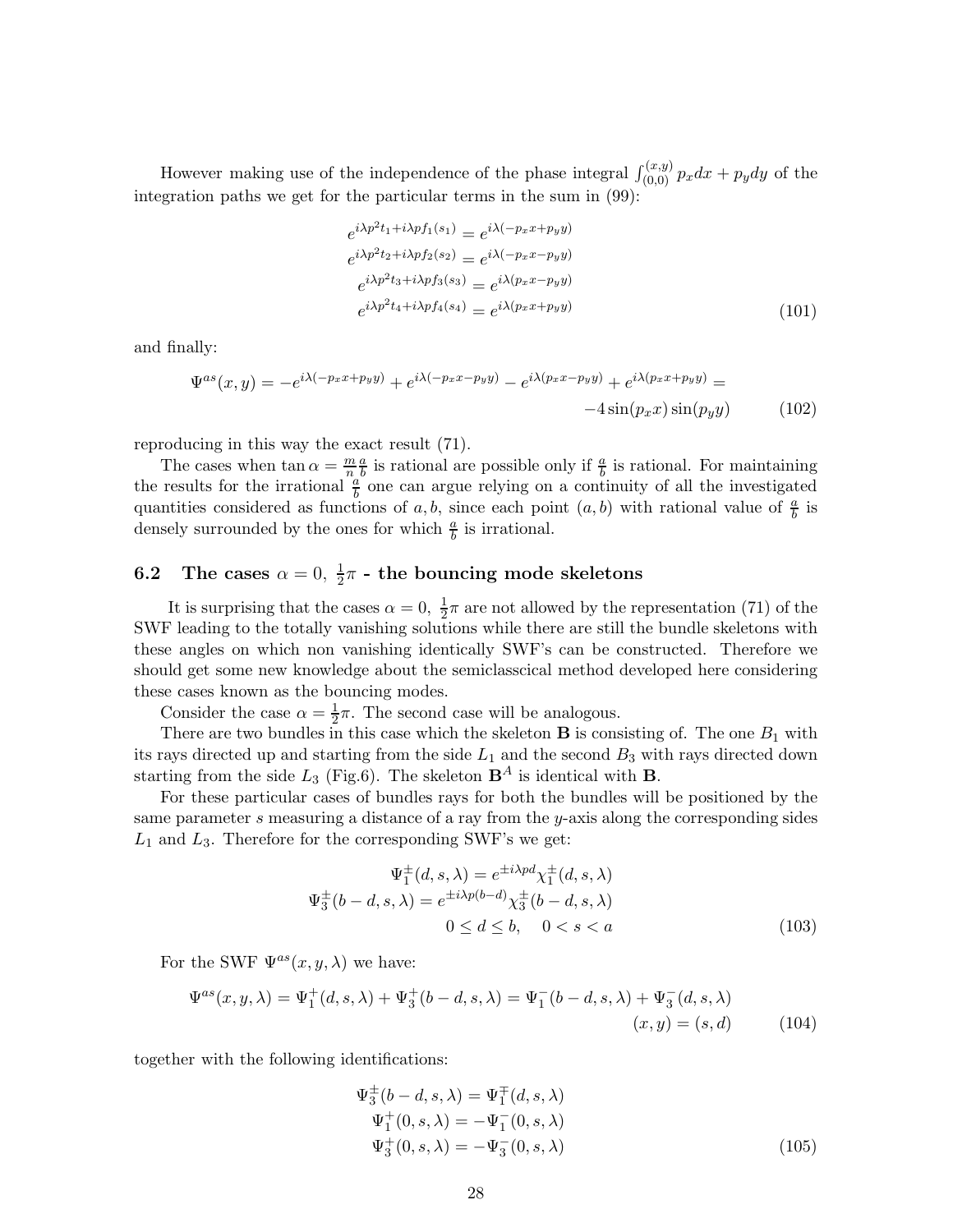

Figure 6: The two bouncing mode bundles  $B_1$  and  $B_3$  of the vertical skeleton in the rectangular billiards

so that:

$$
\chi_3^{\pm}(b-d,s,\lambda) = e^{\mp i\lambda pb} \chi_1^{\pm}(d,s,\lambda)
$$
  
\n
$$
\chi_1^+(0,s,\lambda) = -\chi_1^-(0,s,\lambda)
$$
  
\n
$$
\chi_3^+(0,s,\lambda) = -\chi_3^-(0,s,\lambda)
$$
  
\n(106)

It follows from the last equations that:

$$
\chi_3^+(0, s, \lambda) = -\chi_3^-(0, s, \lambda) = -e^{i\lambda p b} \chi_1^+(b, s, \lambda)
$$
\n(107)

so that:

$$
\chi_3^+(b,s,\lambda) = -e^{i\lambda pb}\chi_1^+(2b,s,\lambda)
$$
\n(108)

and further:

$$
\chi_1^+(0, s, \lambda) = -\chi_1^-(0, s, \lambda) = -e^{i\lambda pb}\chi_3^+(b, s, \lambda) = e^{2i\lambda pb}\chi_1^+(2b, s, \lambda) = e^{2i\lambda pb}\chi_1^+(0, s, \lambda)
$$
 (109)  
since  $\chi_1^+(2b, s, \lambda) = \chi_1^{+, cont}(0, s, \lambda) = \chi_1^+(0, s, \lambda)$ .  
Therefore:

Therefore:

$$
e^{2i\lambda p b} = 1\tag{110}
$$

and

$$
\Psi^{as}(x, y, \lambda) = e^{i\lambda p d} \chi_1^+(d, s, \lambda) + e^{-i\lambda p d} e^{i\lambda p b} \chi_3^+(b - d, s, \lambda) =
$$
  

$$
e^{i\lambda p d} \chi_1^+(d, s, \lambda) - e^{-i\lambda p d} \chi_1^+(2b - d, s, \lambda)
$$
 (111)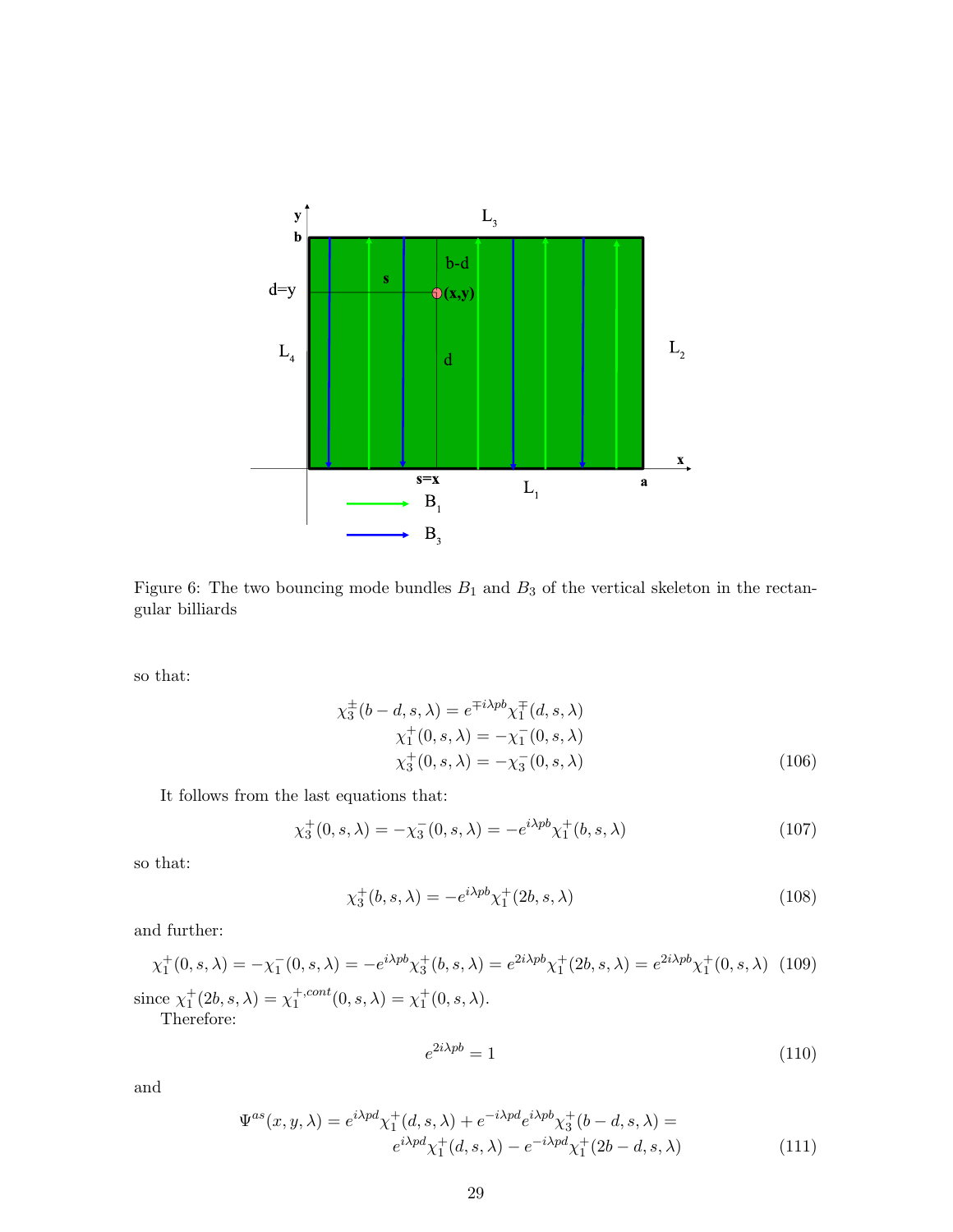We have of course  $\Psi^{as}(x,0,\lambda) = \Psi^{as}(x,b,\lambda) = 0$  by construction. But we have to have also  $\Psi^{as}(0, y, \lambda) = \Psi^{as}(a, y, \lambda) = 0$ , i.e. we have to have:

$$
e^{i\lambda p d} \chi_1^+(d, 0, \lambda) - e^{-i\lambda p d} \chi_1^+(2b - d, 0, \lambda) = 0
$$
  
\n
$$
e^{i\lambda p d} \chi_1^+(d, a, \lambda) - e^{-i\lambda p d} \chi_1^+(2b - d, a, \lambda) = 0
$$
\n(112)

Therefore from (112) in the limit  $\lambda \to \infty$  we have:

$$
e^{i\lambda p d} \chi_{1,0}^{+}(0) - e^{-i\lambda p d} \chi_{1,0}^{+}(0) = 0
$$
  
\n
$$
e^{i\lambda p d} \chi_{1,0}^{+}(a) - e^{-i\lambda p d} \chi_{1,0}^{+}(a) = 0
$$
\n(113)

so that

$$
\chi_{1,0}^+(0) = \chi_{1,0}^+(a) = 0 \tag{114}
$$

Next let us invoke the second of the equations (14) to get in the considered case for  $d = 2b$ :

$$
\chi_{1,1}^+(2b,s) = \chi_{1,1}^+(0,s) + i\frac{b}{p} \left( \frac{d^2 \chi_{1,0}^+(s)}{ds^2} + 2E_1 \chi_{1,0}^+(s) \right)
$$
(115)

so that

$$
\frac{d^2\chi^+_{1,0}(s)}{ds^2} + 2E_1\chi^+_{1,0}(s) = 0\tag{116}
$$

since  $\chi_{1,1}^+(2b,s) = \chi_{1,1}^+(0,s)$ .

The obvious solution of the last equation satisfying the boundary conditions (114) is:

$$
\chi_{1,0}^{+}(s) = A_0 \sin(\sqrt{2E_1} s)
$$
  

$$
\sqrt{2E_1} a = m\pi, \quad m = 1, 2, ...
$$
 (117)

Coming back to the second of the equations (14) we can conclude that  $\chi^+_{1,1}(d, s)$  again is independent of d. Passing next to the third of the equations (14) and repeating arguments similar to those which led us to (115)-(116) we get the following explicit dependence of  $\chi^{+}_{1,1}(s)$ on s:

$$
\chi_{1,1}^{+}(s) = A_1 \sin(\sqrt{2E_1} s) + B_1 \cos(\sqrt{2E_1} s) + \frac{E_2 A_0 s}{\sqrt{2E_1}} \cos(\sqrt{2E_1} s)
$$
(118)

The boundary conditions  $\chi^+_{1,1}(0) = \chi^+_{1,1}(a) = 0$  enforce however  $B_1 = E_2 = 0$ .

Using again (14) and the inductive arguments we come to the conclusion that  $\chi_1^+(d,s,\lambda)$ is d-independent and coefficients of its semiclassical series have the form:

$$
\chi_{1,k}^+(s) = A_k \sin(\sqrt{2E_1}s), \qquad k = 0, 1, \dots \tag{119}
$$

so is the form of  $\chi_1^+(s,\lambda)$  itself, i.e.

$$
\chi_1^+(s,\lambda) = A(\lambda)\sin(\sqrt{2E_1}s)
$$
\n(120)

Therefore coming back to (111) we get:

$$
\Psi^{as}(x, y, \lambda) = (e^{i\lambda pd} - e^{-i\lambda pd})\chi_1^+(s, \lambda) = 2iA(\lambda)\sin(\lambda pd)\sin(\sqrt{2E_1}s)
$$
(121)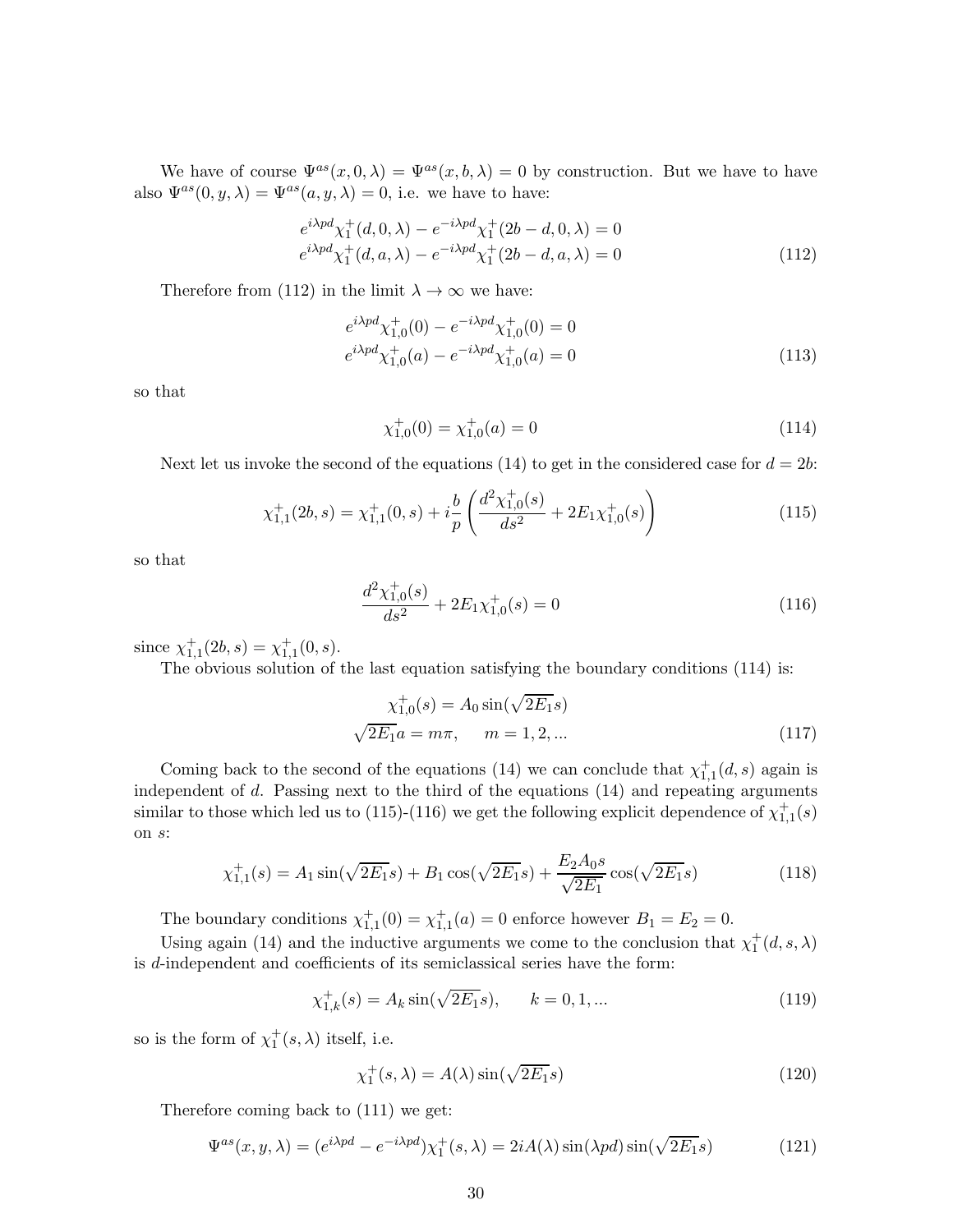

Figure 7: An "arbitrary" broken rectangular billiards

which again is the result of the previous way of the rectangular billiard energy quantization. But now the energy  $E$  is given by the (finite) semiclassical series:

$$
E = \frac{1}{2}p^2 + \frac{E_1}{\lambda^2} = \frac{1}{2}\left(\left(\frac{n\pi}{\lambda b}\right)^2 + \left(\frac{m\pi}{\lambda a}\right)^2\right), \quad m, n = 1, 2, ... \tag{122}
$$

Therefore we get a surprising result that SWF's in the rectangular billiards can be built equivalently by the following two ways:

- 1. on the skeletons which rays are inclined to the billiard sides with corresponding angles defined by the quantization conditions  $(95)$  - in this case the  $\chi$ -coefficients of the SWF's are simply constant on the rectangular boundary;
- 2. on one of the two skeletons which rays are perpendicular to one of the rectangular sides - in this case the corresponding  $\chi$ -coefficients vary along the sides perpendicular to the rays and vanish on the sides parallel to them.

But a more important conclusion which follows from the results got in this section is that a relation between the form of skeletons and the SWF's and the corresponding energy spectrum which seemed to be suggested by the first part of the section is rather illusory since a full description of these quantities can be also obtained using a single skeleton only at least in the case of the rectangular billiards.

#### 6.3 Broken rectangular billiards

By a broken rectangular billiards we understand the one on Fig.7, i.e. with some number of rectangular bays and peninsulas.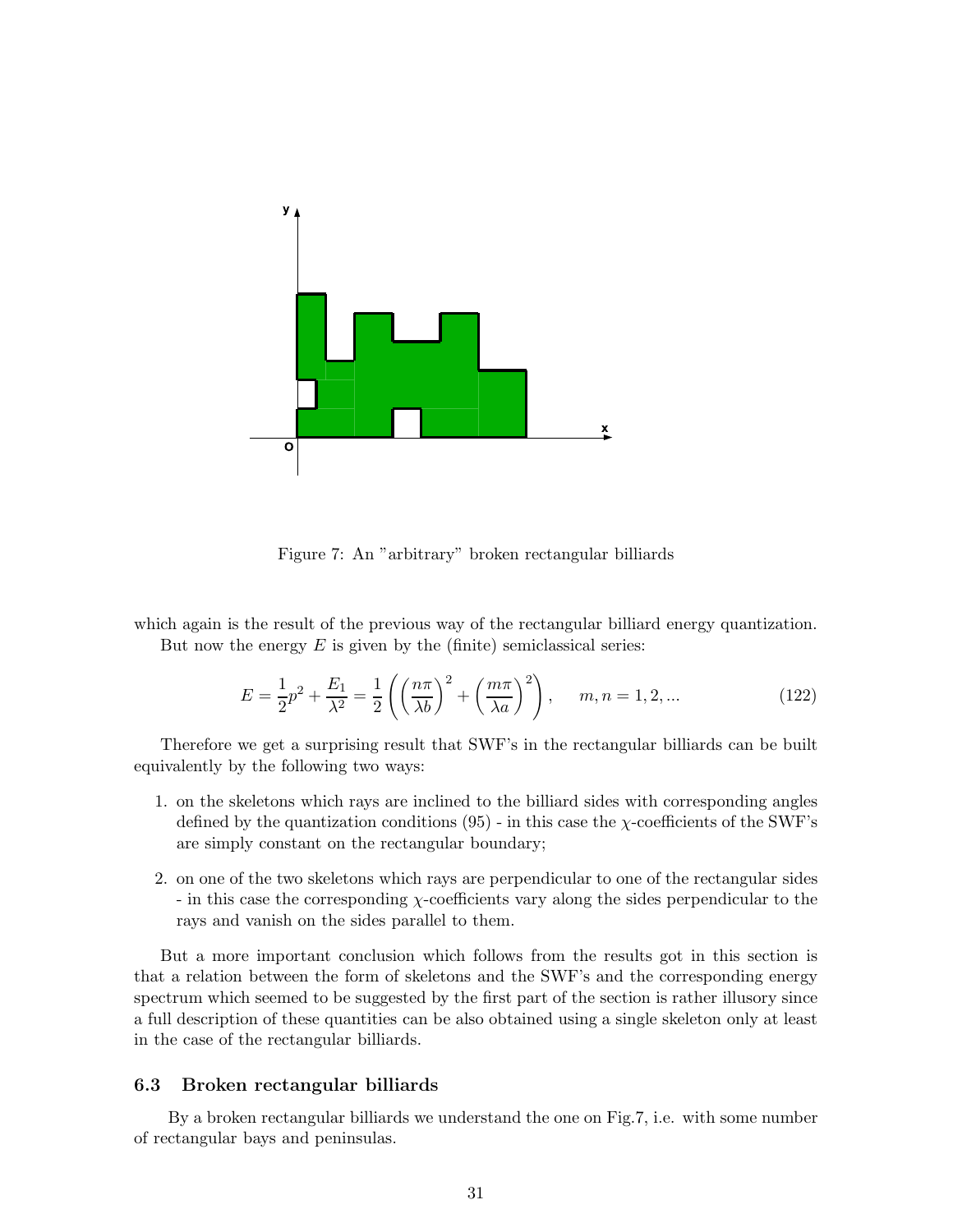

Figure 8: A single bay rectangular billiards

To illustrate the way of energy quantization in such billiards we shall consider first the one with a single peninsula shown in Fig.8. The corresponding procedures are analogous to the previous ones. One needs to construct additional four bundles relating with the peninsula sides.

Although both the previous methods of the sections 5.1 and 5.2 are equivalent leading us to the same results the method of sec.5.2 seems however to be simpler and more instructive in applications to more complicated cases of billiards.

We assume from the very beginning that all the sides of the billiards from Fig.10, i.e.  $a = 1, b, a', b'$  are commensurate. This assumption can always be satisfied even if the sides are expressed by irrational number just by respective approximations of the latter by rational ones with arbitrary accuracies. We proceed as follows.

We construct two vertical skeletons. One for the rectangle OAEF and the second for ABCD.

For the first skeleton according to (121) we get the following SWF:

$$
\Psi_1^{as}(x, y, \lambda) = A_1 \sin(\lambda py) \sin(\sqrt{2E_1}x)
$$
  

$$
0 \le x < a', \ 0 \le y \le b
$$
  

$$
\lambda pb = m\pi, \quad m = 1, 2, \dots
$$
  

$$
\sqrt{2E_1}a' = n\pi, \quad n = 1, 2, \dots
$$
\n(123)

while for the second:

$$
\Psi_2^{as}(x, y, \lambda) = A_2 \sin(\lambda p'y') \sin\left(\sqrt{2E'_1(1 - x')}\right)
$$
  

$$
a' < x' \le 1, \ 0 \le y' \le b'
$$
  

$$
\lambda p'b' = k\pi, \quad k = 1, 2, \dots
$$
 (124)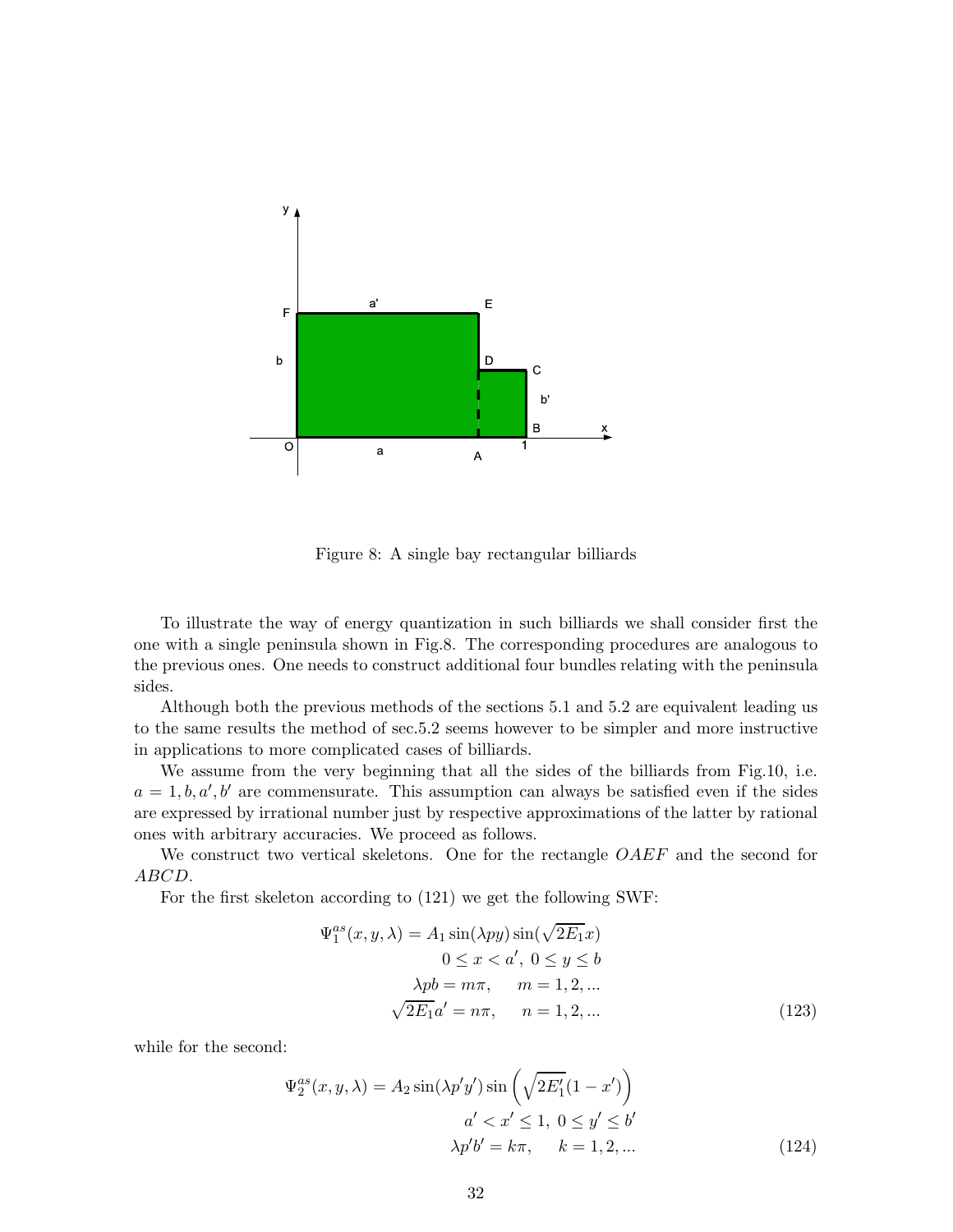To get  $\Psi_2^{as}(x, y, \lambda)$  for the total rectangular we have to match both the previous ones on the segment AD of Fig.8. Since this matching has to be valid for  $0 \le y' \le b'$  then as it follows easily we have to have  $p = p'$  so that  $E_1 = E'_1$  because of (122), i.e. the vertical wave lengths of both the matched solutions have to be the same. Therefore we get:

$$
A_1 \sin(\sqrt{2E_1}a') = A_2 \sin(\sqrt{2E_1}(1 - a'))
$$
  

$$
A_1 \cos(\sqrt{2E_1}a') = -A_2 \cos(\sqrt{2E_1}(1 - a'))
$$
 (125)

so that  $\sqrt{2E_1} = l\pi$ ,  $l = 1, 2, ...,$  and  $A_2 = (-1)^{l+1}A_1$ .

Therefore the procedure leads us to the following quantization conditions for the energy  $E_{nm}$ :

$$
\frac{1}{n_0} = n\frac{\Lambda_x}{2}, \qquad \frac{b}{m_0} = m\frac{\Lambda_y}{2}
$$

$$
\Lambda_x = \frac{2\pi}{\sqrt{2E_1}}, \qquad \Lambda_y = \frac{2\pi}{\lambda p}
$$

$$
E_{nm} = \frac{1}{2}p^2 + \frac{2E}{\lambda^2} = \frac{2\pi^2}{\lambda^2} \left(\frac{1}{\Lambda_x^2} + \frac{1}{\Lambda_y^2}\right) = \frac{\pi^2}{2\lambda^2} \left(n^2n_0^2 + \frac{m^2m_0^2}{b^2}\right)
$$

$$
m, n = 1, 2, ... \tag{126}
$$

where  $\Lambda_x$ ,  $\Lambda_y$  are the wave lengths of rays in the horizontal and vertical skeletons respectively and  $n_0, m_0$  are the smallest integers satisfying  $l_0 = n_0 a'$  and  $k_0 b = m_0 b'$  where  $l_0, k_0$  are also integers.

The respective SWF's are the following:

$$
\Psi_{nm}^{as}(x,y,\lambda) = \begin{cases}\nA\sin\frac{2\pi x}{\Lambda_x}\sin\frac{2\pi y}{\Lambda_y} = A\sin(nn_0\pi x)\sin\left(\frac{mm_0}{b}y\right) & (x,y) \in D_{br} \\
0 & (x,y) \notin D_{br}\n\end{cases}
$$
\n(127)

where  $D_{br}$  denotes the domain of the x, y-plane occupied by the broken rectangular of Fig.8.

One can easily realize that the last results can be easily generalized to any broken rectangular billiards. A little bit surprising is that the formulae (126) for the energy and (127) for the wave functions remain unchanged for any such a billiards while a number of conditions the wave lengths  $\Lambda_x$  and  $\Lambda_y$  have to satisfy filling the vertical and horizontal skeletons by integer numbers of their halves is increasing respectively to numbers of bays and peninsulas forming the sides od such billiards.

# 7 The simplest SWF's solutions for polygons and Bunimovich billiards

The semiclassical quantization of the rectangular billiards in sec.5.2 shows that it is possible to quantize semiclassically in the similar way some specific configurations of the SWF's in more complicated billiards also classically chaotic such as polygons or Bunimovich billiards. Such easy opportunities appear if billiards to be considered possess boundaries which allow us for easy constructions of corresponding skeletons. Some simple examples of such billiards are provided by a parallelogram, a trapezium, a pentagon shown in Fig.9 or by the Bunimovich stadium - Fig.10, and its simple generalizations - Fig.11.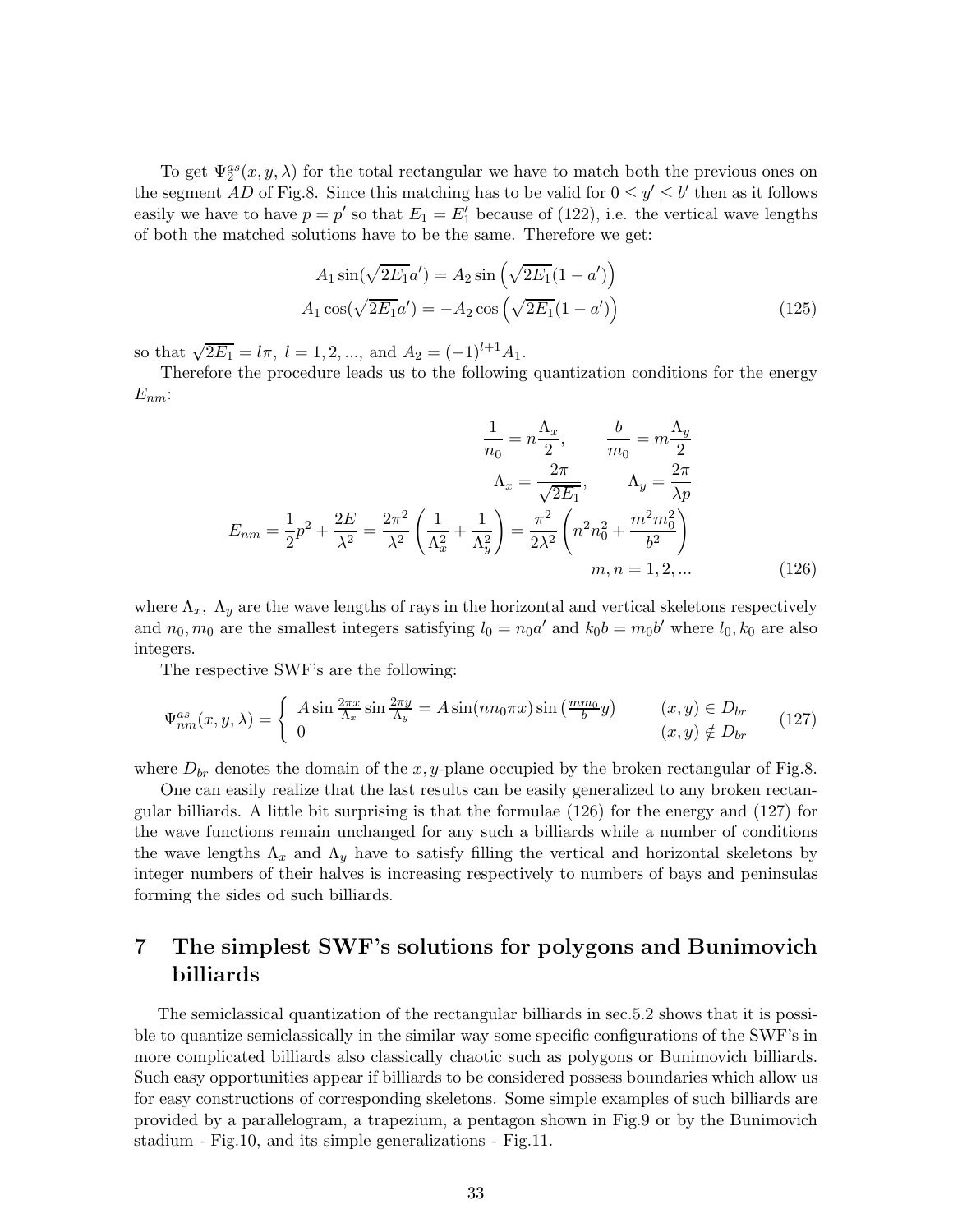

Figure 9: A parallelogram, a trapezium and a pentagon billiards with the bouncing mode skeletons



Figure 10: The Bunimovich billiards with the bouncing mode skeleton and with the scar generating bundles associated with the horizontal periodic orbit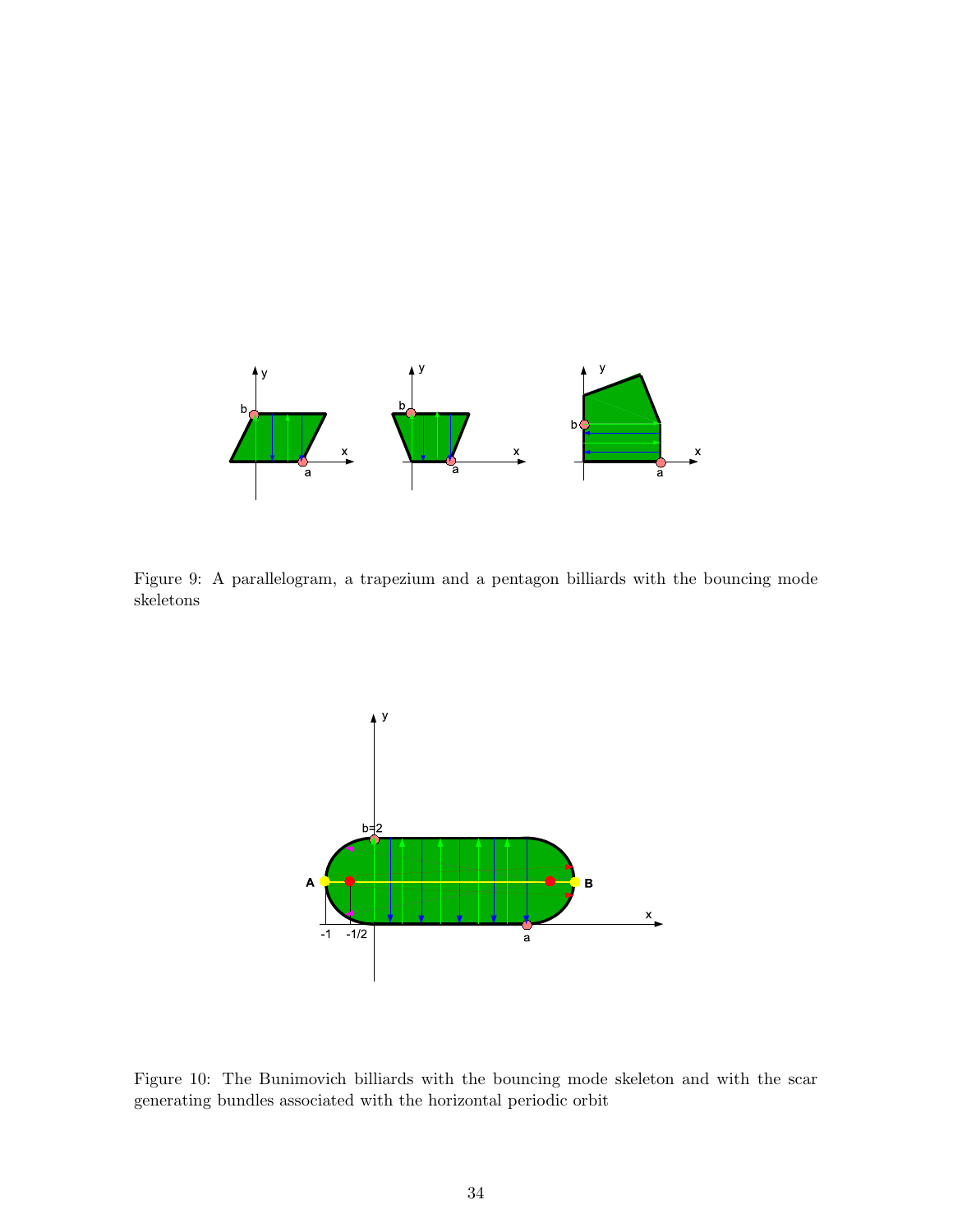

Figure 11: A simple generalization of the Bunimovich billiards with the corresponding bouncing mode skeletons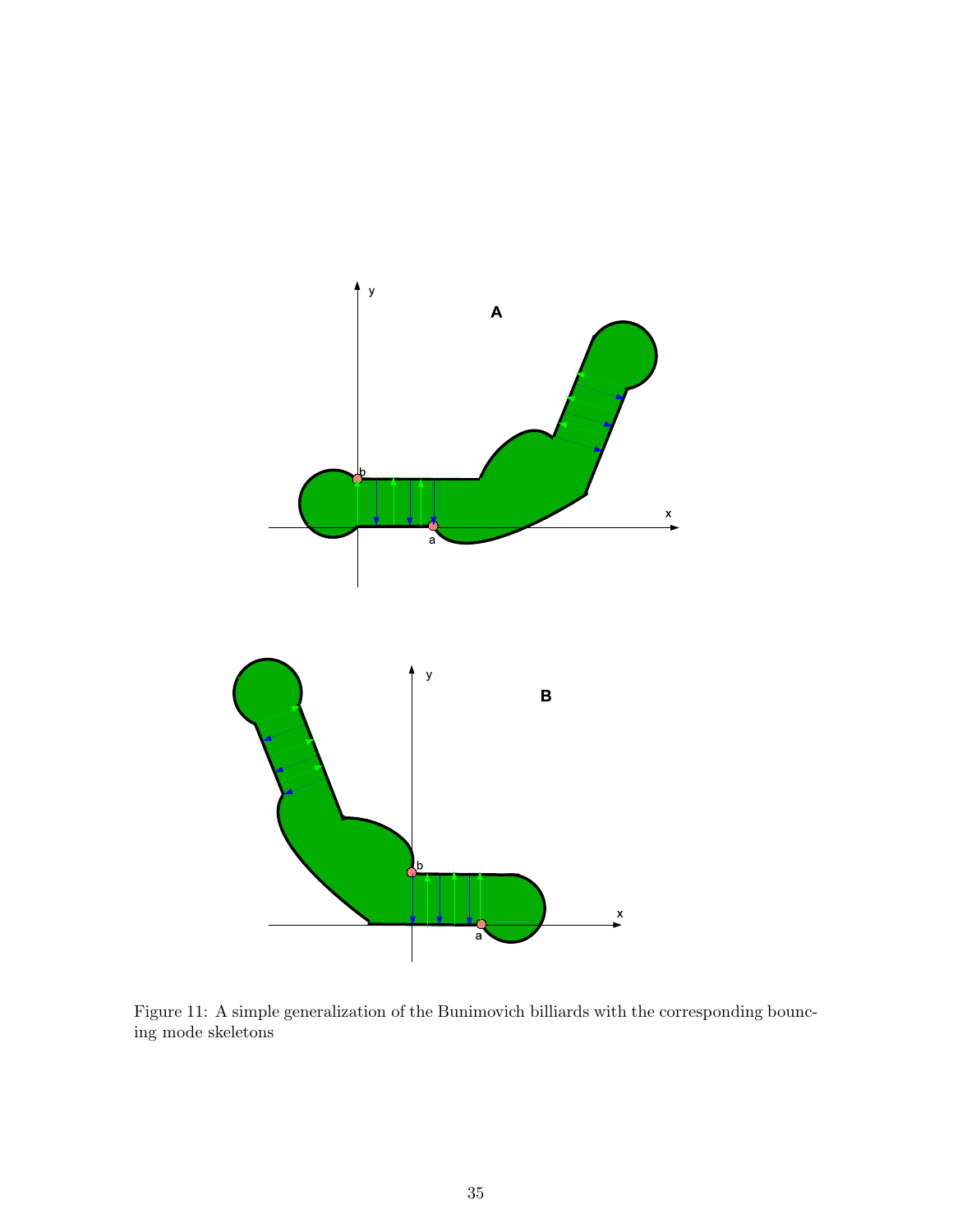The corresponding bundle skeletons are shown on the respective figures.

The constructions of the SWF's corresponding to the skeletons shown on the figures coincide with those for the rectangular billiards and therefore these SWF's are the following:

$$
\Psi^{as,+}(x, y, \lambda) = A \sin(\lambda p_1 x) \sin(\lambda p_2 y),
$$

$$
E = \frac{1}{2} \left( p_1^2 + p_2^2 \right)
$$

$$
\lambda p_1 a = m\pi, \quad \lambda p_2 b = n\pi, \quad m, n = 1, 2, \dots
$$
(128)

for the skeletons perpendicular to the x-axis and defined in the respective rectangles  $a \times b$ of the figures while outside the skeletons  $\Psi^{as,+}(x, y, \lambda) = 0$ , i.e. those regions are classically "forbidden" and the corresponding wave functions vanish there exponentially if  $\lambda \to \infty$ .

For the Bunimovich-like billiards of Fig.11 it should be clear that bouncing modes can be excited independently in each of its rectangular part but also simultanuously in both parts tunning the modes respectively.

Formulae like (128) have been suggested by Burq and Zworski [20] by completely different but mathematically rigorous arguments.

### 8 Scars and periodic orbits

It was shown in the previous section that the idea of the skeletons seems to be effective in solving some simple situations of quantum phenomena related semiclassically with the chaotic dynamics. Nevertheless obvious difficulties in effective constructions of skeletons in the cases of chaotic dynamics seems to limit seriously its applications. Despite this one can try to understand with it the scar phenomena noticed by Heller [14] and investigated by the latter author and others [15, 19, 20, 21]. Although in examples discussed below we do not construct closed skeletons but yet supposing their existence in these cases allows us at least half-qualitatively to understand the scar phenomena and to make some predictions for their existence in some cases of billiards and their absence in others.

Consider for example the Bunimovich stadium billiards of Fig.10 and the isolated unstable horizontal periodic orbit linking the top points A and B of the stadium. It is known [14] that the there is a mode for which its wave function takes significantly larger values around the orbit than far away of it, i.e. the orbit signals its existence by such a "scar". This and similar scar phenomena have not got their full description although there were many efforts and approaches to do it [15, 19, 20, 21].

Of course it is not easy not only to construct a skeleton carrying such a mode but even to prove its existence. Nevertheless assuming the latter we can expect that such a skeleton will be symmetric horizontally and vertically as well as its bundles will contain the horizontal periodic orbit.

Consider one of such bundles emerging from a vicinity of the top point A on Fig.10. Even if its rays are divergent with respect to the periodic orbit the rays which are very close to it are also almost parallel to it, i.e. after the reflection by the opposite semicircle of the billiards they are transformed into convergent bundle focused close to the focal point of the reflecting semicircle. It means that central parts of almost all such bundles of the skeleton containing the horizontal periodic orbit have to be convergent and have to pass close to focal points of the semicircles.

Assume the radii of the semicircles to be equal to 1 while according to Fig.10 the flat parts of the stadium have the length  $a$  each. It is clear that each such a convergent bundle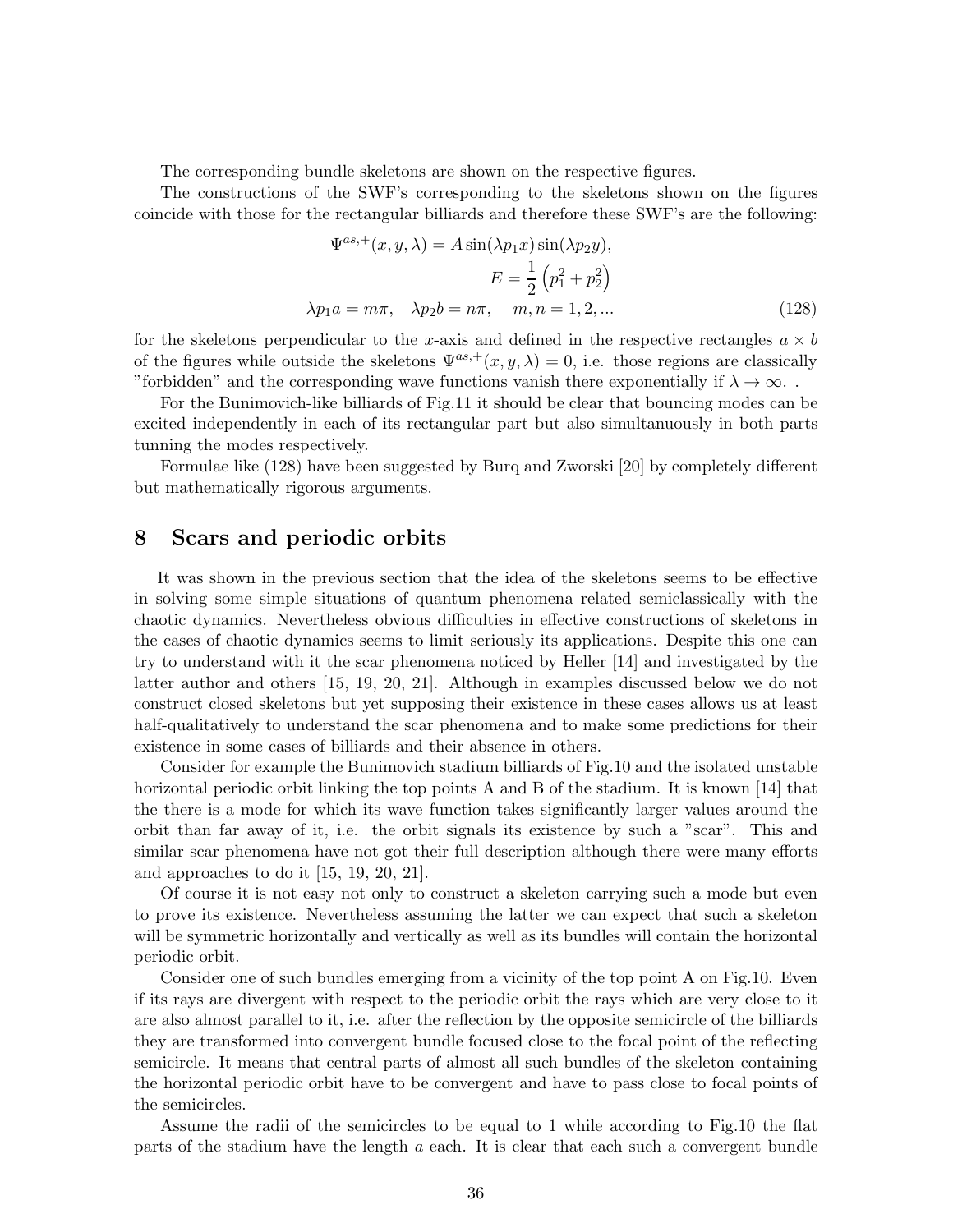will generate after the reflection a new bundle the central part of which is again convergent. On this new bundle a new  $\chi$ -factor defined on it will however be weakened according to (40) by the factor  $\vert$  $\partial h(s;u,l)$  $rac{(s; u, l)}{\partial s}$  $-\frac{1}{2} \approx (2a+3)^{-\frac{1}{2}}$ . Therefore if the starting bundle has the factor  $\chi_0$ as its zeroth order semiclassical approximation then after  $n$  subsequent reflections it will be weakened by the factor  $(2a + 3)^{-1}\overline{2}n$ . However the central parts of all the reflected bundles will remain close to the periodic orbit so that SWF's defined on them will interfere in an infinite number of them close to the orbit.

Easy calculations of the contributions coming from all such bundles lead us to the following form of the regular scarring part of the semiclassical wave function on the horizontal periodic orbit of Fig.10 in the JWKB approximation:

$$
\Psi_{scar}^{JWKB}(x, 1) =
$$
  

$$
\frac{e^{i\lambda p(a+2)}}{1 - q^2 e^{2i\lambda p(a+2)}} \left( (2x+1)^{-\frac{1}{2}} e^{-i\lambda p(a-x+1)} - (2(a-x)+1)^{-\frac{1}{2}} q e^{+i\lambda p(a-x+1)} \right) \chi_0(1)
$$
  

$$
-1 \le x \le a+1, \ x \ne -\frac{1}{2}, \ a+\frac{1}{2}, \ q = (2a+3)^{-\frac{1}{2}} \quad (129)
$$

where  $\arg(2x + 1) = \pi$  for  $x < -\frac{1}{2}$  $\frac{1}{2}$  and the point  $x = -\frac{1}{2}$  $\frac{1}{2}$  is avoided clockwise and above it when x moves to the values larger than  $-\frac{1}{2}$  $\frac{1}{2}$  and the point A has been chosen as the initial one for the s-variable so that  $s \approx y - 1$  in a vicinity of this point.

Certainly the above contribution is not a unique one  $(\Psi_{scar}^{JWKB}(x, 1))$  does not vanish for  $x = -1, a + 1$ , see our comment below). There are still infinitely many bundles contributing to the SWF coming from the parts of the bundles discussed above scattered away of their central parts. However it seems reasonable to assume that just such bundles scattered upon the whole billiards interfere everywhere chaotically, i.e. typically as in the cases without scars and satisfying Berry's conjecture [26]. Some order in such interfering can be organized as we can try to argue by the presence of periodic orbits supported by the focusing properties of the billiards boundary in vicinities of top points, i.e. the points where periodic orbits touch the billiards boundary.

The last condition, i.e. the focusing properties of the billiards boundary at the top points seems to be essential for the scar phenomenon to appear. One can be convinced of its necessity by considering an "anti-Bunimovich" stadium, i.e. the stadium which semicircular parts instead of being concave are convex for the billiards, see Fig.12. The horizontal periodic orbit still exists but a skeleton with the properties discussed earlier certainly does not, i.e. the bundles containing this periodic orbit can be only scattered so that the only rays of these bundles which come back close to the periodic orbit is the orbit itself. All the remaining rays even close to the periodic orbits are scattered away passing by the virtual focus points of the convex semicircles.

The results of Barnett's calculations demonstrated by Sarnak [24, 25] seem also to confirm this conclusion.

Let us note however that the above analysis is not sufficient to estimate the energy corresponding to the mode described above even its lowest JWKB approximation investigating only a vicinity of the horizontal periodic orbit . This is because after every reflection the corresponding half of the horizontal periodic orbit belongs to a new bundle, i.e. this orbit is in fact not closed on the skeleton considered and moreover it does not end in the initial bundle (this is why it is not periodic inside the skeleton). Because of that this classically periodic orbit cannot be used to write on it "the last quantization condition" of the form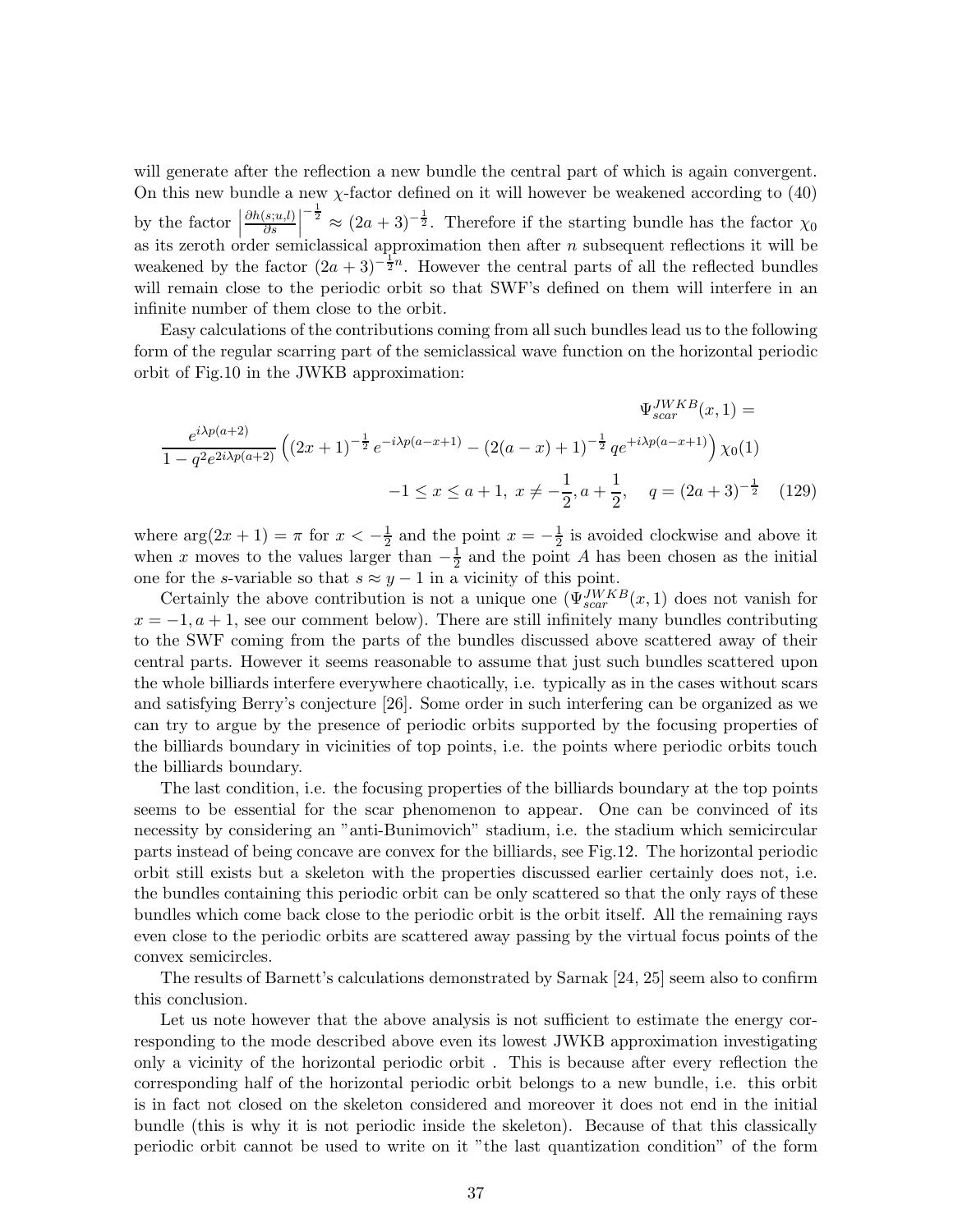

Figure 12: The anti-Bunimovich billiards with the bouncing mode skeleton deprived of the scar generating bundles associated with the horizontal periodic orbit

(49). In fact such a single periodic orbit possibility of determining the energy would question the role of the eigenfunction boundary conditions in forming its corresponding eigenvalue.

### 9 Summary and conclusions

We have shown in this paper that it is possible to formulate the semiclassical description of the quantum billiards eigenvalue problems in the semiclassical wave function language. We have used in principle the approach of Maslov and Fedoriuk [6] modifying it however by the way of moving through caustics. The corresponding procedure has been described in App.B. where the idea of continuing semiclassical wave functions by coustic singularities on the complex t-plane was developed. It was shown there a close relation between a signature of a SWF and a path along which the SWF has to avoid a caustic singularity on the t-plane.

We have also modified the Maslov and Fedoriuk procedure by constructing respective Lagrange manifolds not as smooth, deprived of boundaries tori-like surfaces but rather in the form of skeletons. The skeleton idea has appeared to be sufficiently flexible to gather quantum systems at least in principle uniformly independently of the kind of their semiclassiclal limits, i.e. whether these limits are integrable or chaotic. Nevertheless in the last cases constructions of the corresponding skeletons seem to be rather difficult except these obvious chaotic billiards boundary configurations which have been considered in this paper.

It is worth to stress also at this summary that the forms of skeletons as a set of ray bundles satisfying the geometrical optics law of the mirror-like reflection from the billiards boundary was not a matter of a free choice but a necessity of satisfying the boundary conditions by the SWF's as it was shown in App.A.

No less important was establishing that in the semiclassical calculations the zeroth order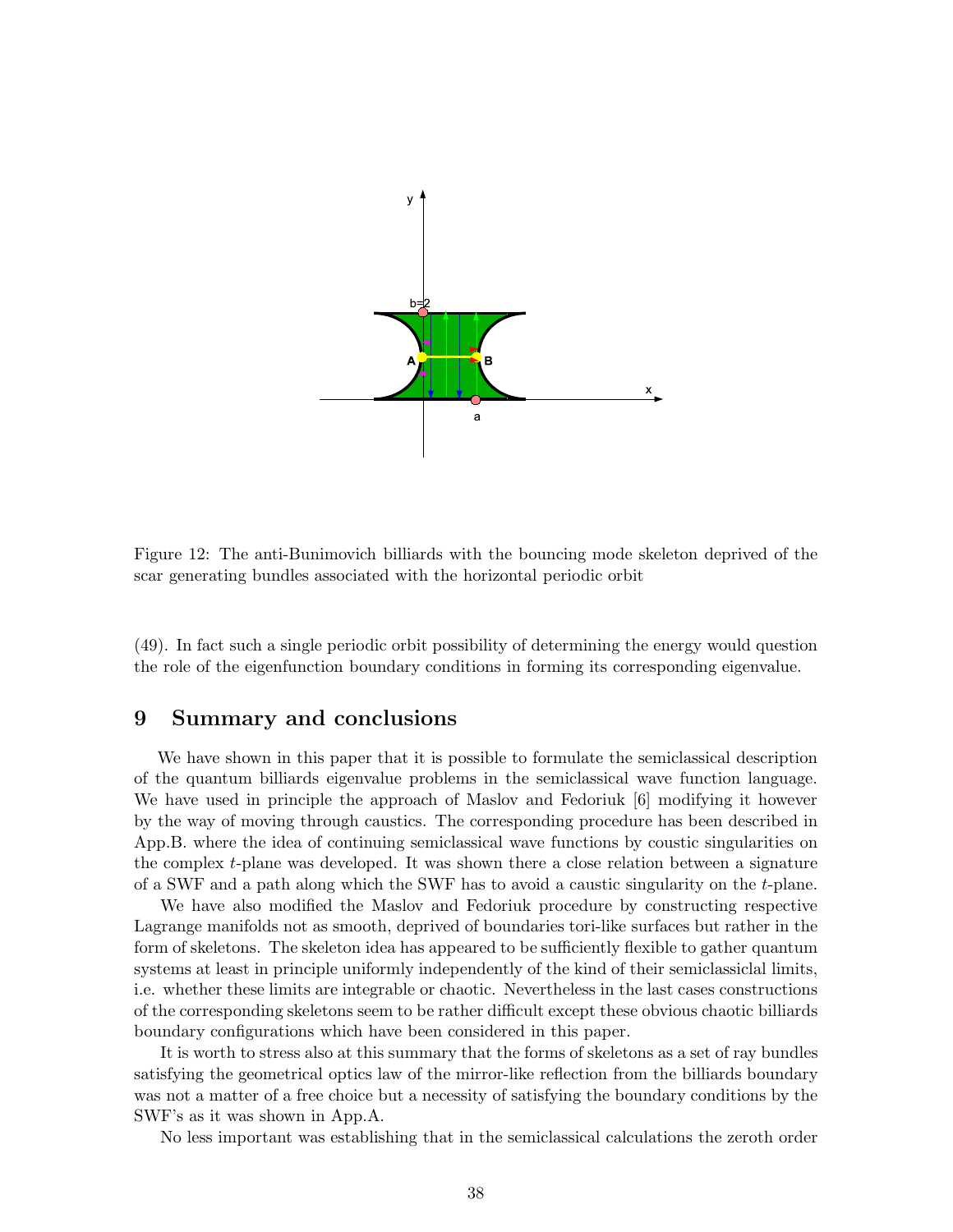

Figure 13: The example of the four bundles skeleton in the right angle triangular billiards on which none semiclassical eigenfunction can be defined

terms of SWF's are classical integrals of motion. This has allowed us to close the corresponding calculations.

Using known examples of the classically integrable billiards such as the circular and rectangular ones and the broken rectangular billiards as some variants of the rectangular ones we have demonstrated the effectiveness of the skeleton method in the quantization of the systems mentioned. In particular the semiclassical calculations of energy levels performed in sec.5 have developed a new algorithm of finding these levels to any order in Planck constant for the case of the circular billiards (i.e. the cylindrical infinite well).

Applications of the method to other classically integrable billiards systems also in higher than two dimensions are in preparations.

We have shown also how the skeleton method allows us to describe almost trivially the bouncing ball modes in the Bunimovich billiards and similar ones.

We have also discussed a possible explanation of the scar phenomena by the skeleton idea showing a close relation of these phenomenta to focusing properties of billiards boundary in vicinity of the top points of the periodic orbits carrying scars. A lack of focussing properties by the billiards boundary in vicinity of the top points should exclude the existence of scars around the corresponding periodic orbits.

On the other hand it should be stressed that constructing a desired skeleton does not guarantee a construction on it a SWF satisfying desired necessary boundary and other conditions. A simple example of such a situation is a rectangular triangel billiards shown on Fig.13. There is a skeleton collected of four bundles as shown in the figure. It is clear however that none SWF vanishing on the boundary of the billiards can be built on this skeleton.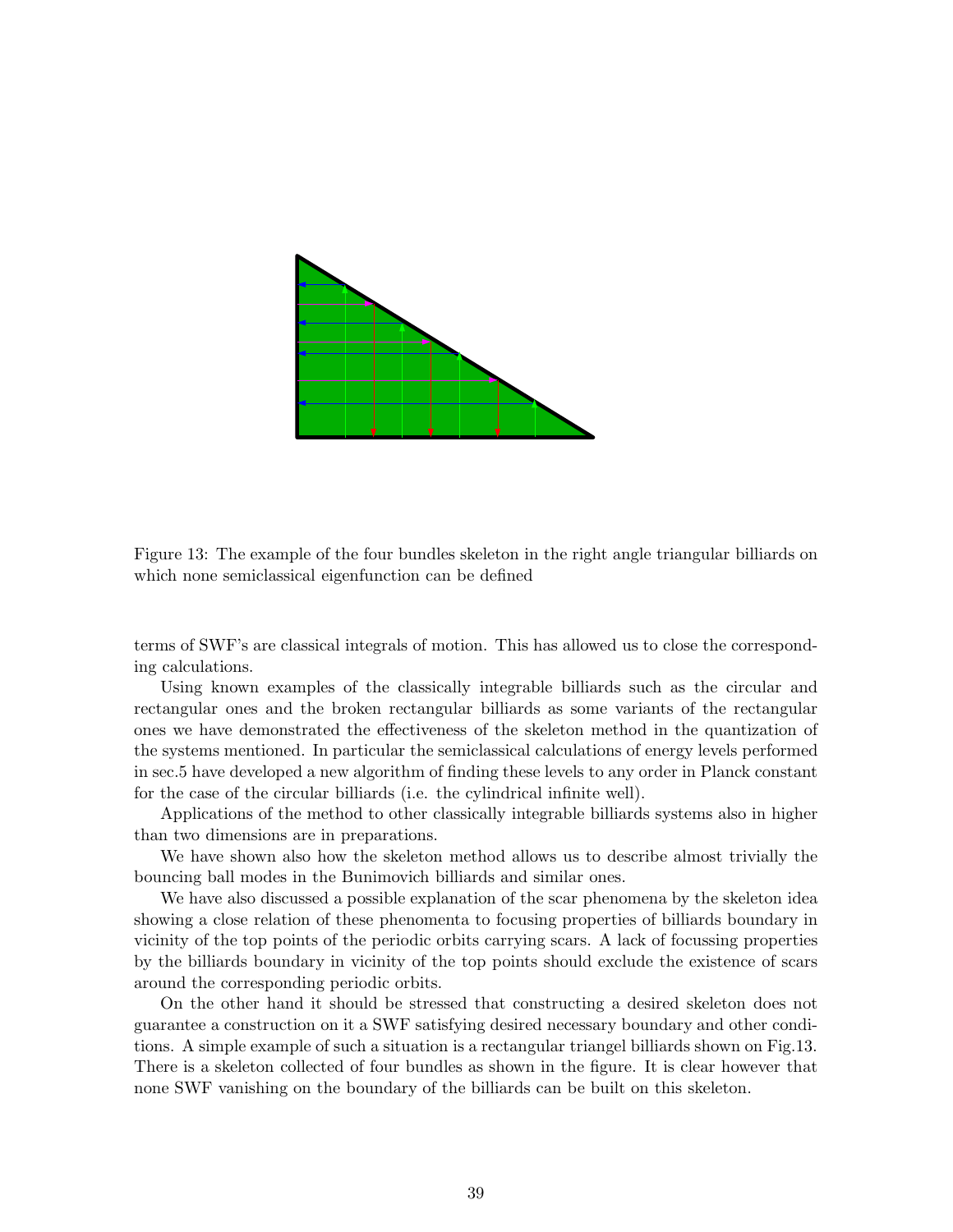## Appendix A

In this appendix we are going to show, that the geometrical optics rule of reflections of rays off the billiards boundary is a consequence of demands of vanishing on the boundary of the linear combination (35) accompanied by the conditions (36) and (37). Namely consider the following superposition of SWF's:

$$
\Psi_k^{as}(x, y; u, l; \lambda) = \Psi_{k,1}^{\sigma_1}(d_1, s_1; u, l; \lambda) + \Psi_{k,2}^{\sigma_2}(d_2, s_2; u, l; \lambda) =
$$
\n
$$
J_{k,1}^{-\frac{1}{2}}(d_1, s_1; u, l)e^{i\sigma_1 k\left(d_1 + \int_0^{s_1} \cos \alpha_{k,1}(s'; u, l)ds'\right)} \chi_{k,1}^{\sigma_1}(d_1, s_1; u, l; \lambda) +
$$
\n
$$
J_{k,2}^{-\frac{1}{2}}(d_2, s_2; u, l)e^{i\sigma_2 k\left(d_2 + \int_0^{s_2} \cos \alpha_{k,2}(s'; u, l)ds'\right)} \chi_{k,2}^{\sigma_2}(d_2, s_2; u, l; \lambda)
$$
\n(130)

with

$$
\mathbf{r} \equiv [x, y] = \mathbf{r}_{k,1}(d_1, s_1; u, l) = \mathbf{r}_0(s_1) + \mathbf{d}_1(s_1; u, l) =
$$
  
\n
$$
\mathbf{r}_{k,2}(d_2, s_2; u, l) = \mathbf{r}_0(s_2) + \mathbf{d}_2(s_2; u, l)
$$
  
\n
$$
\mathbf{r}_{k,1}(d, s; u, l) \in B_k(u, l), \quad \mathbf{r}_{k,2}(d, s; u, l) \in B'_k(u, l), \quad B_k(u, l) \neq B'_k(u, l)
$$
 (131)

i.e. the SWF's  $\Psi_{k,1}^{\sigma_1}(d_1, s_1; u, l; \lambda)$  and  $\Psi_{k,2}^{\sigma_2}(d_2, s_2; u, l; \lambda)$  are defined respectively on the bundles  $B_k(u, l)$  and  $B'_k(u, l)$  with  $D_k(u, l) \cap D'_k(u, l) \neq \emptyset$  interfering in the crossing point  $[x, y]$ of two rays  $\mathbf{r}_{k,1}(d_1, s_1; u, l)$  and  $\mathbf{r}_{k,2}(d_2, s_2; u, l)$  belonging to the respective bundles.

Therefore the condition for  $\Psi_k^{as}(x, y, \lambda)$  to vanish on  $A_k(u, l)$  is:

$$
J_{k,1}^{-\frac{1}{2}}(0,s)e^{ik\sigma_1\int_0^s \cos \alpha_{k,1}(s';u,l)ds'} \chi_{k,1}^{\sigma_1}(s;u,l;\lambda) +
$$
  

$$
J_{k,2}^{-\frac{1}{2}}(0,s)e^{ik\sigma_2\int_0^s \cos \alpha_{k,2}(s';u,l)ds'} \chi_{k,2}^{\sigma_2}(s;u,l;\lambda) = 0
$$
  

$$
\mathbf{r}_0(s) \in A_k(u,l)
$$
 (132)

Because of the k-dependence the last relation can be satisfied if and only if:

$$
\sigma_1 \int_0^s \cos \alpha_{k,1}(s';u,l) ds' = \sigma_2 \int_0^s \cos \alpha_{k,2}(s';u,l) ds', \qquad \mathbf{r}_0(s) \in A_k(u,l) \tag{133}
$$

It is easy to see however that there are only two solutions of the last condition:

$$
\alpha_{k,1}(s; u, l) \equiv \alpha_{k,2}(s; u, l) \qquad \text{for} \qquad \sigma_1 = \sigma_2
$$
  

$$
\alpha_{k,1}(s; u, l) \equiv \pi - \alpha_{k,2}(s; u, l) \qquad \text{for} \qquad \sigma_1 = -\sigma_2
$$
  

$$
\mathbf{r}_0(s) \in A_k(u, l) \tag{134}
$$

The first solutions are however uninteresting identifying the bundles in a given segment and consequently leading to the solutions vanishing identically on  $A_k(u, l)$ .

Putting  $\alpha_{k,1}(s; u, l) \equiv \alpha(s; u, l)$  and  $\sigma_1 = -\sigma$  we get from the second solution and from (132):

$$
\chi_{k,2}^{-\sigma}(s; u, l; \lambda) = -\chi_{k,1}^{\sigma}(s; u, l; \lambda) \equiv \chi_k(s; u, l; \lambda)
$$

$$
\mathbf{r}_0(s) \in A_k(u, l)
$$
(135)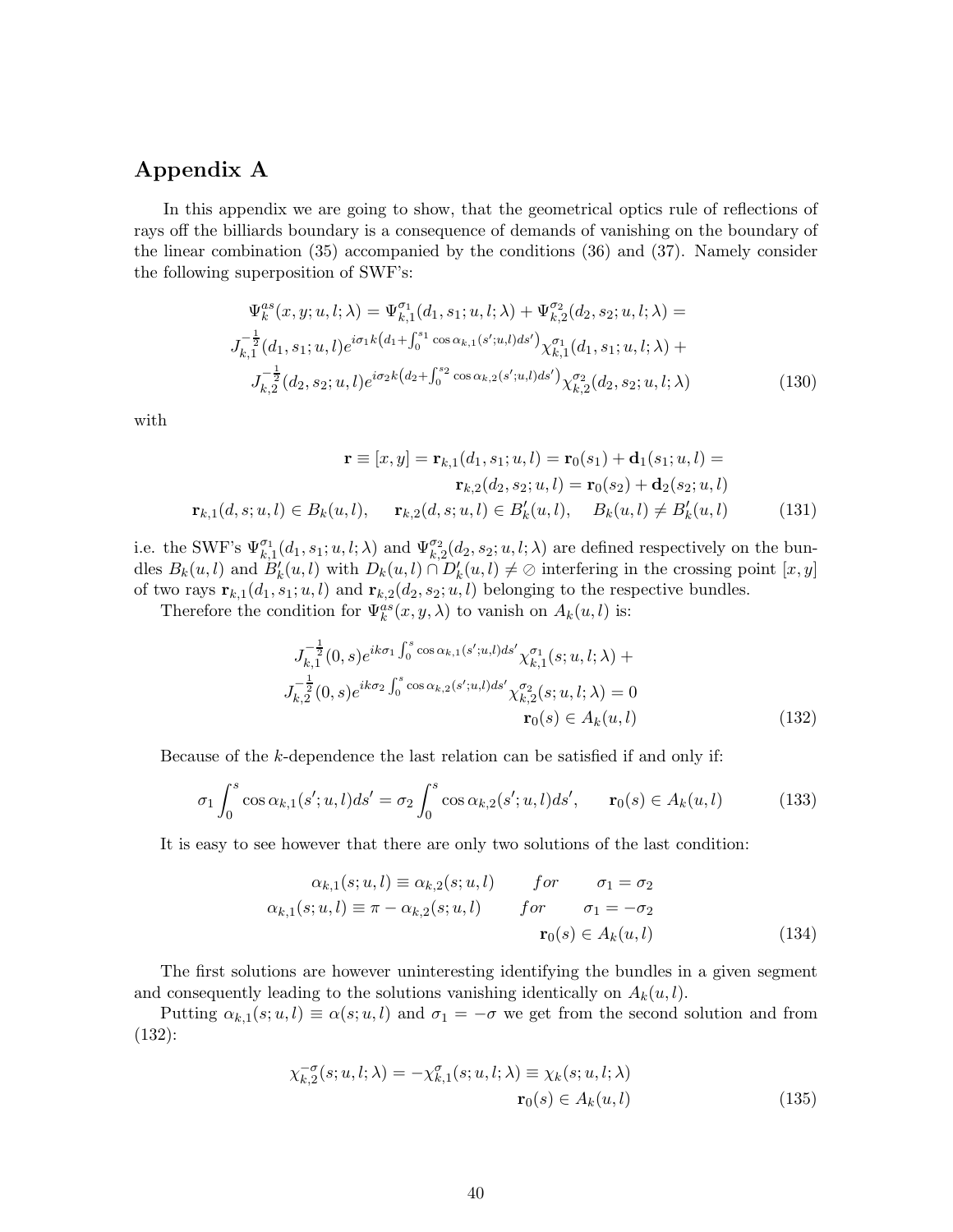so that the combination (35) becomes:

$$
\Psi_k^{as}(x, y; u, l; \lambda) = \Psi_{k,1}^{\sigma}(d_1, s_1; u, l; \lambda) - \Psi_{k,2}^{-\sigma}(d_2, s_2; u, l; \lambda) =
$$
  
\n
$$
J_{k,1}^{-\frac{1}{2}}(d_1, s_1; u, l)e^{i\sigma k\left(d_1 + \int_0^{s_1} \cos \alpha(s'; u, l)ds'\right)} \chi_{k,1}^{\sigma}(d_1, s_1; u, l; \lambda) -
$$
  
\n
$$
J_{k,2}^{-\frac{1}{2}}(d_2, s_2; u, l)e^{-i\sigma k\left(d_2 + \int_0^{s_2} \cos \alpha(s'; u, l)ds'\right)} \chi_{k,2}^{-\sigma}(d_2, s_2; u, l; \lambda)
$$
  
\n
$$
\mathbf{r}_0(s) \in A_k(u, l) \tag{136}
$$

where  $\chi_k \sigma(d, s; u, l; \lambda), \ \sigma = \pm$ , are given by (31) with  $\chi_k^{\sigma}(0, s; u, l; \lambda) \equiv \chi_k(s; u, l; \lambda)$ .

The last result shows that  $\Psi_k^{as}(x, y; u, l; \lambda)$  vanishing on  $A_k(u, l)$  has to be represented semiclassically by a combination of at least two SWF's of opposite signatures and such that if  $\Psi_{k,1}^{\sigma}(d,s;u,l;\lambda)$  is defined on the bundle  $B_k(u,l)$  then the second SWF  $\Psi_{k,2}^{-\sigma}(d,s;u,l;\lambda)$ has to be defined on the bundle  $B_k^A(u, l)$ .

### Appendix B

In this appendix we explore the well known properties of the circular billiards to establish the way of avoiding the singular caustic points on the t-plane as well as to confirm the way given by (38) by which two SWF's have been matched.

The circular billiards is of course the well known case of the two dimensional infinitely deep cylindrical potential well which energy spectrum is easily obtained by solving the stationary Schrödinger equation (SSE) for this case by the variable separation method performed in the cylindrical coordinates. In the latter coordinates the radial part of the SSE is the following:

$$
\Psi''(r) + \frac{1}{r}\Psi'(r) + \lambda^2 \left(E - \frac{m^2}{\lambda^2 r^2}\right)\Psi(r) = 0
$$
\n(137)

where the separation constant  $m = 0, \pm 1, \dots$ , is the angular momentum quantum number,  $\lambda = \hbar^{-1}$  and we have put  $2M = 1$  where M is the billiard ball mass.

After the substitution  $\Psi(r) = \frac{\psi(r)}{r^{\frac{1}{2}}}$  we get:

$$
\psi''(r) + \lambda^2 \left( E - \frac{m^2 - \frac{1}{4}}{\lambda^2 r^2} \right) \psi(r) = 0 \tag{138}
$$

Assuming the unit radius of the billiards we get the solutions for (137) in the following forms  $[27]$ :

$$
\tilde{\psi}_{\pm}(r) = q^{-\frac{1}{4}} e^{\pm i\lambda \int_{1}^{r} q^{\frac{1}{2}} dr'} \tilde{\chi}_{\pm}(r), \quad r_{+} < r \le 1
$$
\n
$$
q = p_{r}^{2} = E - \frac{m^{2}}{\lambda^{2} r^{2}} = \frac{E}{r^{2}} (r - r_{+}) (r - r_{-}), \quad r_{\pm} = \pm \frac{|m|}{\lambda \sqrt{E}}, \quad m \ne 0
$$
\n(139)

which correspond to the fundamental solutions  $\tilde{\psi}_+(r)$  and  $\tilde{\psi}_-(r)$  defined in the respective sectors 1 i  $\overline{1}$  of the Stokes graph of Fig.13 with  $\tilde{\chi}_{\pm}(r)$  normed at the corresponding sector infinities by  $\tilde{\chi}_+(\infty_1) = \tilde{\chi}_-(\infty_{\bar{1}}) = 1$ . The r-plane on this figure has a cut from  $r_+$  to  $r_$ on which  $q^{\frac{1}{2}}$  changes its sign, while  $q^{-\frac{1}{4}}$  gets the factor  $\pm i$  depending on the cut crossing directions  $(+i$  for crossing it upwards,  $-i$  - for downwards).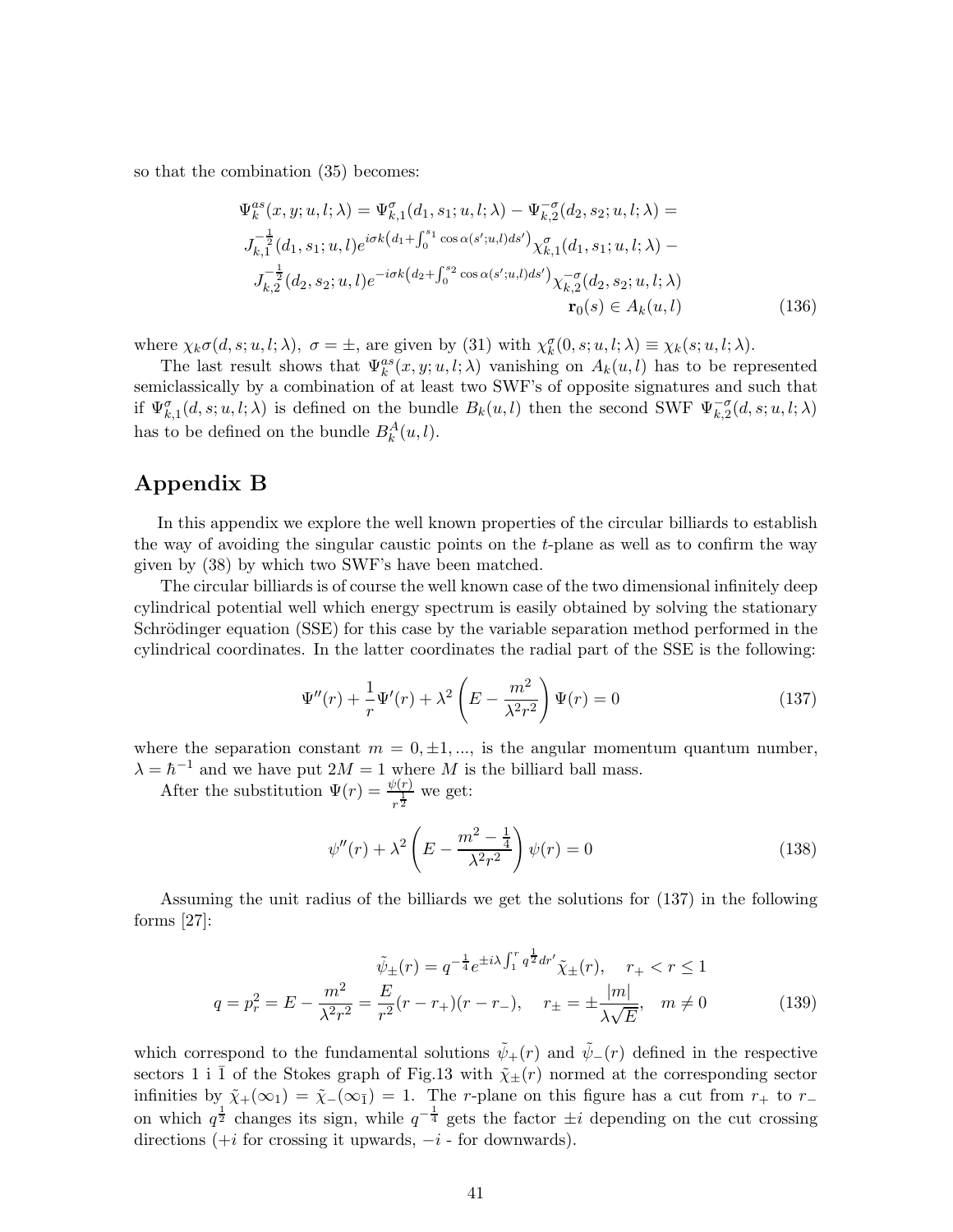

Figure 14: The Stokes graph for the cylindrical billiards

The Stokes graphs formalism corresponding to (139) easily provides us with the energy spectrum of the billiards. For this we take the wave function  $\psi(r)$  corresponding to this case as a linear combination

$$
\tilde{\psi}(r) = \tilde{\psi}_+(r) + c\tilde{\psi}_-(r) \tag{140}
$$

given on the segment AC where c is defined by the condition  $\tilde{\psi}(1) = 0$ .

It is easy to see that then:

$$
c = -\frac{\tilde{\chi}_+(1)}{\tilde{\chi}_-(1)}\tag{141}
$$

Next the combination  $(140)$  has to be continued to the segment OC vanishing on it when  $r \to 0$ . This means however that up to a constant it should be identified with the fundamental solution  $\tilde{\psi}_0(r) = q^{-\frac{1}{4}}e$  $-i\lambda \int_{r_+}^r q^{\frac{1}{2}} dr'$  $\tilde{\chi}_0(r)$ , taken for example in this form above the cut OC attached to the sector 0 on Fig.13, i.e. for  $r + i\epsilon$ ,  $0 < r < r_{+}$ .

According to the well known rules the latter can be expressed as the following linear combination of  $\tilde{\psi}_{\pm}(r)$  [27]:

$$
\tilde{\psi}_0(r) = -i\tilde{\chi}_{0 \to \bar{1}} e^{i\lambda \int_{r_+}^1 q^{\frac{1}{2}} dr'} \tilde{\psi}_+(r) + \tilde{\chi}_{0 \to 1} e^{-i\lambda \int_{r_+}^1 q^{\frac{1}{2}} dr'} \tilde{\psi}_-(r) \n0 < r < r_+ \n\tag{142}
$$

where  $\tilde{\chi}_{0\to j} = \lim_{r\to\infty} \tilde{\chi}_0(r)$  with  $\infty_j$  being the infinity point in the sector  $j, j = 1, \overline{1}$ .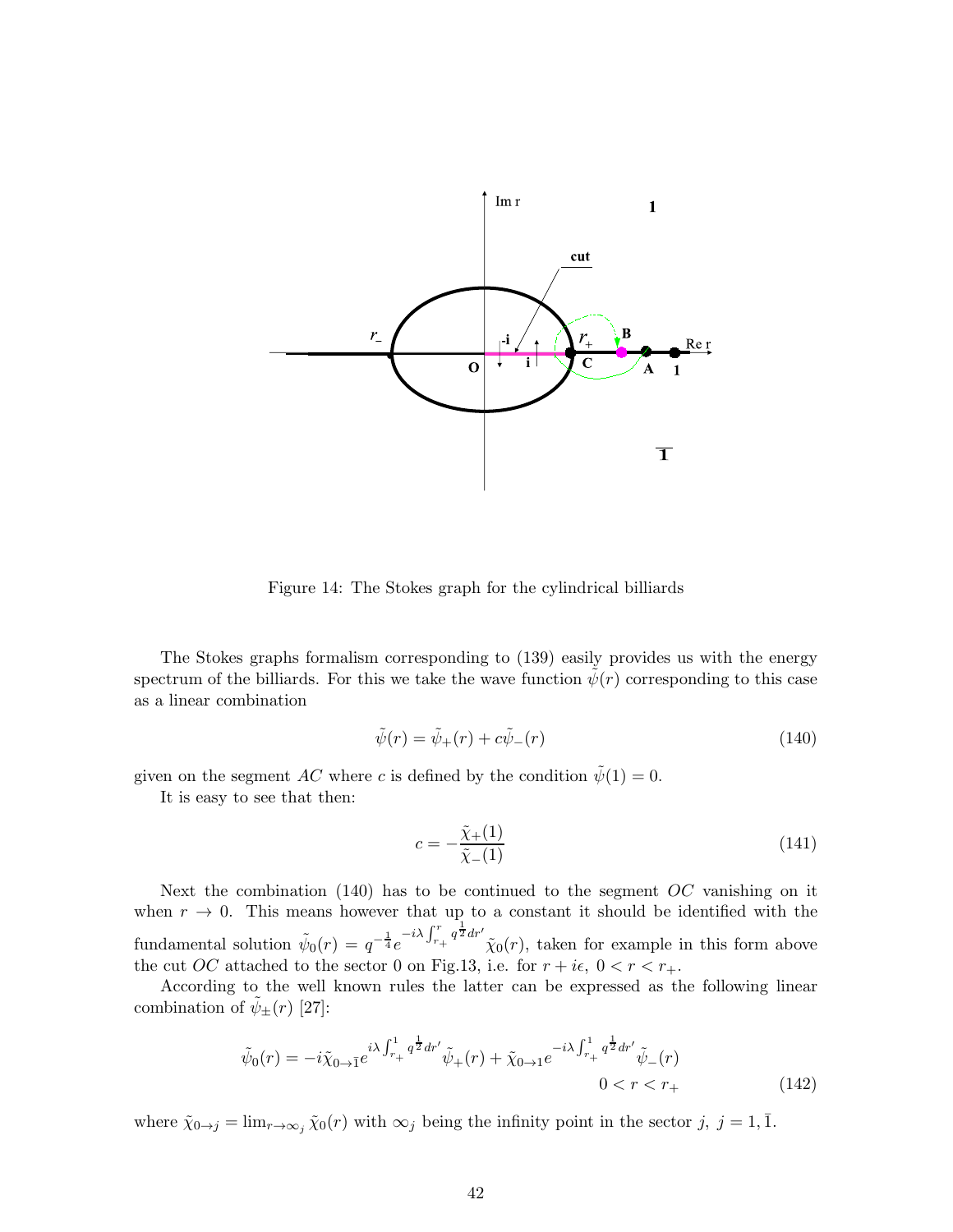It then follows from (142) that:

$$
\tilde{\psi}(r) = \frac{i}{\chi_{0 \to \bar{1}}} e^{-i\lambda \int_{r_+}^1 q^{\frac{1}{2}} dr'} \tilde{\psi}_0(r) \tag{143}
$$

and

$$
c = i \frac{\tilde{\chi}_{0 \to 1}}{\tilde{\chi}_{0 \to \bar{1}}} e^{-2i\lambda \int_{r_+}^{1} q^{\frac{1}{2}} dr'} \tag{144}
$$

The equations (141) and (144) together are just the quantization conditions for the energy with the spectrum of the latter being degenerate with respect to the sign of  $m$ .

To make further a correspondence with sec.5 we shall use rather the solutions  $\psi_{\pm}(r) \equiv$  $\tilde{\chi}_{\pm}(1)\tilde{\psi}_{\pm}(r), \chi_{\pm}(r) \equiv \tilde{\chi}_{\pm}(1)\tilde{\chi}_{\pm}(r)$  and  $\psi(r) \equiv \tilde{\chi}_{-}(1)\tilde{\psi}(r)$  in the remaining considerations. Therefore instead of (140) we get simply:

$$
\psi(r) = \psi_+(r) - \psi_-(r) \tag{145}
$$

so that and instead of (144) we have:

$$
1 = -i\frac{\chi_{1\to 0}}{\chi_{1\to 0}}e^{-2i\lambda \int_{r_+}^1 q^{\frac{1}{2}}dr'}\tag{146}
$$

where  $\chi_{1\to 0} = \tilde{\chi}_-(1)\tilde{\chi}_{1\to 0}$  and  $\chi_{1\to 0} = \tilde{\chi}_+(1)\tilde{\chi}_{1\to 0}$  and where we have taken into account that  $\chi_{0\rightarrow j} = \chi_{j\rightarrow 0}, j = 1, 1$ .

The results (141)-(146) obtained above are exact.

Consider now the semiclassical limits of (141)-(146), i.e. when  $\lambda \to +\infty$ . It should be stressed that the fundamental solution formalism allows us to do such a passage and in every of the above formula this limit is well defined. In particular all exponentially small contributions have to be neglected. In this way if  $r$  is in sector 0 such an exponentially small is the solution  $\tilde{\psi}_0(r)$  so that taking the semiclassical limit in (142) we get:

$$
0 = -i\chi_{\bar{1}\to 0}^{as}e^{+i\lambda\int_{r_+}^1 q_{as}^{\frac{1}{2}} dr'}\psi_{+}^{as}(r) + \chi_{1\to 0}^{as}e^{-i\lambda\int_{r_+}^1 q_{as}^{\frac{1}{2}} dr'}\psi_{-}^{as}(r), \qquad 0 < r \le r_+
$$

$$
\psi_{\pm}^{as}(r) = q_{as}^{-\frac{1}{4}} e^{\pm i\lambda\int_{1}^r q_{as}^{\frac{1}{2}} dr'}\chi_{\pm}^{as}(r) \tag{147}
$$

where "as" denotes the semiclassical forms of the relevant quantities and in particular  $\chi_{\pm}^{as}(r)$ ,  $\chi_{1\to 0}^{as}(=\chi_{0\to 1}^{as})$  and the asymptotic form of  $\chi_{1\to 0}^{as}(=\chi_{0\to 1}^{as})$  can be found in any of the references [27] while  $q_{as} = E - \frac{m^2}{\lambda^2 r}$  $\frac{m^2}{\lambda^2 r^2}$  with  $E = E_0 + \frac{1}{\lambda^2} E_1 + ...$ 

In fact the linear relation  $(147)$  is equivalent to the following **identity** valid in the semiclassical limit:

$$
\chi_{+}^{as}(r)\chi_{1\to 0}^{as} = \chi_{1\to 0}^{as}\chi_{-}^{as}(r), \qquad 0 < r \le r_{+} \tag{148}
$$

if the point  $r, r \in OC$ , is approached continuing  $\chi_+^{as}(r)$  anticlockwise and  $\chi_-^{as}(r)$  - clockwise around the point C of Fig.13.

Taking also the semiclassical limit of the exact quantization condition (146) we get:

$$
1 = -i\frac{\chi_{1\to 0}^{as}}{\chi_{1\to 0}^{as}}e^{-2i\lambda\int_{r_+}^1 q^{\frac{1}{2}}dr'}\tag{149}
$$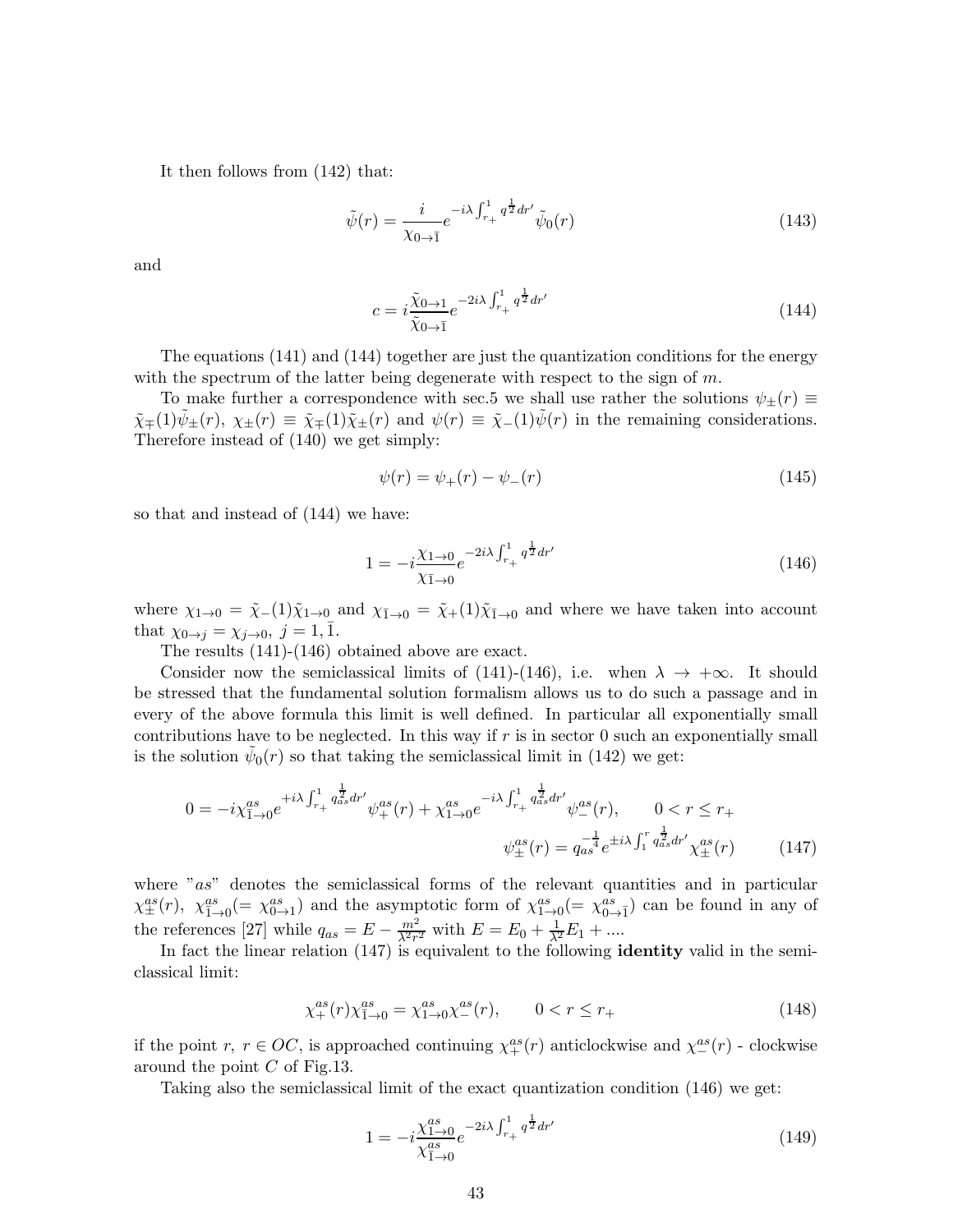From both (147) and (149) it follows that:

$$
\psi_{+}^{as}(r) = \psi_{-}^{as}(r), \qquad 0 < r \le r_{+} \tag{150}
$$

Conversely if (150) is valid then from the identity (147) we get the semiclassical form (149) of the quantization condition.

Therefore both the conditions  $(146)$  and  $(150)$  are **equivalent** to each other as the semiclassical quantization conditions in the case considered.

We conclude therefore that the equation (150) substitutes the quantization condition (149) in the semiclassical limit, i.e. in the quantized semiclassical limit both  $\psi^{as}_{+}(r)$  and  $\psi^{as}_{-}(r)$  has to coincide in the sector 0. But this coincidence can be analytically continued to any (non singular) point of the r-plane. In particular it can be continued back to the classically allowed segment  $AC$ . These can be done in two ways, by avoiding the singular point  $C$  clockwise or anticlockwise.

Before making the respective continuations let us note that the relation (142) cannot be continued to the segment  $AC$  of the Stokes graph of Fig.13 not loosing its connection with its asymptotic form (147) while this asymptotic form itself can loosing however its connection to the original equation (142). This new form of an equation substituting the original one (142) can be obtained by the Borel resummation procedure.

Let us start therefore with the relation  $(147)$  and  $(150)$  to continue them to AC around the point  $C$  clockwise. We get:

$$
0 = -i\chi_{1\to 0}^{as}e^{+i\lambda\int_{r_+}^1 q_{as}^{\frac{1}{2}} dr'}\psi_+^{as}(r) + \chi_{1\to 0}^{as}e^{-i\lambda\int_{r_+}^1 q_{as}^{\frac{1}{2}} dr'}\psi_-^{as, cont}(r), \qquad 0 < r \le r_+ \tag{151}
$$

and

$$
\psi_{+}^{as}(r) = \psi_{-}^{as,cont}(r), \qquad r_{+} < r \le 1 \tag{152}
$$

where  $\psi^{as,cont}_{-}(r)$  denotes  $\psi^{as}_{-}(r)$  continued analytically clockwise around the point C from the segment AC to the same segment.

If we choose the opposite path of continuation, i.e. anticlockwise one, then continuing the relation (150) we get:

$$
0 = -i\chi_{1\to 0}^{as}e^{+i\lambda\int_{r_+}^1 q_{as}^{\frac{1}{2}} dr'}\psi_+^{as, cont}(r) + \chi_{1\to 0}^{as}e^{-i\lambda\int_{r_+}^1 q_{as}^{\frac{1}{2}} dr'}\psi_-^{as, cont}(r), \qquad 0 < r \le r_+(153)
$$

and

$$
\psi_{-}^{as}(r) = \psi_{+}^{as,cont}(r), \qquad r_{+} < r \le 1 \tag{154}
$$

where  $\psi^{as,cont}_+(r)$  denotes  $\psi^{as}_+(r)$  continued analytically anticlockwise around the point C from the segment AC to the same segment.

However, contrary to  $OC$  the segment  $AC$  lies now totally in the common part of the domains of Borel summability of  $\psi_{\pm}(r)$  so that we have:

$$
(\psi_{\pm}^{as}(r))^{BS} = \psi_{\pm}(r), \qquad r_{+} < r \le 1 \tag{155}
$$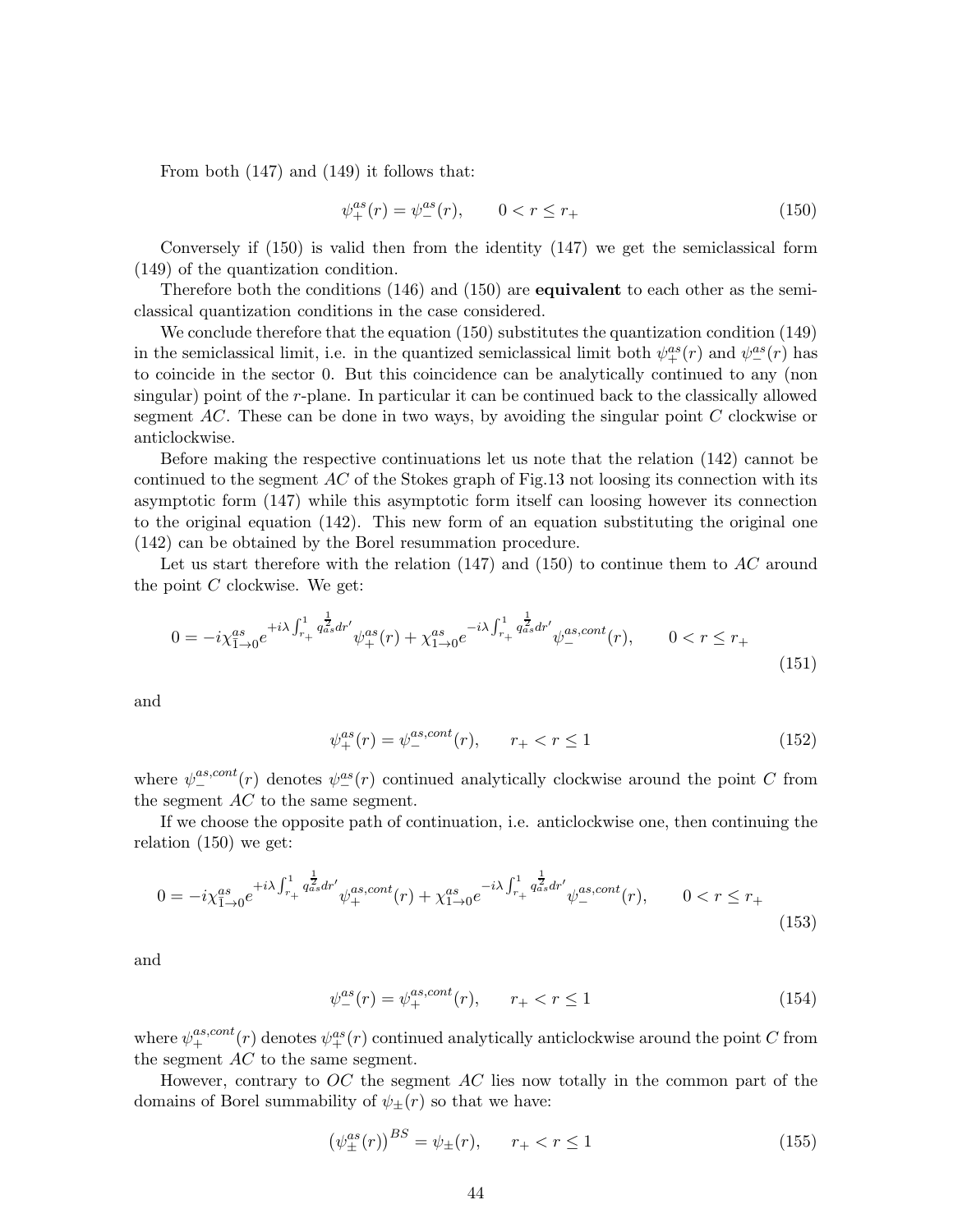where the superscript BS means the Borel resummation of the relevant quantity.

But according to (152) i (154) we have instead:

$$
\left(\psi_{\pm}^{as,cont}(r)\right)^{BS} = \psi_{\mp}(r)
$$

$$
r_{+} < r \le 1\tag{156}
$$

while by the Borel summing  $(151)$  and  $(153)$  we obtain respectively:

$$
\left(\psi_{-}^{as,cont}(r)\right)^{BS} = i\frac{\chi_{\bar{1}\to 0}}{\chi_{1\to 0}}e^{+2i\lambda\int_{r_{+}}^{1} q^{\frac{1}{2}} dr'}\psi_{+}(r)
$$

$$
\left(\psi_{+}^{as,cont}(r)\right)^{BS} = -i\frac{\chi_{1\to 0}}{\chi_{\bar{1}\to 0}}e^{-2i\lambda\int_{r_{+}}^{1} q^{\frac{1}{2}} dr'}\psi_{-}(r)
$$

$$
0 < r \leq r_{+} \tag{157}
$$

If we now apply the Borel summed quantization conditions (156) to the respective equations in (157) we immediately recover the exact quantization condition (146).

Let us summarize the above results.

- In the semiclassical limit the quantization condition for the circular billiards is the appropriate coincidence of the asymptotic expansions of two fundamental solutions in the classically unallowed region (the segment  $OC$ ). This coincidence is given by (150).
- In the classically allowed region the semiclassical quantization condition can be obtained by continuing appropriately (clockwise or anticlockwise) one of the semiclassical solutions  $\psi_{\pm}^{as}(r)$  from the segment AC and back to it around the turning point C and next by identifying the continued solution with the second one. The respective identifications are given by  $(152)$  and  $(154)$ .
- The semiclassical quantization conditions formulated in the classically allowed as well as in unallowed regions can be Borel summable leading us to the exact ones;
- The fundamental semiclassical solutions continued to the classically allowed region (the segment  $AC$ ) by the unallowed one (the segment  $OC$ ) still represent semiclassical expansions of some fundamental solutions which by Borel resummation can be identified appropriately (see the formulae (157)).
- The semiclassical quantization condition formulated by (152) and (154) in the classically allowed region (the segment  $AC$ ) can be Borel summable providing us with the proper exact quantization conditions.

### B.1 The fundamental solutions semiclassical analysis rewritten on the classical trajectories

Let us now rewrite the above results in the formalism of the SWF's defined on the classical trajectories developed in sec.5.

To this goal let us assume the semiclassical expansion  $(12)$  for the energy E so that the classical momentum  $p = \sqrt{2E_0}$ , and associate with the solution (140) two bundle skeletons  $\mathbf{B}$  and  $\mathbf{B}_A$ .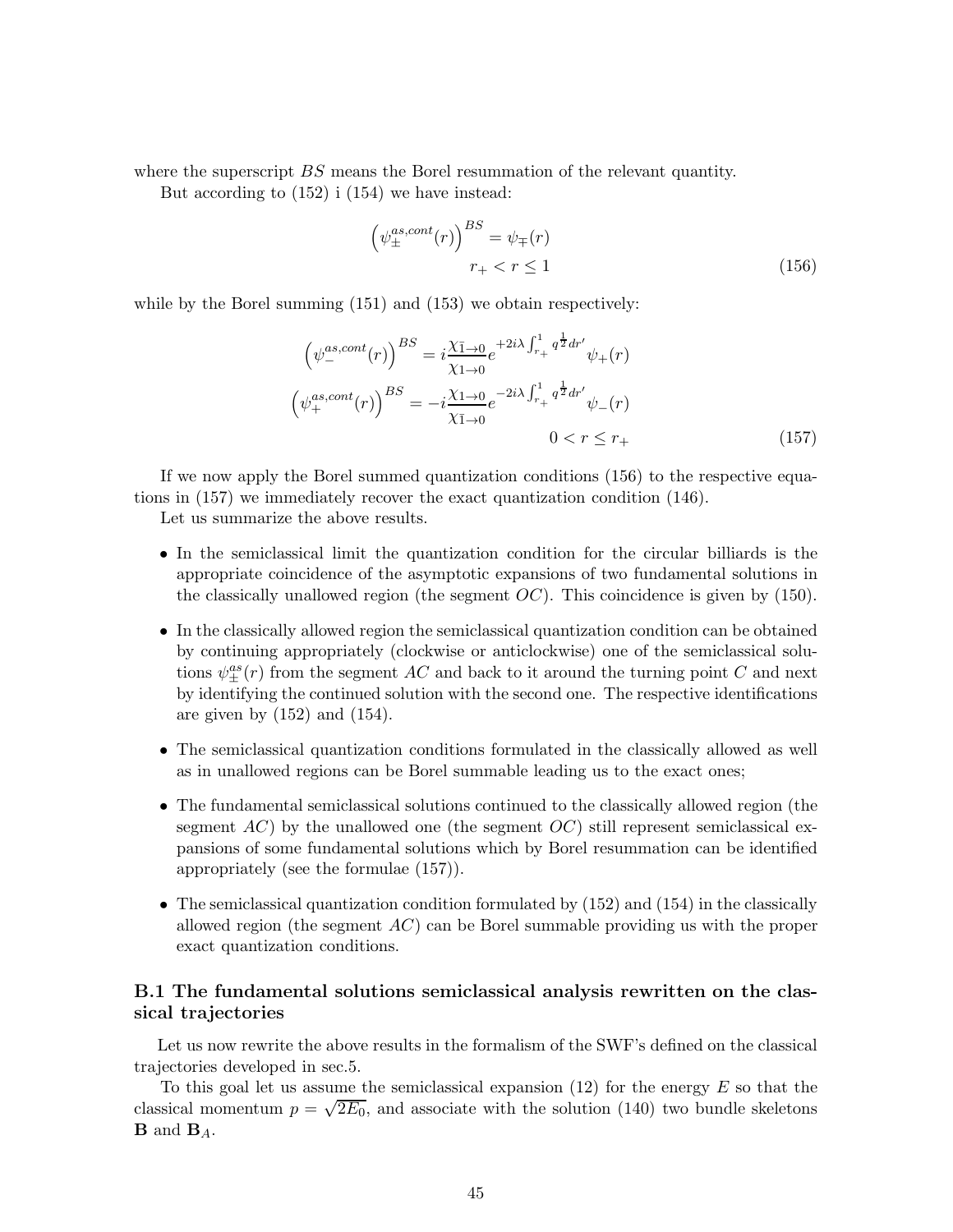Both the skeletons consist of single ray bundles only. The skeleton B consists of the ray bundle  $B(0, 2\pi)$  the rays of which run with the definite positive angular momentum m,  $m = 1, 2, \dots$ , and with momenta **p** shown in Fig.2 while the angular momentum of the skeleton  $\mathbf{B}^A$  is equal to  $-m$  and rays of its unique bundle  $B^A(0, 2\pi)$  have momenta  $\mathbf{p}^A$  on Fig.2. For both the momenta we have  $|\mathbf{p}| = |\mathbf{p}^A| = p$ .

Any point of the ring  $(r, \Phi)$ ,  $r_+ < r \leq 1$ ,  $0 \leq \Phi < 2\pi$ , is crossed by two rays coming from different bundles starting from the points  $s_1$  and  $s_2$  of the billiard boundary and having the respective angular momenta equal to  $p \cos \alpha = m/\lambda$  and  $p \cos(\pi - \alpha) = -m/\lambda$  with  $\cos \alpha = r_+$  (see Fig.2) while their corresponding radial momenta are the same and equal to  $p_r = \dot{r} = \frac{p^2(t-t_c)}{r(t)} = -\sqrt{E_0 - \frac{p^2 \cos^2 \alpha}{r^2}}$  $\overline{\frac{\cos^2\alpha}{r^2}}\,=\,-\sqrt{E_0-\frac{m^2}{\lambda^2r^2}}$  $\frac{m^2}{\lambda^2 r^2} \equiv -q_0^{\frac{1}{2}}$  being negative  $(t < t_c, t_c =$  $\sin \alpha/p$ ).

Starting at the moment  $t = 0$  from the boundary these rays meet each other at the point  $(r, \Phi)$  in the moment t.

Each of the bundles defines a transformation of coordinate  $(r, \Phi) \rightarrow (d, s_i)$ ,  $i = 1, 2$ , by  $r = r(d) = \sqrt{\cos^2 \alpha + (\sin \alpha - d)^2}, d = pt$  and  $\Phi = s_1 + \alpha - \gamma = s_2 - \alpha + \gamma < s_1 + \alpha$ correspondingly to the bundle, see Fig.2.

The total original solution

$$
\Psi(r,\Phi) = \frac{\psi(r)}{r^{\frac{1}{2}}}e^{im\Phi} \tag{158}
$$

corresponding to (145) can be now rewritten by the new coordinates noticing that  $\int_1^r q_0^{\frac{1}{2}} dr' =$  $-\int_1^r p_r dr' = -\int_0^t p_r^2 dt' = -\int_0^t p^2 dt' + \int_0^t$  $\frac{p^2_\Phi}{r^2} dt' = -p^2 t + p^2 \cos^2 \alpha \int_0^t \frac{dt'}{r^2(t')}$  $\frac{dt'}{r^2(t')}$  and that

$$
\int_0^t \frac{dt'}{r^2(t')} = \frac{1}{\cos \alpha} \arctan \frac{p(t'-t_c)}{\cos \alpha} \Big|_0^t = \frac{1}{\cos \alpha} (\alpha - \gamma)
$$
\n(159)

for  $t < t_c$  so that:

$$
\psi_{\pm}(r(t),\lambda) = q_0^{-\frac{1}{4}} e^{\mp i\lambda p^2 t \pm i|m|(\alpha-\gamma)} \chi_{\pm}(t,\lambda)
$$

$$
\chi_{\pm}(t,\lambda) = \left(\frac{q}{q_0}\right)^{-\frac{1}{4}} e^{\mp i\lambda \int_0^t \left(q^{\frac{1}{2}} - q_0^{\frac{1}{2}}\right) q_0^{\frac{1}{2}} dt'} \chi_{\pm}(r(t),\lambda) =
$$

$$
\left(\frac{q}{q_0}\right)^{-\frac{1}{4}} \exp\left[\mp i \sum_{n\geq 0} E_{n+1} \lambda^{-n-1} \int_0^d \frac{1}{1 + \left(\frac{q}{q_0}\right)^{\frac{1}{2}}} dt'\right] \chi_{\pm}(r(t),\lambda)
$$

$$
\frac{q}{q_0} = 1 + \frac{\sum_{n\geq 1} E_n \lambda^{-n-1}}{q_0} \tag{160}
$$

and then we get:

$$
\Psi(r,\Phi) = \frac{\psi_+(r(t)) - \psi_-(r(t))}{r^{\frac{1}{2}}(t)} e^{im\Phi} =
$$
  
\n
$$
(r^2 q_0)^{-\frac{1}{4}} e^{-i\lambda p^2 t + i|m|(\alpha - \gamma) + im\Phi} \chi_+(t,\lambda) - (r^2 q_0)^{-\frac{1}{4}} e^{+i\lambda p^2 t - i|m|(\alpha - \gamma) + im\Phi} \chi_-(t,\lambda)
$$
 (161)  
\nwhere  $(r^2 q_0)^{-\frac{1}{4}} \equiv (r^2(t)q_0(t))^{-\frac{1}{4}} = (E_0(r^2(t) - r_+^2))^{-\frac{1}{4}} = p^{-1}|t - t_c|^{-\frac{1}{2}}.$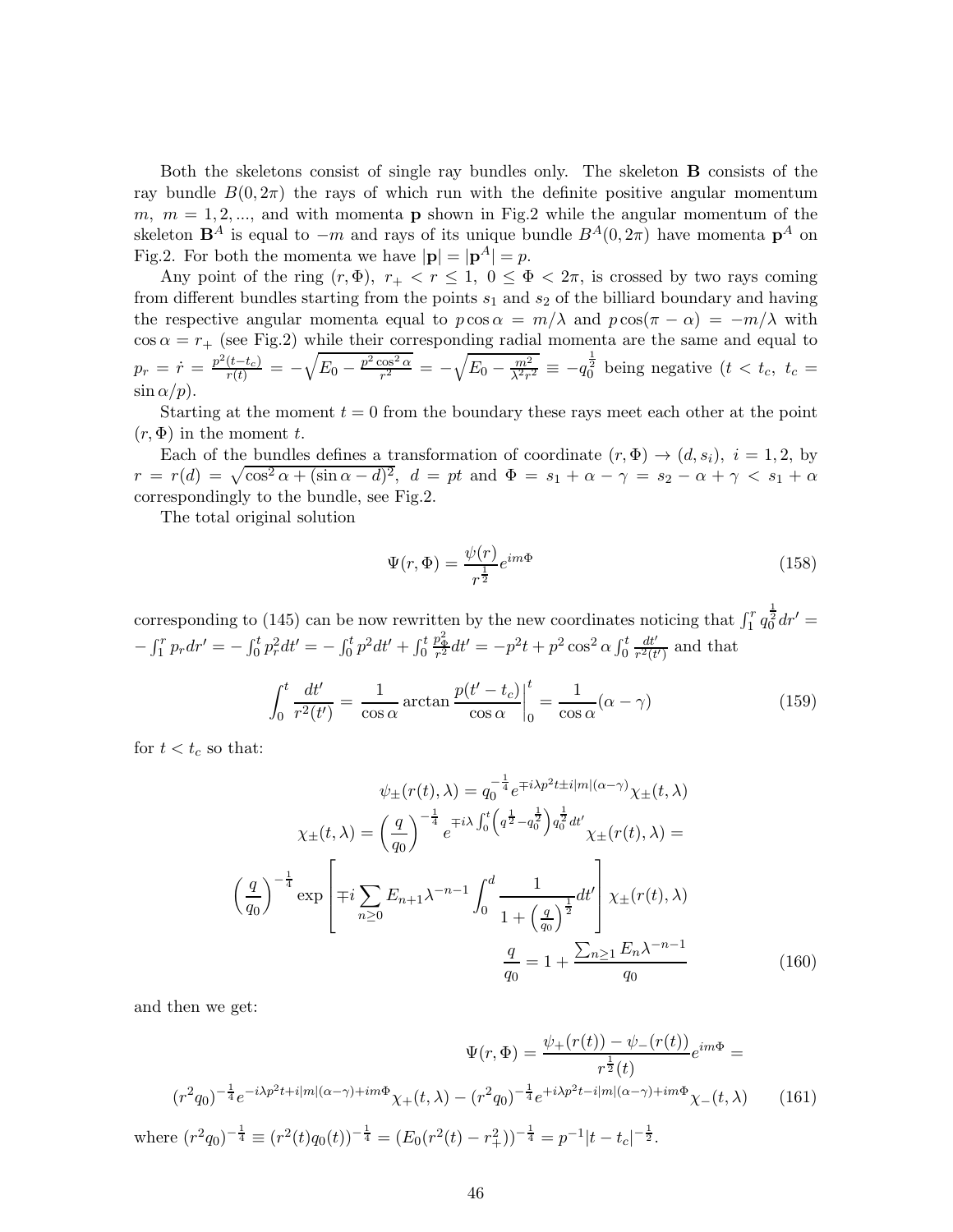From (161) we get further:

$$
\Psi(r,\Phi) = \begin{cases}\n(r^2q_0)^{-\frac{1}{4}}e^{-i\lambda p^2t + ims_2}\chi_+(t,\lambda) - (r^2q_0)^{-\frac{1}{4}}e^{i\lambda p^2t + ims_1}\chi_-(t,\lambda), & m > 0 \\
(r^2q_0)^{-\frac{1}{4}}e^{-i\lambda p^2t + ims_1}\chi_+(t,\lambda) - (r^2q_0)^{-\frac{1}{4}}e^{i\lambda p^2t + ims_2}\chi_-(t,\lambda), & m < 0\n\end{cases} =
$$
\n
$$
\begin{cases}\np^{-1}|t-t_c|^{-\frac{1}{2}}e^{-i\lambda p^2t - i\lambda ps_2\cos(\pi-\alpha)}\chi_+(t,\lambda) - \\
p^{-1}|t-t_c|^{-\frac{1}{2}}e^{i\lambda p^2t + i\lambda ps_1\cos\alpha}\chi_-(t,\lambda), & m > 0 \\
p^{-1}|t-t_c|^{-\frac{1}{2}}e^{-i\lambda p^2t - i\lambda ps_1\cos\alpha}\chi_+(t,\lambda) - \\
p^{-1}|t-t_c|^{-\frac{1}{2}}e^{i\lambda p^2t + i\lambda ps_2\cos(\pi-\alpha)}\chi_-(t,\lambda), & m < 0 \\
p^{-1}|t-t_c|^{-\frac{1}{2}}e^{i\lambda p^2t + i\lambda ps_2\cos(\pi-\alpha)}\chi_-(t,\lambda), & m > 0 \\
i\Psi^-(t,s_2) - i\Psi^+(t,s_1), & m > 0\n\end{cases} (162)
$$

where  $\Psi^{\pm}(t,s_i), j = 1,2$ , have the form (26) but are exact. We have also assumed that  $(t - t_c)^{-\frac{1}{2}} = -i|t - t_c|^{-\frac{1}{2}}$  for  $t < t_c$  (see below).

The last result shows that, depending on  $m$ , the bundles on which the fundamental solutions  $\psi_{+}(r)$  are defined are chosen by the latter accordingly to their signatures.

Let us now consider the analytical continuation of the semiclassical limit  $\Psi^{as}(r, \Phi)$  of the solution  $\Psi(r, \Phi)$  from the point A to its point B as it is defined by the rule (152) or back, i.e. from  $B$  to  $A$  correspondingly to the rule (154), see Fig.2.

Since  $t = t_c - \frac{1}{p} \sqrt{(r - r_+)(r + r_+)}$  then, if r rounds the turning point C by  $2\pi$  clockwise starting from the segment AC (see Fig.13), t rounds  $t_c$  on the t-plane also clockwise by  $\pi$ . But t rounds  $t_c$  by  $\pi$  anticlockwise if r does the previous motion in the opposite direction. In both the cases we are found at the point B with  $t > t_c$ . However in the first case  $(t - t_c)^{-\frac{1}{2}} = |t - t_c|^{-\frac{1}{2}}$  while in the second  $(t - t_c)^{-\frac{1}{2}} = -|t - t_c|^{-\frac{1}{2}}$ .

 $\Psi^{as}(r, \Phi)$  continued clockwise on the r-Riemann surface is given by:

$$
\Psi_{clock}^{as}(r,\Phi) = \frac{\psi_{+}^{as}(r) - \psi_{-}^{as,cont}(r)}{r^{\frac{1}{2}}}e^{im\Phi} = \frac{1}{r^{\frac{1}{2}}}\left(1 - ie^{-2i\lambda\int_{1}^{r_{+}} q^{\frac{1}{2}}dr'}\frac{\chi_{1\to 0}^{as}}{\chi_{1\to 0}^{as}}\right)\psi_{+}^{as}(r)e^{im\Phi}
$$
  

$$
r_{+} < r < 1 \tag{163}
$$

where  $\psi^{as,cont}_{-}(r)$  has been substituted by its form which follows from (153).

Continued however anticlockwise it is given by:

$$
\Psi_{anticlock}^{as}(r,\Phi) = \frac{\psi_{+}^{as,cont}(r) - \psi_{-}^{as}(r)}{r^{\frac{1}{2}}}e^{im\Phi} = \frac{1}{r^{\frac{1}{2}}}\left(1 + ie^{+2i\lambda} \int_{1}^{r_{+}} q^{\frac{1}{2}} dr' \frac{\chi_{1\to 0}^{as}}{\chi_{1\to 0}^{as}}\right)\psi_{-}^{as}(r)e^{im\Phi}
$$
\n
$$
r_{+} < r < 1\tag{164}
$$

where  $\psi_{+}^{as, cont}(r)$  has been substituted by its form given by (151).

Note that in both the above continuations we have not taken into account the quantization conditions  $(152)$  and  $(154)$ .

However if the energy is to be quantized we have to have:

$$
\Psi^{as}_{clock}(r, \Phi) = \Psi^{as}_{anticlock}(r, \Phi) \equiv 0 \tag{165}
$$

Performing now in (163) and (164) the calculations similar to the ones above but with the variables  $t, t > t_c$ , we get from (162) and (163), see Fig.7:

$$
\Psi_{clock}^{as}(r,\Phi) = \begin{cases}\n-i\Psi^{+,cont}(t,s_1) + i\Psi^-(2t_c - t,s_2), & m > 0 \\
-i\Psi^{+,cont}(t,s_2) + i\Psi^-(2t_c - t,s_1)), & m < 0\n\end{cases}
$$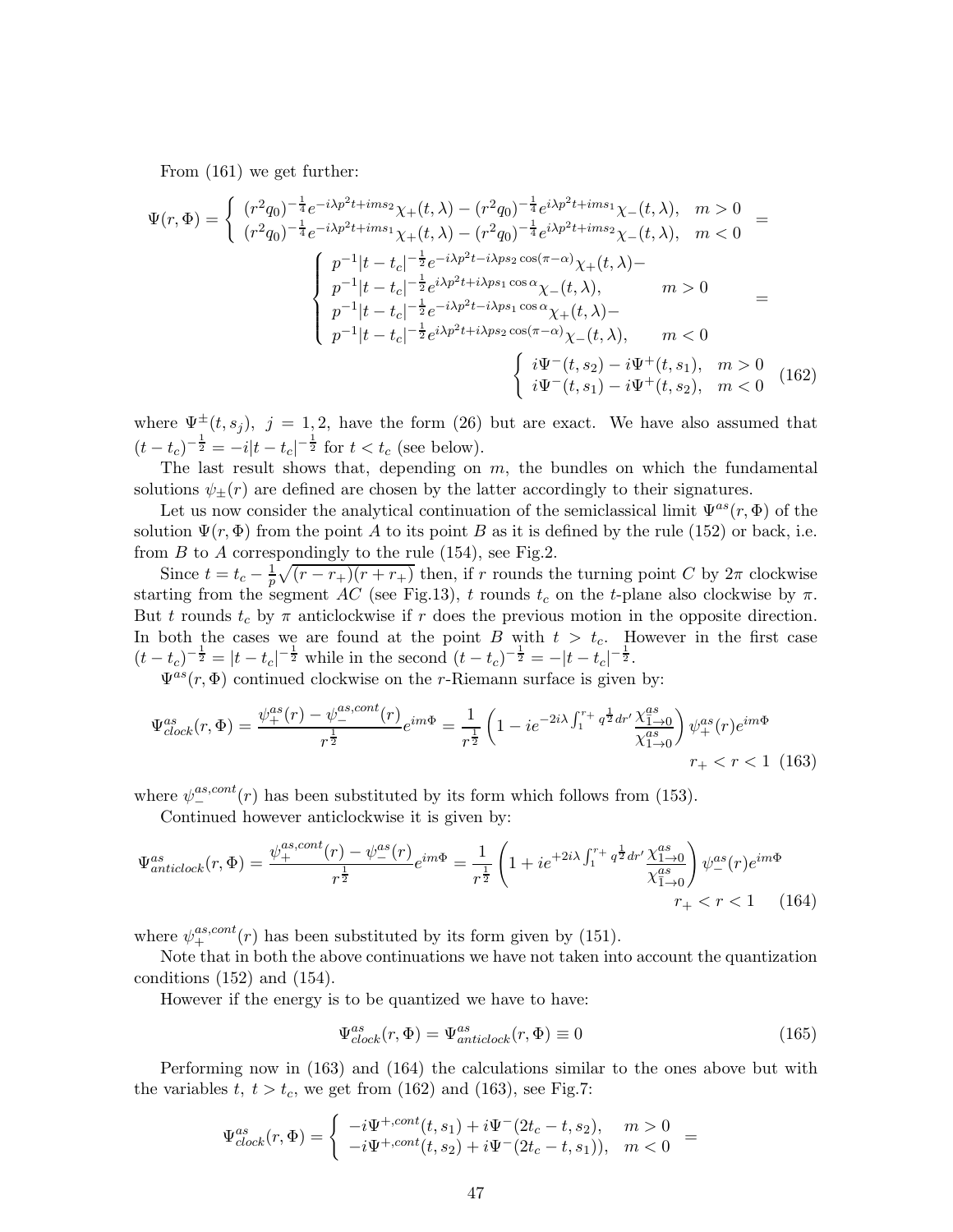$$
\begin{cases}\n-ip^{-1}|t-t_c|^{-\frac{1}{2}\frac{\chi_{1\to 0}^{as}}{\chi_{1\to 0}^{as}}e^{i\lambda p^{2}t+i\lambda ps_{1}\cos\alpha}\chi_{+}^{as}(t,\lambda)+ \\
p^{-1}|t-t_c|^{-\frac{1}{2}}e^{-i\lambda p^{2}(2t_{c}-t)-i\lambda ps_{2}\cos(\pi-\alpha)}\chi_{+}^{as}(2t_{c}-t,\lambda), & m > 0 \\
-ip^{-1}|t-t_{c}|^{-\frac{1}{2}\frac{\chi_{1\to 0}^{as}}{\chi_{1\to 0}^{as}}e^{i\lambda p^{2}t+i\lambda ps_{2}\cos(\pi-\alpha)}\chi_{+}^{as}(t,\lambda)+ \\
p^{-1}|t-t_{c}|^{-\frac{1}{2}}e^{-i\lambda p^{2}(2t_{c}-t)-i\lambda ps_{1}\cos\alpha}\chi_{+}^{as}(2t_{c}-t,\lambda), & m < 0 \\
2t_{c} > t > t_{c}, & s_{2} = s_{1} \pm 2\alpha\n\end{cases}
$$
\n(166)

where  $\Psi^{+,cont}(t, s_i)$ ,  $t > t_c$ , are the results of the continuations of  $\Psi^+(t, s_i)$ ,  $t < t_c$ ,  $j = 1, 2$ , by the caustic.

For  $\Psi^{as}_{anticlock}(r, \Phi)$  we get instead:

$$
\Psi_{anticlock}^{as}(r, \Phi) = \begin{cases}\n-i\Psi^{+}(2t_{c} - t, s_{1}) + i\Psi^{-,cont}(t, s_{2}), & m > 0 \\
-i\Psi^{+}(2t_{c} - t, s_{2}) + i\Psi^{-,cont}(t, s_{1})), & m < 0\n\end{cases} =
$$
\n
$$
\begin{cases}\n-p^{-1}|t - t_{c}|^{-\frac{1}{2}}e^{i\lambda p^{2}(2t_{c} - t) + i\lambda ps_{1} \cos \alpha} \chi_{-}^{as}(2t_{c} - t, \lambda) + \\
-i p^{-1}|t - t_{c}|^{-\frac{1}{2}} \frac{\chi_{1 \to 0}^{as}}{\chi_{1 \to 0}^{as}} e^{-i\lambda p^{2}t - i\lambda ps_{2} \cos(\pi - \alpha)} \chi_{-}^{as}(t, \lambda), & m > 0\n\end{cases}
$$
\n
$$
-p^{-1}|t - t_{c}|^{-\frac{1}{2}}e^{i\lambda p^{2}(2t_{c} - t) + i\lambda ps_{2} \cos(\pi - \alpha)} \chi_{-}^{as}(2t_{c} - t, \lambda) +
$$
\n
$$
-ip^{-1}|t - t_{c}|^{-\frac{1}{2}} \frac{\chi_{1 \to 0}^{as}}{\chi_{1 \to 0}^{as}} e^{-i\lambda p^{2}t - i\lambda ps_{1} \cos \alpha} \chi_{-}^{as}(t, \lambda), & m < 0
$$
\n
$$
2t_{c} > t > t_{c}, \quad s_{2} = s_{1} \pm 2\alpha \tag{167}
$$

where  $\Psi^{-,cont}(t, s_j)$ ,  $t > t_c$ , are the results of the continuations of  $\Psi^-(t, s_j)$ ,  $t < t_c$ ,  $j = 1, 2$ , by the caustic.

From the above considerations it follows clearly that  $\Psi^+(t,s)$  continued through the caustic has to avoid the focusing point at  $t = t_c$  from above in the t-plane, moving clockwise while  $\Psi^-(t,s)$  - from below, moving anticlockwise. By such a continuation  $\Psi^+(t,s)$  acquires the factor *i* while  $\Psi^-(t, s)$  - the factor  $-i$ .

Let us summarize the above results.

- 1. The SWF  $\Psi^{as}(x, y)$  for the circular billiards originally defined closely to the boundary of the billiards and vanishing on the boundary can be written as the combinations (162) of the two SWF  $\Psi^{\pm}(t, s)$  of the opposite signatures having the forms given by (26) and defined on the two skeletons **B** and  $\mathbf{B}^{A}$ .
- 2. It is the SWF  $\Psi^+(t,s)$  which is defined on the skeleton **B** which momenta being tangential to the caustic of the bundle give the anticlockwise orientation of the caustic for  $m > 0$  but on the skeleton  $\mathbf{B}^A$  for  $m < 0$ . The SWF  $\Psi^-(t, s)$  is then defined on the second skeleton in the respective cases.
- 3.  $\Psi^{as}(x, y)$  can be continued across the caustic avoiding the real singular point at  $t = t_c$ on the t-plane from above for  $\Psi^+(t,s)$  and from below - for  $\Psi^-(t,s)$  and getting then the forms (166) or (167).
- 4. If  $\Psi^{as}(x, y)$  is to be quantized then  $\Psi^{as, cont}(x, y)$  has to vanish identically independently of the way (clockwise or anticlokcwise) it was continued. In such a case we have to have:

$$
\Psi^{\pm, cont}(t,s) = \Psi^{\mp}(2t_c - t, s \pm 2\alpha), \qquad t > t_c \tag{168}
$$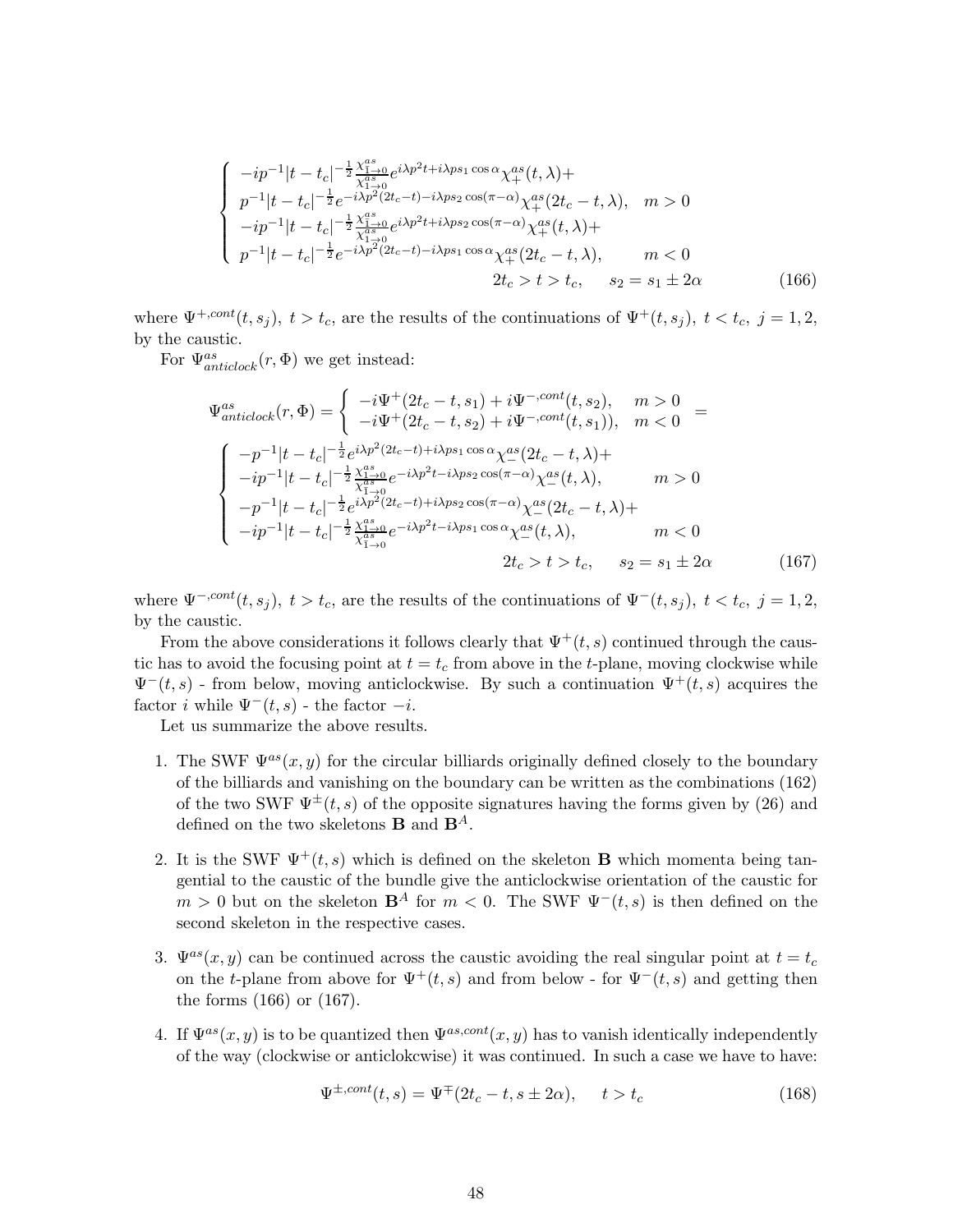leading to for  $t = 2t_c$ :

$$
\frac{\chi_{1\to 0}^{as}(E,\lambda)}{\chi_{1\to 0}^{as}(E,\lambda)} \exp\left[i\sum_{n\geq 0} E_{n+1}\lambda^{-n} \int_0^{2t_c} \frac{1}{1+\left(\frac{q}{q_0}\right)^{\frac{1}{2}}} dt'\right] e^{i\lambda p^2 2t_c - 2i\lambda \alpha p \cos \alpha + i\frac{1}{2}\pi} = 1 \quad (169)
$$

where we have taken into account that  $r(2t_c - t) = r(t)$ .

5. In the limit  $\lambda \to \infty$  the condition (169) decays into the following ones:

$$
e^{i\lambda p d(s,\alpha) - 2i\lambda\alpha p \cos\alpha + i\frac{1}{2}\pi} = 1
$$

$$
\frac{\chi_{\overline{1}\to 0}^{as}(E,\lambda)}{\chi_{1\to 0}^{as}(E,\lambda)} \exp\left[i\sum_{n\geq 0} E_{n+1}\lambda^{-n} \int_{0}^{2t_c} \frac{1}{1 + \left(\frac{q}{q_0}\right)^{\frac{1}{2}}} dt'\right] = 1
$$

$$
d(s,\alpha) = 2pt_c = 2\sin\alpha
$$
(170)

Of course the condition (169) coincides with (144).

6. The two degenerate SWF's  $\Psi^{as,\pm}(x,y)$  in each point inside the ring  $\cos \alpha < r \leq 1$  can be given by:

$$
\Psi^{as,+}(x,y) = -i\Psi^+(t,s_1) + i\Psi^{+,cont}(2t_c - t,s_2 - 2\alpha) =
$$
  
\n
$$
i\Psi^-(t,s_2) - i\Psi^{-,cont}(2t_c - t,s_1 + 2\alpha), \qquad m > 0
$$
  
\n
$$
\Psi^{as,-}(x,y) = -i\Psi^+(t,s_2) + i\Psi^{+,cont}(2t_c - t,s_1 - 2\alpha) =
$$
  
\n
$$
-i\Psi^{-,cont}(2t_c - t,s_2 + 2\alpha) + i\Psi^-(t,s_1), \qquad m < 0
$$
\n(171)

$$
t < t_c \tag{172}
$$

# Appendix C

It is shown in this appendix that  $\delta_k(u, l)$  from the formula (33) and  $\delta(u_i, l_i)$  from the formula (39) are s-independent. To this end consider Fig.1 on which a mapping  $h_k(s; u, l)$  of the arc  $A_k(u, l)$  into an arc  $A_{k'}(u', l')$  is defined by the the bundle  $B_k(u, l)$ . According to this mapping we have:

$$
\mathbf{r}_0(h_k(s; u, l)) = \mathbf{r}_0(s) + \mathbf{D}(s; u, l)
$$

$$
\mathbf{r}_0(s) \in A_k(u, l), \qquad \mathbf{r}_0(h_k(s; u, l)) \in A_{k'}(u', l')
$$
(173)

where  $\mathbf{D}(s; u, l)$  is a vector linking the point  $\mathbf{r}_0(s)$  with the point  $\mathbf{r}_0(h_k(s; u, l))$  of the billiards boundary.

Differentiating the equation  $(173)$  with respect to s we get:

$$
\frac{\partial h_k(s; u, l)}{\partial s} \cos \beta(h_k(s; u, l)) = \cos \beta(s) - D(s; u, l) \frac{\partial \gamma_k(s; u, l)}{\partial s} \sin \gamma_k(s; u, l) + \cos \gamma_k(s; u, l) \frac{\partial D(s; u, l)}{\partial s}
$$

$$
\frac{\partial h_k(s; u, l)}{\partial s} \sin \beta(h_k(s; u, l)) = \sin \beta(s) + D(s; u, l) \frac{\partial \gamma_k(s; u, l)}{\partial s} \cos \gamma_k(s; u, l) + \frac{\partial \gamma_k(s; u, l)}{\partial s} \sin \gamma_k(s; u, l) \frac{\partial D(s; u, l)}{\partial s}
$$
(174)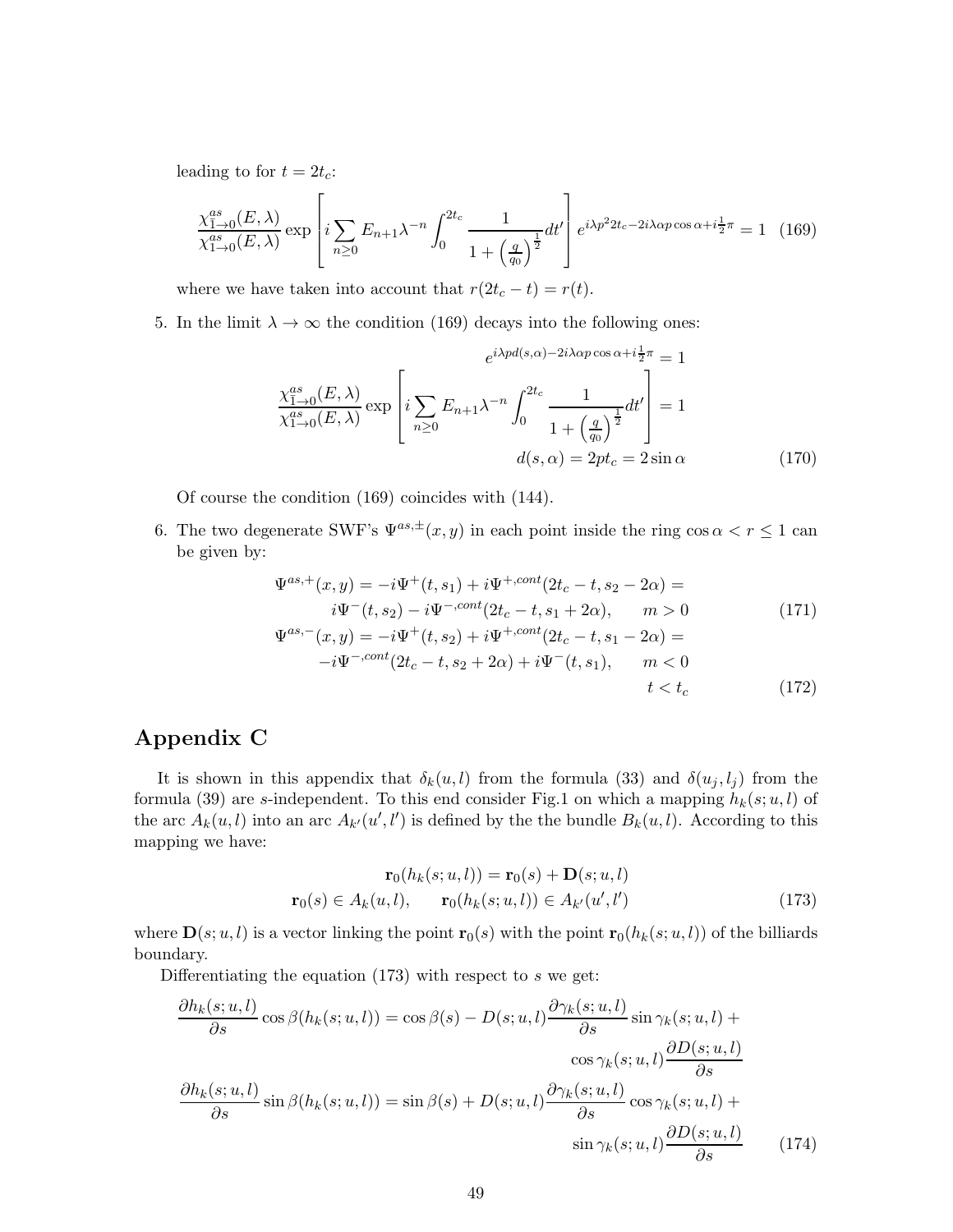where  $D(s; u, l)$  is the length of  $\mathbf{D}(s; u, l)$ .

Making further the proper linear combinations of the last equations we have finally:

$$
\frac{\partial h_k(s; u, l)}{\partial s} \cos \alpha_{k'}(h_k(s; u, l); u', l') = \cos \alpha_k(s; u, l) + \frac{\partial D(s; u, l)}{\partial s} \n- \frac{\partial h_k(s; u, l)}{\partial s} \sin \alpha_{k'}(h_k(s; u, l); u', l') = \sin \alpha_k(s; u, l) - D(s; u, l) \frac{\partial \gamma_k(s; u, l)}{\partial s}
$$
\n(175)

where we have taken into account the following relation between the angles involved:

$$
\alpha_{k'}(h_k(s; u, l); u', l') + \alpha_k(s; u, l) = \beta(h_k(s; u, l)) - \beta(s) + 2\pi
$$
  

$$
\gamma_k(s; u, l) = \beta(s) + \alpha_k(s; u, l)
$$
 (176)

which follows from Fig.1.

The independence of s of  $\delta_k(u, l)$  and  $\delta(u_j, l_j)$  follows now easily from the first of the relations (175).

# Appendix D

The billiard Laplacean expressed by the variables  $d, s$  has the following form:

$$
\triangle(d,s) = \left(\frac{\cos^2\alpha}{J^2} + 1\right)\frac{\partial}{\partial d^2} + \frac{1}{J^2}\frac{\partial^2}{\partial s^2} - \frac{2\cos\alpha}{J^2}\frac{\partial^2}{\partial s\partial d} + \left(\frac{\cos\alpha}{J^3}\left((\alpha' + \gamma')\cos\alpha - \frac{\gamma''}{\gamma'}\sin\alpha\right) + \frac{1}{J^2}\left(\frac{\gamma''}{\gamma'}\cos\alpha + \alpha'\sin\alpha\right) - \frac{\gamma'}{J}\right)\frac{\partial}{\partial d} - \left(\frac{1}{J^3}\left((\alpha' + \gamma')\cos\alpha - \frac{\gamma''}{\gamma'}\sin\alpha\right) + \frac{\gamma''}{\gamma'}\frac{1}{J^2}\right)\frac{\partial}{\partial s} - J = \sin\alpha - \gamma'd\qquad(177)
$$

while for the corresponding operator  $J^{\frac{1}{2}} \cdot \triangle \cdot J^{-\frac{1}{2}}$  we get:

$$
J^{\frac{1}{2}} \cdot \triangle \cdot J^{-\frac{1}{2}} = \frac{3}{4} J^{-2} (\nabla J)^2 - J^{-1} \nabla J \cdot \nabla - \frac{1}{2} J^{-1} \triangle J + \triangle
$$

$$
(\nabla J)^2 = \frac{\gamma'^2}{J^2} \left( d^2 - 2d \sin \alpha + 1 \right) + \frac{2\gamma'}{J^3} (\alpha' \cos \alpha - d\gamma'') \cos \alpha + \frac{1}{J^2} (\alpha' \cos \alpha - d\gamma'')^2
$$

$$
\nabla J \cdot \nabla = -\left( \frac{\gamma'}{J^2} \left( d^2 - 2d \sin \alpha + 1 \right) + \frac{1}{J^2} (\alpha' \cos \alpha - d\gamma'') \cos \alpha \right) \frac{\partial}{\partial d} + \left( \frac{1}{J^2} (\alpha' \cos \alpha - d\gamma'') + \frac{\gamma' \cos \alpha}{J^2} \right) \frac{\partial}{\partial s}
$$

$$
\triangle J = \frac{1}{J^2} \frac{\partial^2}{\partial s^2} (\sin \alpha - \gamma' d) + \frac{2\gamma'' \cos \alpha}{J^2} - \frac{\gamma'}{J^3} \left( (\alpha' \cos \alpha - d\gamma'') \cos \alpha - (\beta' \sin \alpha - d\gamma'^2) (\sin \alpha - \gamma' d) \right) - \frac{\gamma' \cos \alpha}{J^3} (\alpha' \cos \alpha - d\gamma'') \tag{178}
$$

For the circular billiards the corresponding Laplacean takes the forms:

$$
\triangle(d,s) = \frac{1}{J^2} \left( d^2 - 2d\sin\alpha + 1 \right) \frac{\partial^2}{\partial d^2} + \frac{1}{J^2} \frac{\partial^2}{\partial s^2} - \frac{2\cos\alpha}{J^2} \frac{\partial^2}{\partial s \partial d} - \frac{1}{J} \frac{\partial}{\partial d} - \frac{\cos\alpha}{J^3} \frac{\partial}{\partial s} \nJ = \sin\alpha - d \quad (179)
$$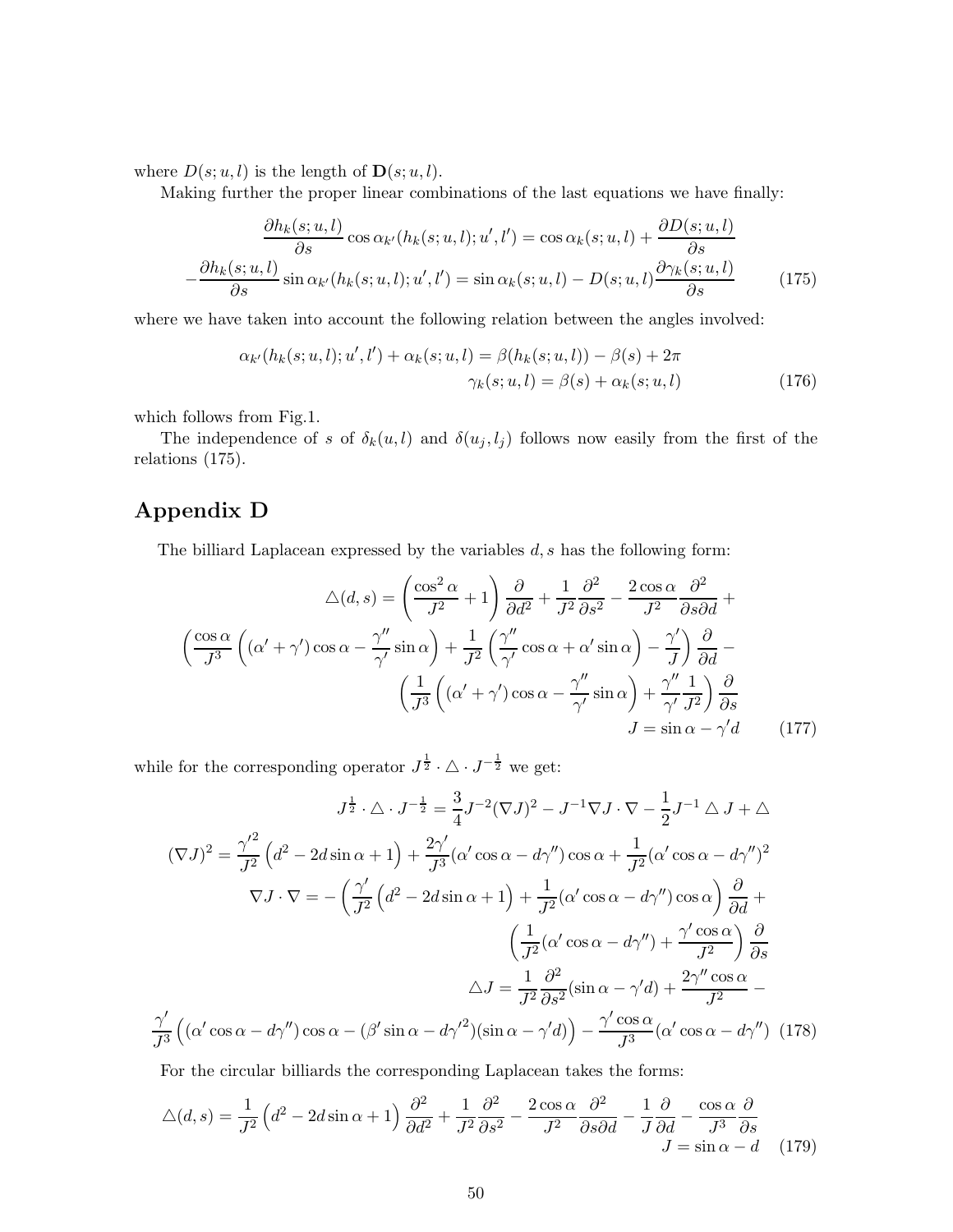while the corresponding operator  $J^{\frac{1}{2}} \cdot \triangle \cdot J^{-\frac{1}{2}}$  the form:

$$
J^{\frac{1}{2}} \cdot \triangle \cdot J^{-\frac{1}{2}}(d,s) = \frac{3}{4J^4} \left(d^2 - 2d\sin\alpha + 1\right) + \frac{1}{J^3} \left(d^2 - 2d\sin\alpha + 1\right) \frac{\partial}{\partial d} - \frac{\cos\alpha}{J^3} \frac{\partial}{\partial s} + \frac{1}{2J^2} + \triangle(d,s)(180)
$$

For the rectangular billiards the corresponding Laplacean has the following two similar forms depending on the rectangular sides:

$$
\Delta(d,s) = \frac{1}{\sin^2 \alpha} \left( \frac{\partial^2}{\partial d^2} + \frac{\partial^2}{\partial s^2} \right) \mp \frac{2 \cos \alpha}{\sin^2 \alpha} \frac{\partial^2}{\partial s \partial d}
$$

$$
\Delta(d,s) = \frac{1}{\cos^2 \alpha} \left( \frac{\partial^2}{\partial d^2} + \frac{\partial^2}{\partial s^2} \right) \mp \frac{2 \sin \alpha}{\cos^2 \alpha} \frac{\partial^2}{\partial s \partial d}
$$
(181)

and of course  $J^{\frac{1}{2}} \cdot \triangle \cdot J^{-\frac{1}{2}} \equiv \triangle$  for this case of the billiards.

### References

- [1] Landau L. D., Lifshitz E. M., *Quantum Mechanics. Nonrelativistic Theory* (Oxford, New York: Pergamon Press 1965)
- [2] Feynman R.P. and Hibbs A.R., *Quantum Mechanics and Path Integrals* (New York: McGraw-Hill 1965)
- [3] Schulman L.S., *"Techniques and Applications of Path Integration"* (New York: John Wiley 1981)
- [4] Gutzwiller M. C., *"Chaos in Classical and Quantum Mechanics"* (New York: Springer 1990)
- [5] Arnold V.I., *Mathematical Methods of Classical Mechanics* (Berlin: Springer Verlag 1978)
- [6] Maslov V.I. and Fedoriuk M.V., *Semi-classical Approximation in Quantum Mechanics* (Dordrecht, Boston, London: Reidel 1981)
- [7] Ott E., *Chaos in Dynamical Systems* (Cambridge MA: Cambridge University Press 1993)
- [8] P. Cvitanović, R. Artuso, R. Mainieri, G. Tanner and G. Vattay, *Chaos: Classical and Quantum*, ChaosBook.org (Niels Bohr Institute, Copenhagen 2009)
- [9] McDonald S.W. and Kaufman A.N., *Phys. Rev. Lett.* 42, (1979) 1189
- [10] McDonald S.W., *PhD Thesis University of California, Lawrence Berkeley Laboratory*, Report no 14837 (1983) (unpublished)
- [11] Bunimovich L.A., *Chaos* 11 (2001) 802
- [12] B. Dietz, T. Friedrich, M. Miski-Oglu, A. Richter, and F. Sch¨afer, *Phys. Rev. E* 75, (2007) 035203